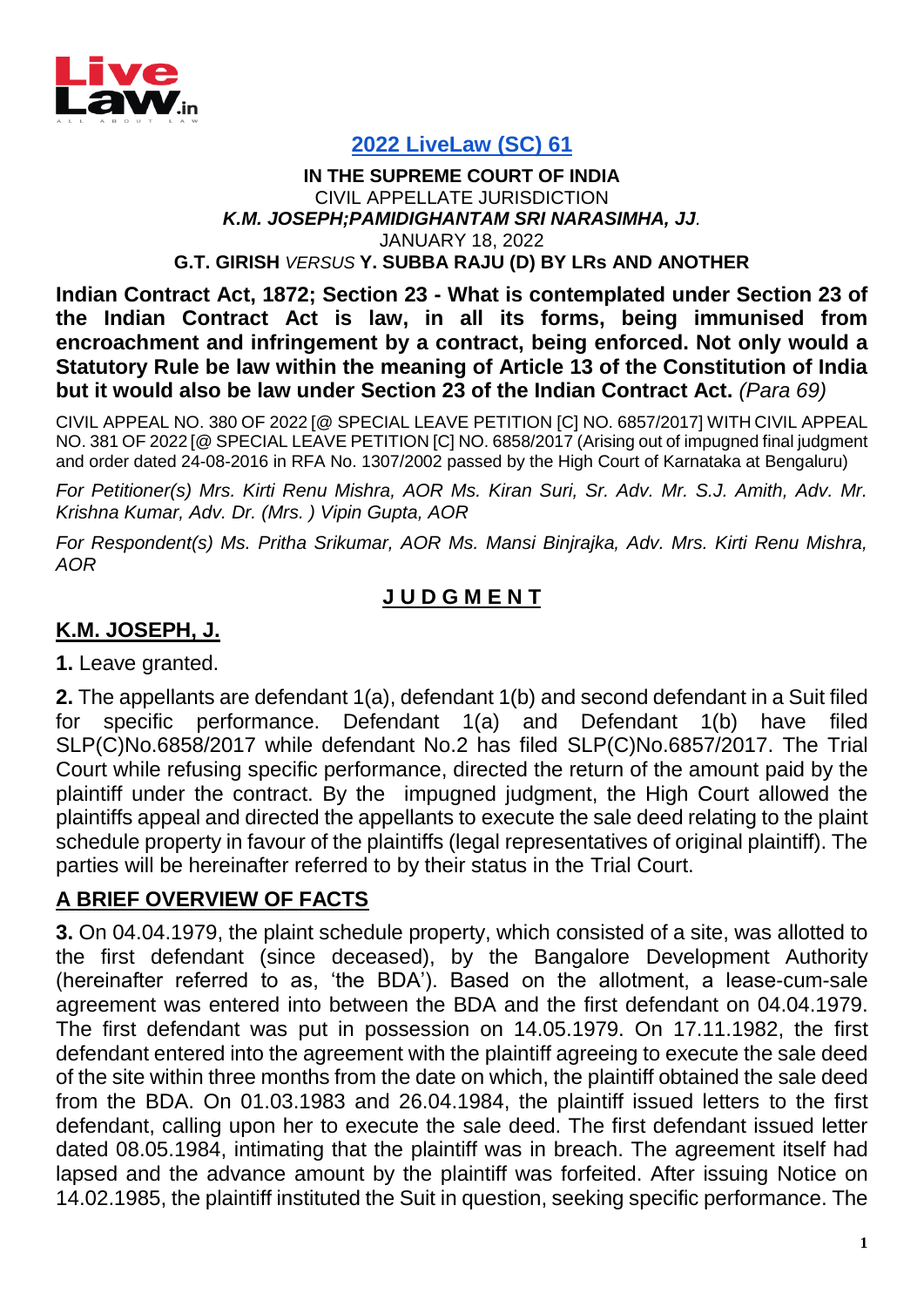

first defendant, after filing Written Statement on 14.08.1986, died pending the Suit, on 18.07.1994. The plaintiff impleaded the husband of the defendant as Defendant-1(a). A sale deed came to be executed by the BDA in favour of the son of defendant no.1 and defendant-1(a), on 19.06.1996. Thereafter, the son executed sale deed of the plaint schedule property in favour of the second defendant. It is further not in dispute that the son of the first defendant and defendant-1(a) was impleaded as defendant-1(b) in the Suit in the year 1997. The second defendant came to be impleaded as second defendant in the Suit in the year 1997. Both the defendant-1(b) and second defendant filed Written Statements.

**4.** The Trial Court did not decree the suit for specific performance but directed return of Rs.50,000/- with 9 per cent interest. The High Court found that the Suit is maintainable. It was further found that the second defendant is not a bonafide purchaser for value without notice of the Agreement to Sell dated 17.11.1982. It was further found by the High Court that, the alienation made in favour of the second defendant, was hit by the provisions of Section 52 of the Transfer of Property Act, 1882. Answering the point, whether the plaintiff was entitled to the relief of specific performance, it was found that, in the facts, when the entire sale consideration was paid by the plaintiff to the first defendant, nothing more remained to be done by the plaintiff, and having found that the second defendant was not a bonafide purchaser for value without notice, and taking the view that Section 23 of the Specific Relief Act, 1963 did not apply at all and there being no reason to not exercise discretion in favour of the plaintiff, the Suit was decreed by directing defendant-1(a), defendant-1(b) and the second defendant to jointly convey the plaint schedule property to the plaintiff.

**5.** We heard Smt. Kiran Suri, learned Senior Counsel on behalf of the second defendant and Shri R. Basant, learned Senior Counsel on behalf of the plaintiff. Mrs. Kirti Renu Mishra, AOR, appears in the Appeal filed by defendant-1(a) and defendant 1(b).

# **THE CONTENTIONS OF THE APPELLANTS**

**6.** Smt. Kiran Suri, learned senior counsel appearing on behalf of second defendant contended that the finding that the Suit was maintainable, was unsustainable. She contended that an agreement must be lawful, in order that a court may grant specific relief. It's her contention that the agreement is unlawful, being opposed to public policy, and also as it was a bargain, which would defeat the provisions of the law in question, within the meaning of Section 23 of the Indian Contract Act, 1872. She invited our attention to the terms of the lease-cum-sale agreement entered into between the first defendant and the BDA. She pointed out that there was clear prohibition against the alienation of the site or the plaint schedule property for a period of ten years. She drew support from the Bangalore Rules of Allotment, 1972 (hereinafter referred to as, 'the Rules'). She pointed out that the court has erred in not noticing that Rule 18(2) proclaims an embargo against alienation for a period of ten years. The very agreement relied upon by the plaintiff was unlawful, and therefore, the court could not have granted specific performance. She drew support from Judgment of this Court in *Kedar Nath Motani and others v. Prahlad Rai and others,* **AIR 1960 SC 213** and *Narayanamma and another v. Govindappa and others,* **(2019) 19 SCC 42**. She further contended that the Suit itself, besides being not maintainable, was premature. She elaborated and contended that,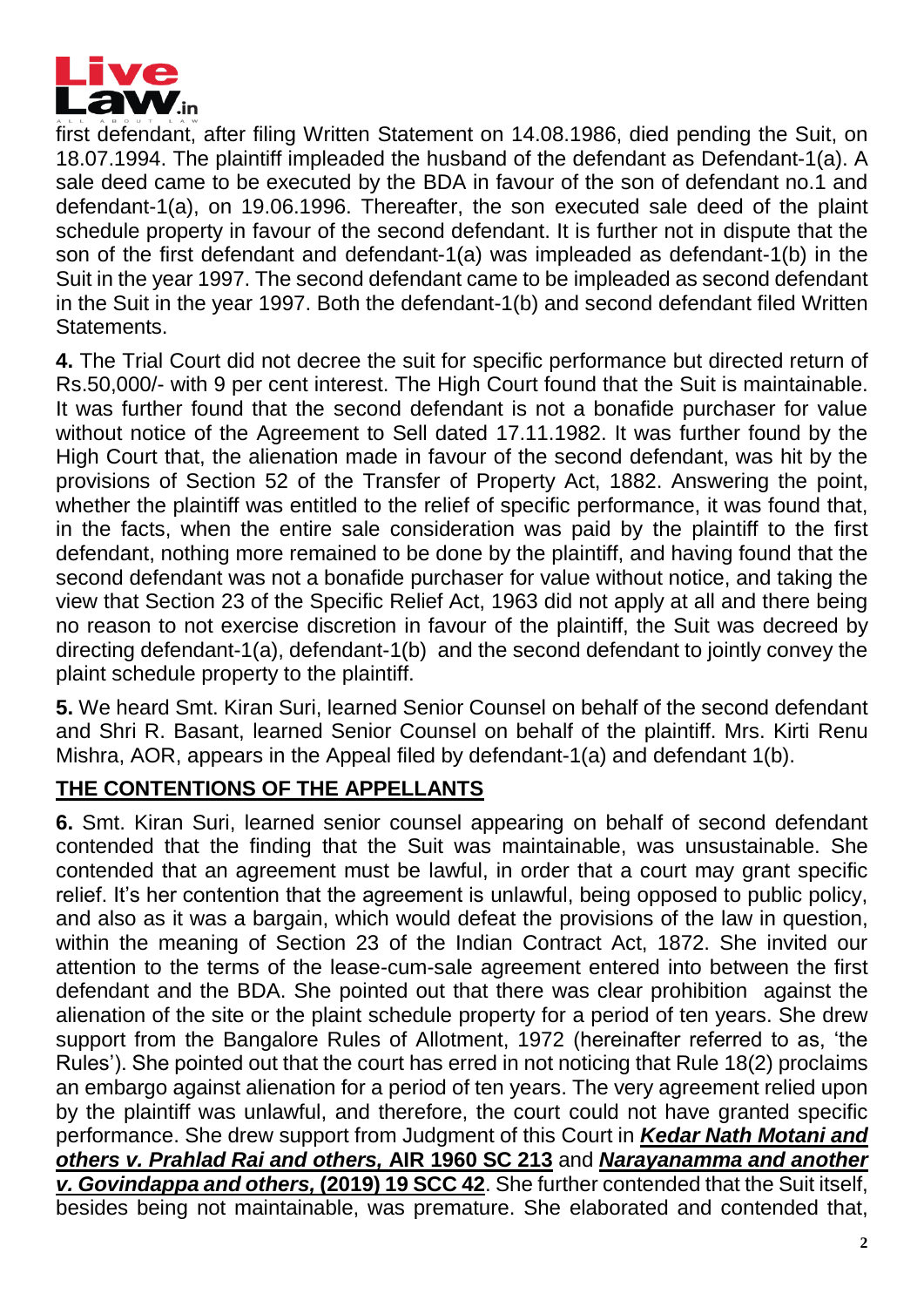

what the agreement between the plaintiff and the first defendant contemplated, was that, the first defendant would execute the sale deed in favour of the plaintiff upon the expiry of three months from the date of conveyance of sale deed executed by the BDA. The agreement of lease-cum-sale contemplated such a conveyance in favour of the first defendant only after the expiry of ten years from the date of allotment and the date of the lease-cum-sale agreement dated 04.04.1979. The Suit is filed a good four years prior to even the expiry of ten years. She attacked the finding of the High Court that the second defendant was not a bonafide purchaser for value. She pointed out that as far as knowledge of pendency of Suit is concerned, the evidence pointed to the second defendant not being aware of the Suit, defendant-1(b) has admitted to not disclosing about the pendency of the Suit to the second defendant. The second defendant inspected the site and found it to be a vacant land except for a small shed. Regarding the finding of the High Court that the original document, evidencing delivery of possession of the plaint schedule property by the BDA to the first defendant, was not given to the second defendant and that only a photocopy was given, it is contended that second defendant was informed that the original was lost. There was already an assignment in favour of defendant-1(b). There was no need for the second defendant to make any further inquiry. All possible inquiry was conducted by the second defendant. There is no justification for the High Court to conclude that second defendant was not a bonafide purchaser for value. As far as finding of the High Court that the second defendant, a 20-years old, at the time of the sale, did not have the wherewithal to purchase the property, it could not be justified, having regard to the evidence which established that the second defendant was the owner of 10 acres of land. He was into the business of selling milk and he had the necessary funds and there is no occasion for the High Court to interfere with the findings of the Trial Court in this regard.

**7.** *Per contra*, Shri R. Basant, learned Senior Counsel for the plaintiff, reminded us that matter is appreciated by the two courts. The finding that there was a valid contract by the Trial Court was not challenged by the appellants. There is no pleading to justify the argument that the agreement in question was not lawful. He would point out that neither the lease- cum-sale agreement nor the Rules, prohibited the allotee entering into an agreement to sell the site. He pointed out that the Rule, which is relevant to the fact, is Rule 17. Even Rule 18, relied upon by the appellants, did not stand in the way of the agreement to sell or the sale in favour of the plaintiff. He also emphasised that it does not lie in the mouth of the appellants to invoke the proposition that agreement in question was unlawful. He pointed to the findings of the High Court that by his conduct there was complete absence of bonafides in the claim. He pointed out that as correctly found by the High Court, Doctrine of Lis Pendens, applies. He further submitted that, at any rate, if the court found that *Lis Pendens* did not apply, the fact that the second defendant has not been found to be a bonafide purchaser for value, was sufficient for this Court to decline to interfere, particularly, in a jurisdiction, which originates from the grant of Special Leave under Article 136 of the Constitution of India. He would refute the contention that the suit was not maintainable and further that it was premature. He would point out that confronted with the definite stand of the first defendant, who he points out was the wife of an MLA and also a Minister, and having regard to Article 54 of the Limitation Act, 1963, had no choice, except to rush to the civil court and institute the Suit.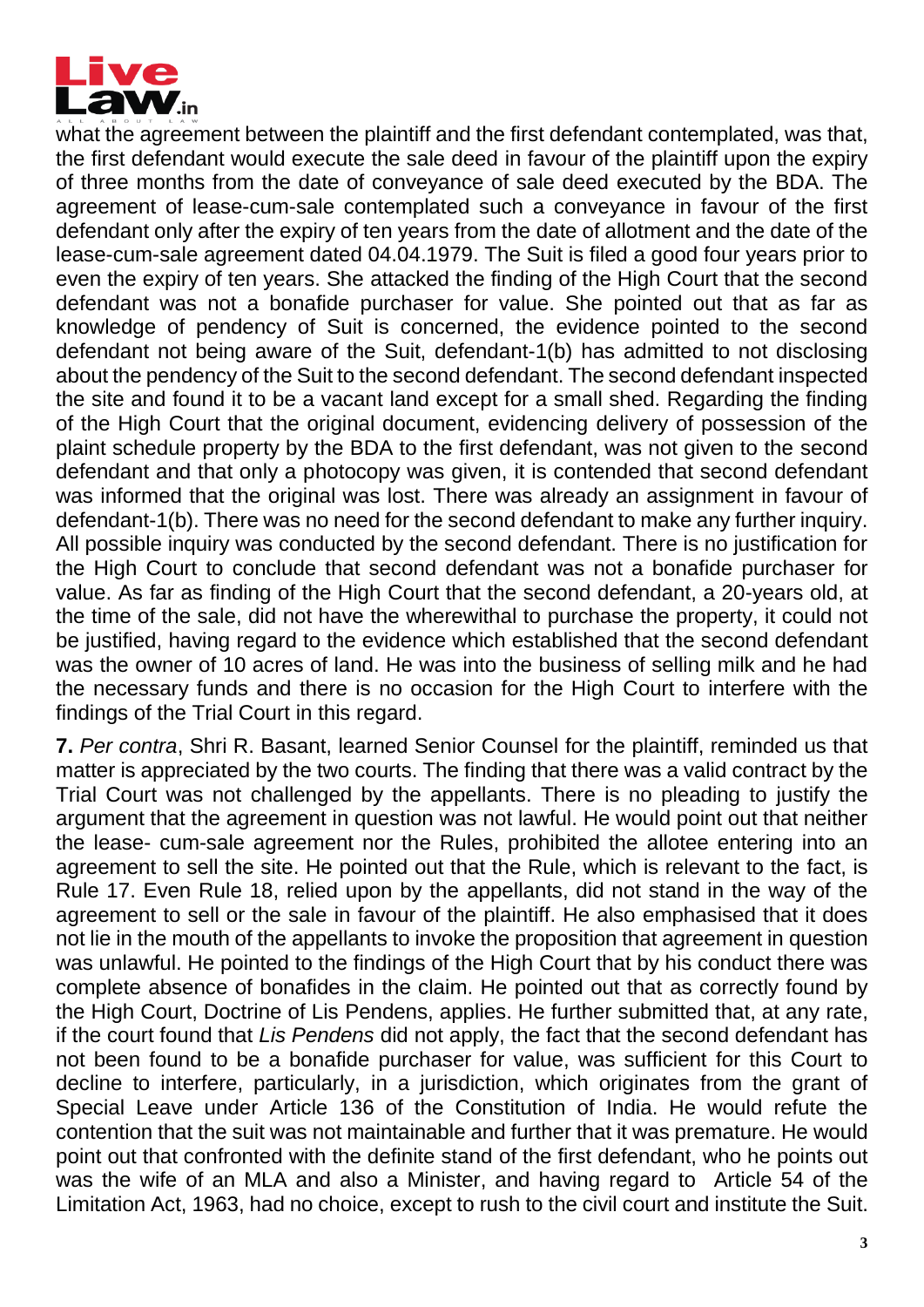

He would rely upon large body of case law, including judgments of the High Court of Karnataka, to contend that an agreement to sell, in circumstances, such as obtaining in the present case, was valid and lawful. He would command for our acceptance, the findings of the High Court regarding the fact that second defendant was not a bonafide purchaser for value. He did not have the necessary capacity and he was fully aware of the pendency of the Suit.

### **THE LAW IN QUESTION**

**8.** The City of Bangalore Improvement Act, 1945, going by the Preamble, was enacted for the improvement of the city of Bangalore and to provide space for its future expansion. It contemplated the appointment of a Board of Trustees, which was to consist of eleven Trustees with the Chairman and six Trustees being appointed by the Government. The Act clothed the Board with the power to undertake improvement schemes. What is of relevance to the present case are the following provisions:

**9.** Section 24 read as follows:

"24. Board not to sell or otherwise dispose of sites in certain cases.—The Board' shall not sell or otherwise dispose of any sites for the purpose of constructing buildings thereon for the accommodation of person until all the improvements specified in Section 23 [have been substantially provided for the estimates."

**10.** Section 29 dealt with the power of the Board to acquire, hold and dispose of the property and it reads as follows:

"29. Power of Board to acquire, hold and dispose of property.—(1) The Board shall, for the purposes of this Act, have power to acquire and hold movable and immovable property, whether within or outside the City.

(2) Subject to such restrictions, conditions and limitations as may be prescribed by rules made by the Government, the Board shall have power or lease, sell or otherwise transfer any movable or immovable property which belongs to it, and to appropriate or apply any land vested in or acquire by it for the formation of open spaces or for building purposes or in any other' manner for the purpose of any improvement scheme.

(3) The restrictions, conditions and limitations contained in any grant or other transfer of any immovable property of any interest therein made by the Board shall notwithstanding anything contained in the Transfer of Property Act, 1882 (Central Act 4 of 1882) or any other law have effect according to their tenor.]"

**11.** Section 42 conferred power to make Rules. Following provisions are relevant for the purpose of this case:

"42. Power of Government to make rules.—The Government may, from time to time; make rules, not inconsistent with this Act. —

xxx xxx xxx

(aa) regulating the allotment or sale by auction of sites by Board;

(ab) specifying the conditions, restrictions and limitations subject to which the Board may sell, lease or otherwise transfer movable or immovable property;"

xxx xxx xxx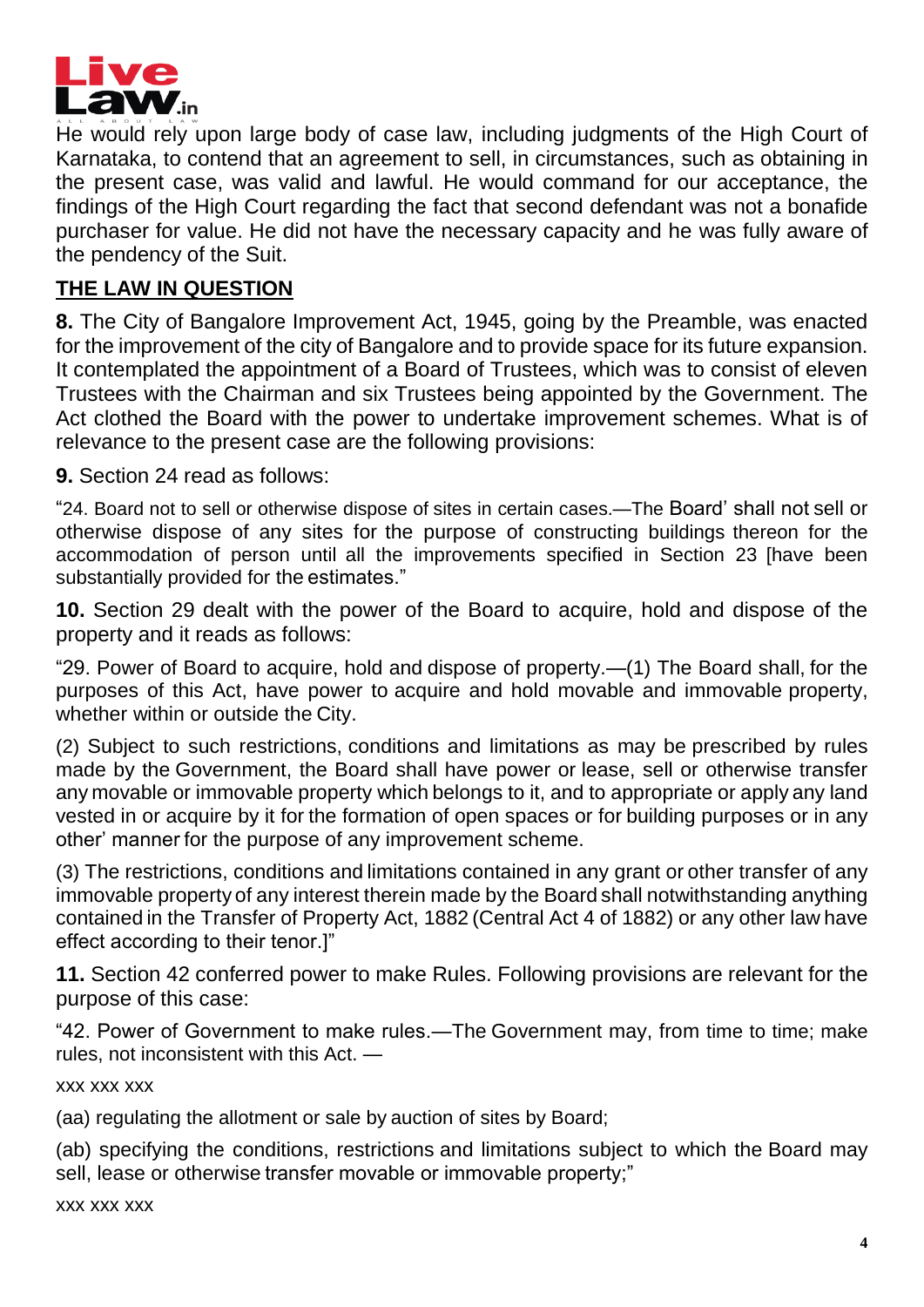

**12.** Initially, bylaws regulating the allotment of sites were published on 08.01.1954. These bylaws came to be cancelled upon enactment of City of Bangalore Allotment of Site Rules, 1964. Thereafter, the City of Bangalore Improvement Disposal of Site Rules, 1971 came to be enacted. The said Rules came to be repealed with the making of the City of Bangalore Improvement Allotment of Site Rules, 1972. These Rules came into st force on the 1 Day of September, 1972. These Rules are the Rules, which would govern the fate of this case.

**13.** Rule 2(b) defines the word 'allottee' as meaning the person to whom the site is allotted under these Rules. The Rules define backward class. It also, *inter alia*, defines stray site.

**14.** Rule 3 reads as follows:

"3. Offer of sites for allotment.—(1) Whenever the Board has formed an extension or layout in pursuance of any scheme, the Board may, subject to the general or special orders of the Government, offer any or all the sites in such extension or layout for allotment to persons eligible for allotment of sites under these rules.

(2) Due publicity shall be given in respect of the sites for allotment specifying their location, number, the amount payable as earnest money, the last date for submission *of* applications and , such other particulars as the Chairman may consider necessary; by affixing a notice to the notice board of the office of the Board, and any other office as the Chairman may decide from time to time and by publication in not less than three daily .newspapers published in the City of Bangalore in English and Kannada having a wide circulation in the city."

**15.** Rule 5 dealt with the allotment of stray sites. Rules 6 contemplated disposal of sites for heritable purposes.

**16.** Rule 7 proclaimed that the allottee was to be lessee and it reads as follows:

"7. Allottee to be a lessee. —The site allotted under Rule 3 or Rule 5shall be deemed to have been leased to the allottee until the lease is determined or the site is conveyed in the name of the allottee in accordance with these rules. During the period of the lease, the allottee shall pay to the Board rent at the rate of rupees three per annum where the area of the site does not exceed two hundred square meters, rupees six per annum where the area of the site exceeds two hundred square meters but does not exceed five hundred square meters and rupees twelve per annum where the area of the site exceeds five hundred square meters before the commencement of each year."

**17.** Rule 8 dealt with applications. It contemplated that the applications for allotment of site was to be in Form I. Several details are to be furnished. It included the annual income of the applicant, whether the applicant already owned a house or house site in the city, outside the city and whether he had any share in such property and the value of the share. It further included the query as to whether the applicant's wife/husband/minor child, owned a house or house site inside or outside the city. Since, it may be relevant to the decision at hand, we may advert to the Form.

> "FORM I *[See sub-rule (1) of Rule* 8] Form of Application for Purchase of Site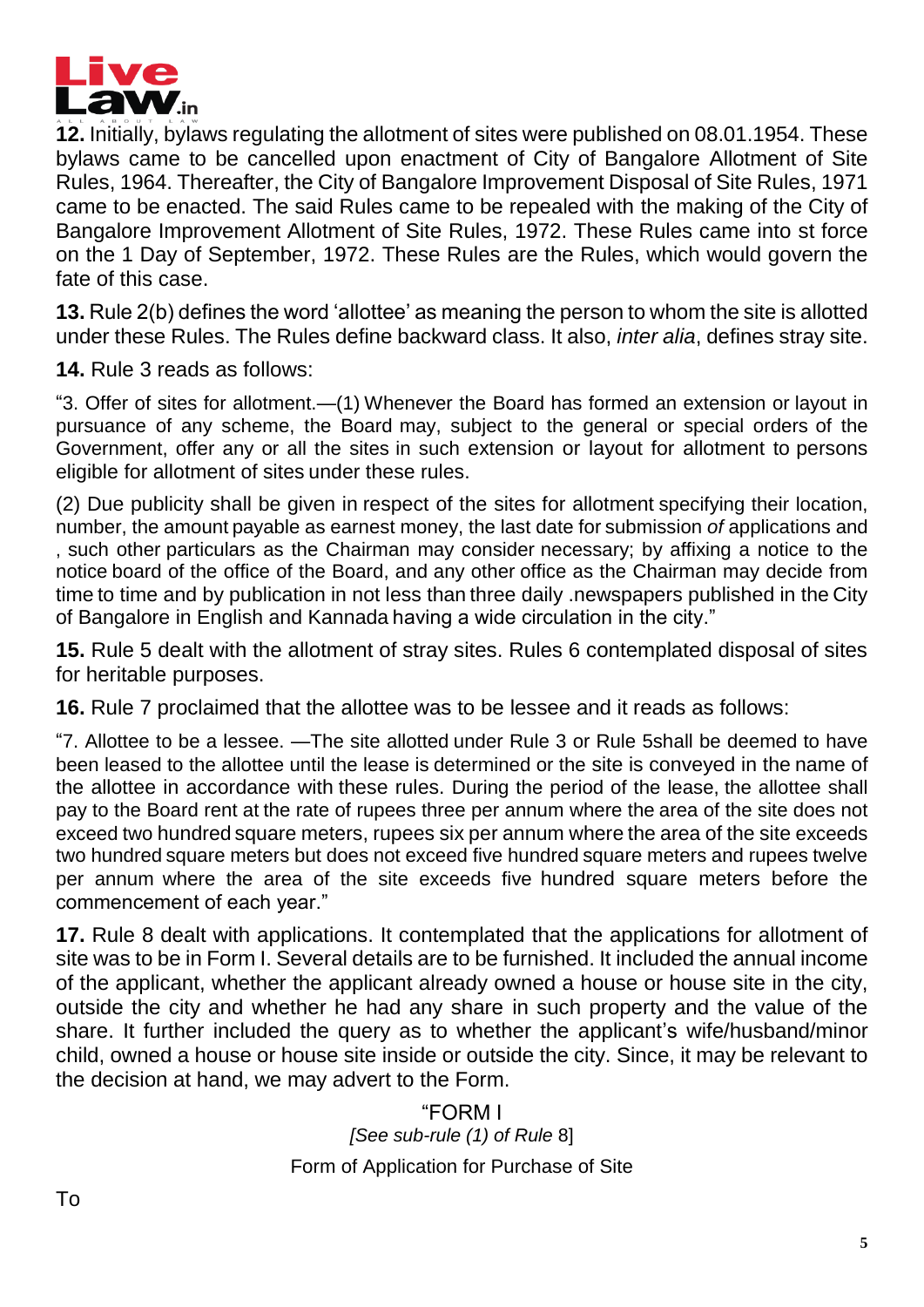

The Chairman, City Improvement Trust Board, Bangalore 20

#### Sir,

I wish to purchase a building site measuring ........ in …...Extension, Bangalore. I agree to abide by the conditions of allotment and sale of the site contained in Rule 17 of the City of Bangalore Improvement (Allotment of Sites) Rules, 1972, and the terms of the lease-cumsale agreement; copies of which are enclosed in duplicate. I also enclose the duplicate copies of the conditions of allotment and sale and lease-cum-sale agreement duly signed in token of having accepted the conditions therein.

Particulars about me are given below. —

- 1. Namë (in Block letters)
- 2. Father's/Husband's name
- 3. Age

4. Whether the applicant belongs to Scheduled Caste or Scheduled Tribe, Nomadic Tribes, Semi-Nomadic Tribes, Backward Classes, Denotified Tribes.

- 5.Whether married or single
- 6. (a) Residential address: Permanent (House No., Name of street, locality and Town):

(b) Present address: (if different from above) for correspondence with the Board.

- 7. (i) Occupation or post.
- (ii) Address

(iii) Place of employment or business.

8. (a) Annual income of the applicant (both from profession and from properties if any)

(b) Any other means indicating the capacity of the applicant to purchase the site applied for and to building a house thereon.

9. Whether the applicant is ordinarily a resident in Bangalore City or in the area under the jurisdiction of the Board and *the* period of such residence.

10. Whether any member of the family of which the applicant is a member owns or has been allotted site or a house by the Board or any other authority, within the area under the jurisdiction of the Board. (Furnish details).

11. (1) Whether the applicant already owns a house or a house-site:

(a) in the City (with details)

- (b) outside the city (with details)
- (2) Whether he/she has any share in such property and the value of the share thereof.
- 12. (1) Whether the applicant's wife/ husband /minor child owns a house or a house-site:

(a) in the City (with details)

(b) outside the city (with details)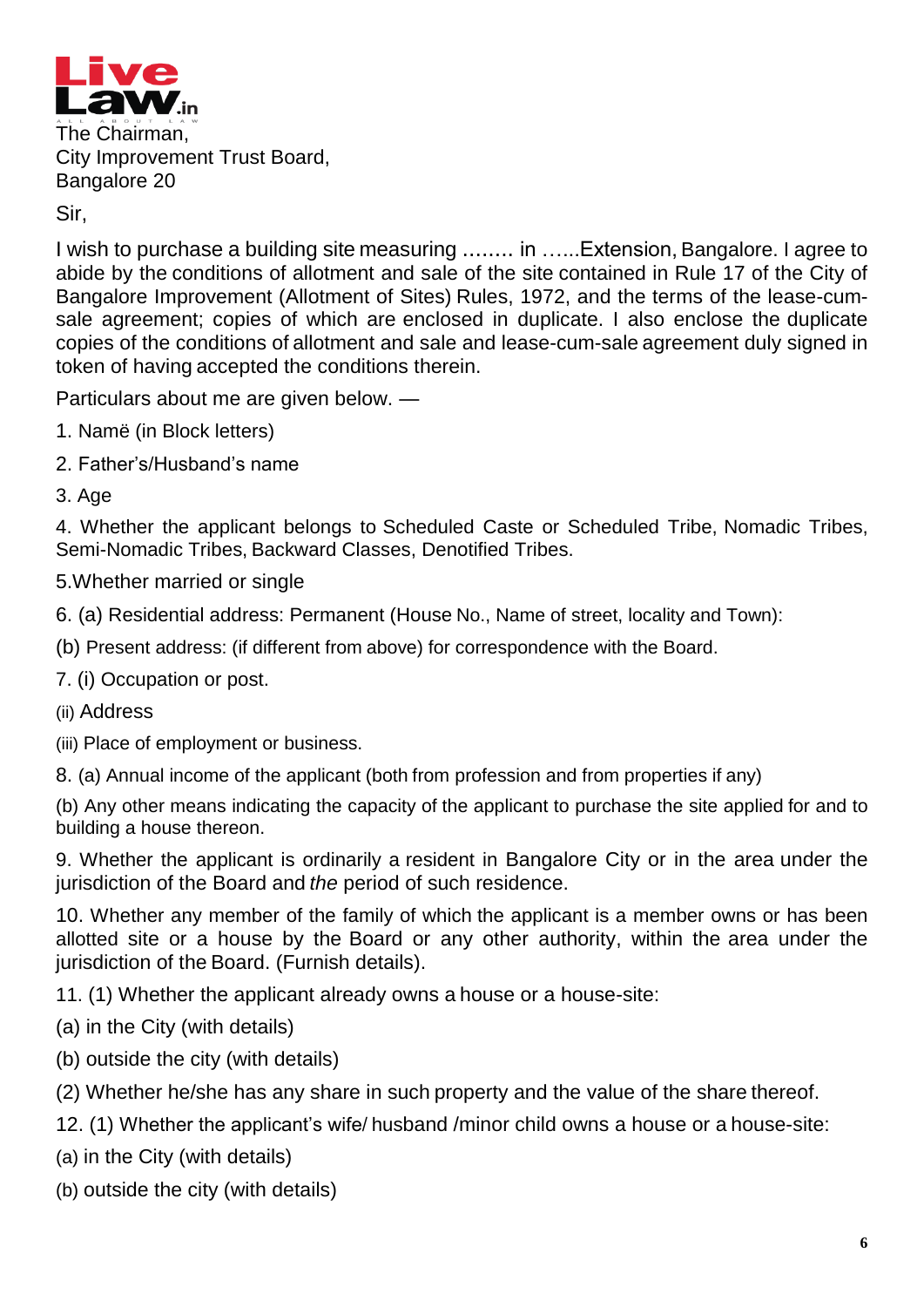

(2)Whether the applicant's wife/husband/minor child has any share in such property and the value o1 the share thereof.

13. Whether the applicant has transferred the ownership or rights in the house or house- site already allotted to him/her in any of the schemes of the Board or any other authority to somebody else (if so, himish details).

14. Whether the applicant or any members or his/her family has already availed of any housing or loan scheme of Government local body or Co-operative Society, if so, give details.

15. Whether the applicants applied for allotment of a site or a site with a building, in any of the scheme of the Board or and other authority and whether his/her deposit was refund (if so, furnish details).

16. Amount of earnest money deposited now (with Challan No. and date).

I hereby solemnly declare that all the above information given by me is true. I shall furnish any additional information in my possession which you may require. If there is any delay on my part to furnish the necessary information required by the Board, it will be within the discretion of the Board to reject my application.

If, at any time it is found that the information given by me above is incorrect, the Board can cancel the allotment, resume possession of the site and forfeit part or whole of the amount paid by me till then towards cost of the site or deposit.

I am aware that under the Rules, I have to build the house myself with my own resources.

Signature of Applicant

Station …………………

Date …………………………

Attested Magistrate of the First Class

Date……………."

**18.** Rule 10 dealt with the issue of eligibility for allotment and it reads as follows:

"10. Eligibility for allotment. —No person.

(1)Whois not ordinarily resident (living independently or with his family members).in the area within the jurisdiction of the Board for not less than five years immediately before the last date fixed for making applications:

Provided that the persons who are domiciled in the State of Karnataka but serving in the Armed Forces of the Union outside the State of Karnataka shall be eligible for allotment of Sites under these rules.

(2) Who or any member of whose family owns or is a lessee entitled to demand conveyance eventually or has been allotted a site or a house by the Board or any other authority, within the area under the jurisdiction of the Board; or of the Corporation of the City of Bangalore, shall be eligible to apply for allotment of a site:

Provided that the Board may relax the restriction in c1ause (1) regarding residence in the case of persons. —

(i) who are domiciled in the State of Mysore and who *bona fide* intend to reside within the area under the jurisdiction o/ the Board; or, (ii) who are domiciled.in the State of Mysore but have gone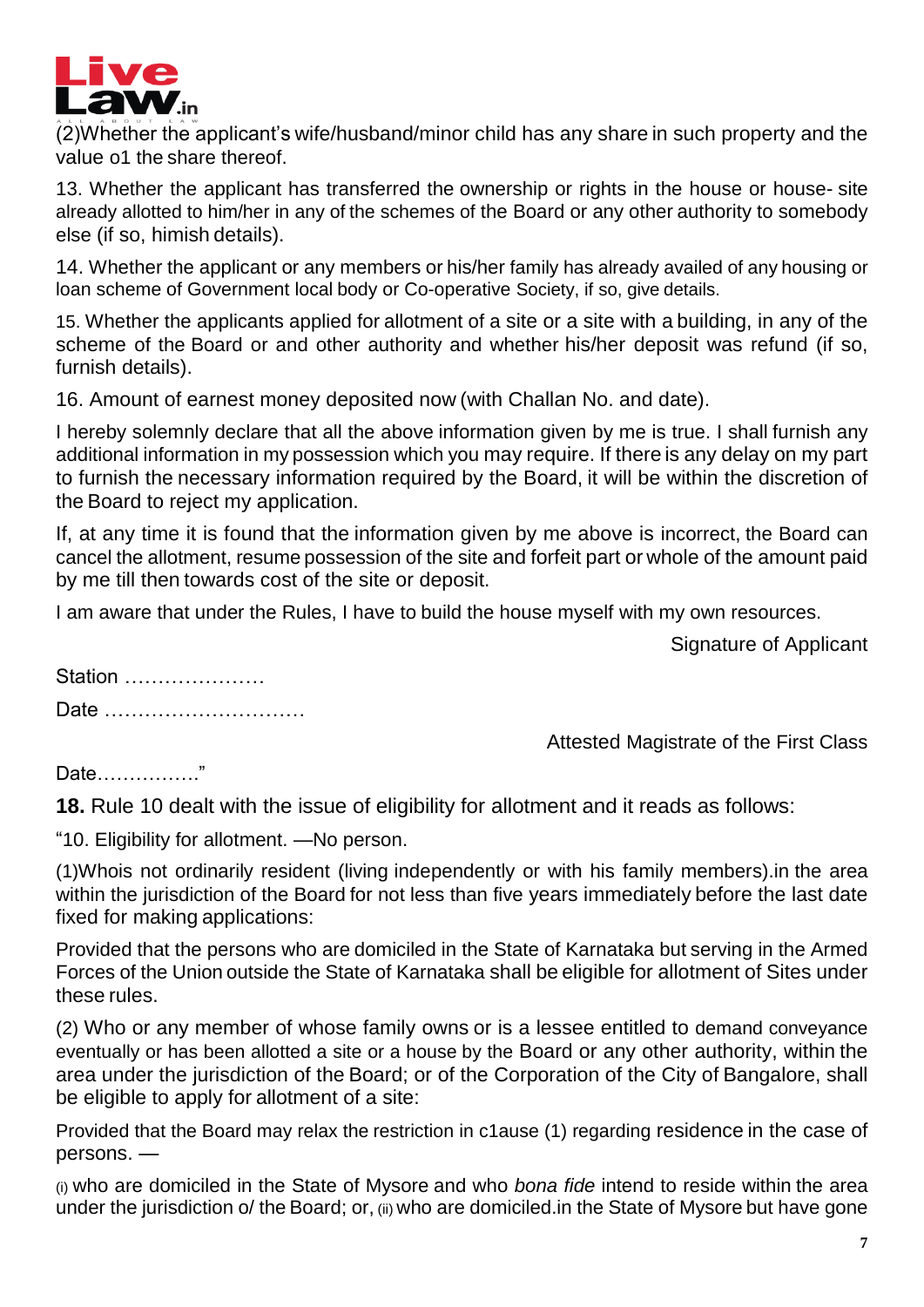

outside the State on business, employment, study or training and who bona fide intend to reside within the area under the jurisdiction of the board; or

(iii) who though not domiciled in the State of Mysore *bona fide* intend to reside within the area under the jurisdiction of the Board."

**19.** Rule 11 provided for the principles for selection of applicants for allotment of sites. The following principles have been set out in Rule 11(1):

"11. Principles for selection of applicants for allotment of sites. —(1) The Board shall consider the case of each applicant on its merits and shall have regard to the following principles in making selection. —

(i) the status of the applicant, that is whether he is married or single and has dependent children;

(ii) the income of the applicant and his capacity to purchase a site and build a house thereon for his residence:

Provided that this condition shall not be considered in case of applicants belonging to Scheduled Castes, Scheduled Tribes, Wandering Tribes, Nomadic Tribes and other Backward Classes.

(iii) the number of years the applicant has been waiting for allotment of a site and the fact that he did not secure a site earlier though he is eligible and had applied for a site;

(iv) persons who are ex-servicemen or members of the family of the deceased servicemen killed in action, during the last ten years."

**20.** The sites were to be allotted among different classes of persons which included wandering tribes, scheduled tribes, scheduled castes, ex-servicemen, persons domiciled in Karnataka but serving in the Armed Forces of the Union outside the State, State Government servants, Central Government servants and servants of Corporation. 51 per cent was reserved, in other words, in specific percentage terms for these categories. 49 per cent was made available for the general public. Non-availability of applicants was also dealt with.

**21.** Rule 13 provided for selection of an applicant. The Board was empowered to reject any application without assigning any reason.

**22.** Rule 17 provides for conditions of allotment. Since, much turns on the impact of this Rule, we would refer to the same.

"17. Conditions of allotment and sale of site.- The allotment of a site under these rules shall be subject to the following conditions. —

(1) The allottee shall within a period of fifteen days from the date of receipt of the notice of allotment, pay to the Board twelve and a half per cent of the price of the site and if no such payment is made the allottee shall be deemed to have declined the allotment.

(2) The balance of the value of the site (less than a sum of rupees thirty where the area of the site does not exceed two hundred square meters, rupees sixty where the area exceeds two hundred square meters and does not exceed five hundred square meters and rupees one hundred and twenty where the area exceeds five hundred square meters) shall be paid within ninety days from the date of receipt of the notice of allotment, or such extended period not exceeding one year as the Chairman may specify. Interest at [fifteen per cent]] shall be paid on the said amount for the extended period. If the said amount is not paid within the period of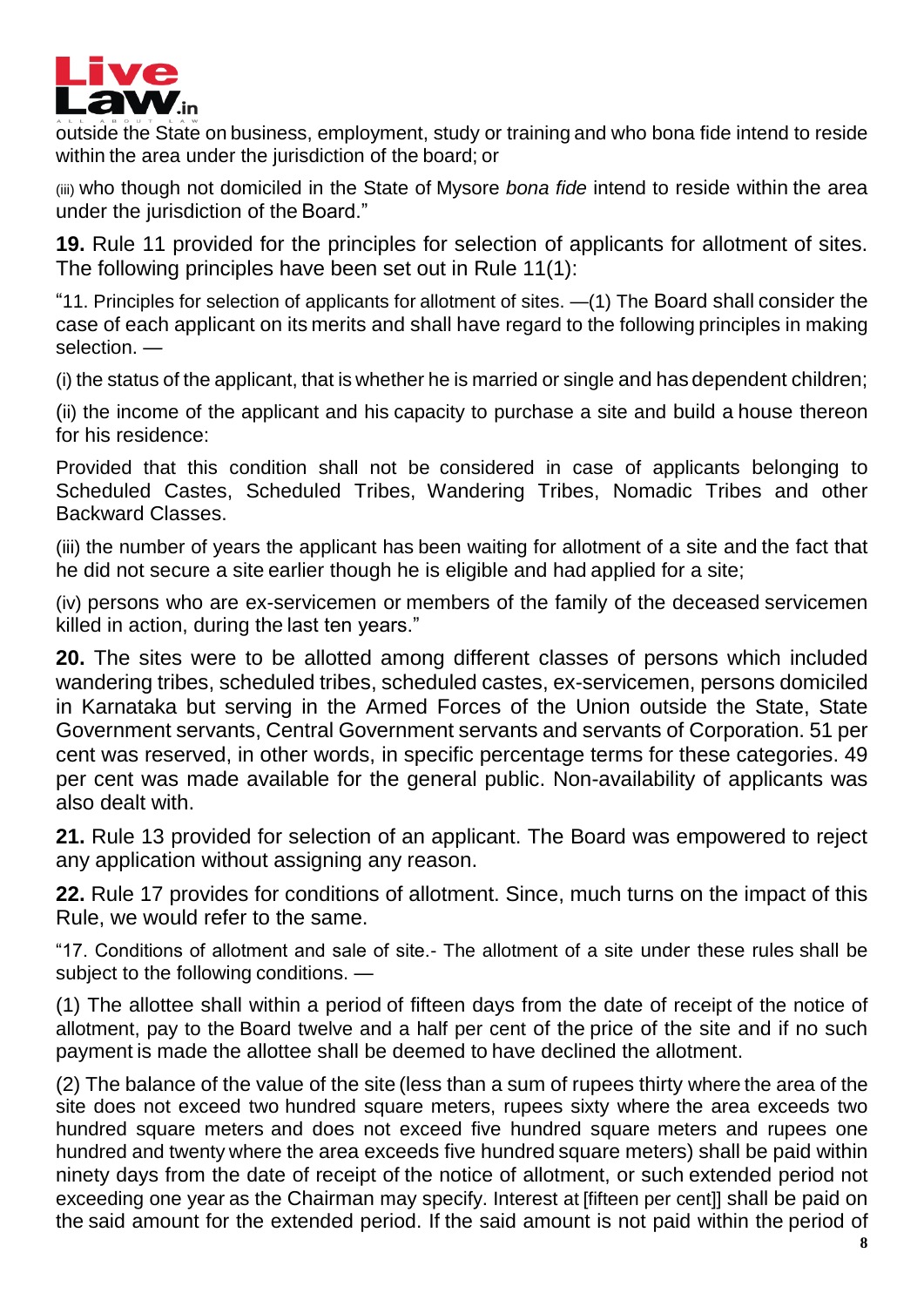

ninety days or the extended period the earnest money paid by the allottee shall be liable to forfeiture and the allotment may be cancelled: [Provided that where an allottee is a person.  $-$  (i) whose annual income does not exceed [three thousand and six hundred rupees], he may choose to pay the balance value of the site in quarterly, half yearly or annual installments and the rate of interest on the said amount for the extended period for quarterly payment will be two per cent for half yearly payments will be three per cent and annual payments four per cent; (ii) whose annual income exceeds [three thousand and six hundred rupees] but does not exceed seven thousand and two hundred rupees interest at twelve per cent per annum shall be paid on the said amount for de extended period:

Provided further that where an allottee is a person belonging to a Scheduled Caste or Scheduled Tribe or other Backward Classes or a nomadic tribe or a wandering tribe, or a denotified tribe or a family of Defence personnel killed or disabled during the recent war and whose annual income from all sources does not exceed rupees five thousand, the balance of the value of the site required to be paid under this sub-rule shall be paid by him without interest within a period of six years from the date of receipt of the notice of allotment.]

(3) Until the site is conveyed to the allottee the amount paid by the allottee for the purchase of the site shall be held by the Board as security deposit for the due performance of the terms and conditions of the allotment and the lease-cum-sale agreement entered into between the Board and the allottee.

(4) After payment under sub-rule (2) is made the Board shall intimate the allottee the actual measurements of the site and the particulars thereof and a lease-cum-sale agreement in Form II shall thereafter be executed by the allottee and the Board and registered by the allottee. If the agreement is not executed within forty-five days after the Board has intimated the actual measurements and particulars of the site to the allottee, the earnest money paid by the allottee may be forfeited, the allotment of the site may be cancelled, and the amount paid by the allottee after deducting the earnest money refunded to him. Every allottee shall construct a building on the site in accordance with the plans and designs approved by the Board. If in any case it is considered necessary to add any additional conditions in the agreement the Board may make such additions.

Approval of the City of Bangalore Municipal Corporation for the plans and designs shall be necessary when the layout in which the site is situated is transferred to the control of the said Corporation.

(5) The allottee shall comply with the conditions of the agreement executed by him and the buildings and other bye- laws of the Board or the Corporation, as the case may be, for the time being in force.

(6) The allottee shall construct a building within a period of two years from the date of execution of the agreement or such extended period '[as the Chairman may] in any specified case by written order permit. If the building is not constructed within the said period the allotment may, after reasonable notice to the allottee, be cancelled, the agreement revoked, the lease determined and the allottee evicted from the site by the Board, and after forfeiting twelve and a half per cent of the value of the site paid by the allottee, the Board shall refund the balance to the allottee.

(7) (a) On the expiry of the period of ten years and if the allotment has not been cancelled or the lease has not been determined in accordance with these brutes *or* the terms of the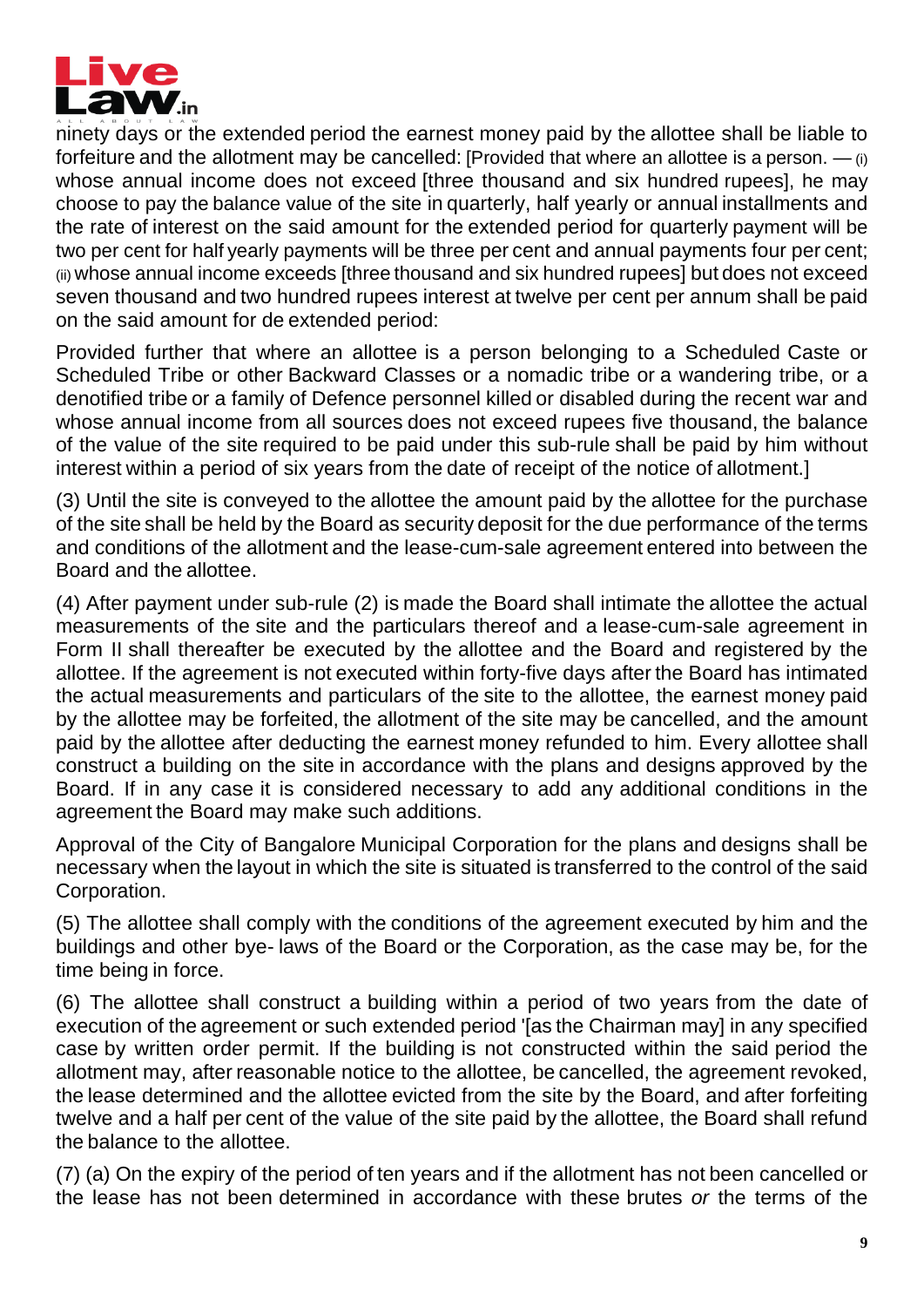

agreement in the meanwhile the Board shall by notice call upon the allottee to get the sale deed of tire site executed at his own cost within the time specified in the said notice.

(b) If the allottee fails to get the sale deed executed within the time so specified the Board shall itself execute the same and recover the cost and other charges, if any, incidental thereto from the allottee as if the same are amount due to the Board.]

(8) The allottee shall ordinarily reside or himself make use of the building constructed on the site allotted to him.

(9) With effect from the date of taking possession of the site the allottee or his heirs and successors shall be liable to pay the taxes, fees and cesses payable in respect of the site and any building erected thereon.

If the particulars furnished by the applicant in the prescribed app1icaüon form for allotment of site are found incorrect or false subsequently, twelve and half per cent of the site value, shall be forfeited after the site is resumed by the Board and the balance amount of site value refunded to the applicant."

**23.** Rule 18, likewise, speaks about restrictions, conditions and limitations on sale of sites and we refer to the same:

"18. Restrictions, conditions and limitation on sales of sites.—(1) Notwithstanding' anything contained in. —

(i) these rules or any other rules, bye- laws or orders governing the allotment, grant or sale of sites by the Board for construction of buildings; or

(ii) any instrument executed in respect of any site allotted, granted or sold by the Board for construction of buildings, the Chairman may at the request of the allottee grantee or purchaser of a site, execute a deed of conveyance subject to the restrictions, conditions and limitations specified in sub-rule (2).

(2) The conveyance by the Chairman of a site in favour of an allottee, grantee or purchaser of a site (hereinafter referred to as "the purchaser") shall be subject to the following restrictions, conditions and limitations, namely.— (a).in the case of a site on which a building has not been constructed. — (i)the purchaser shall construct a building on the site within such period as may be specified by the Board, as per plans, designs and conditions to be approved by the Board or in conformity with the provisions of the City of Bangalore Municipal Corporation Act, 1949 and the Bye-laws made thereunder; (ii) the purchaser shall not without the approval of the Board, construct on the site any building other than a building for the construction of which the site was allotted, granted or sold; (iii) the purchaser shall not alienate the site within a period of ten years from the date of allotment except by mortgage in favour of the Government of India, the Government of Mysore, the Life Insurance Corporation of India or the Mysore Housing Board, or any [any company or Co-operative Society approved by the Board] or any Corporation set up, owned or controlled by the State Government or the Central Government to secure moneys advanced by such Government, 2[Corporation, Board, CompanyJ, Society or Corporations, *as* the case may be, for the construction of the building on the site; (b) in the case of a site on which a building has been constructed, the purchaser shall not alienate the site and the building constructed thereon within a period of ten years from the date of allotment, except.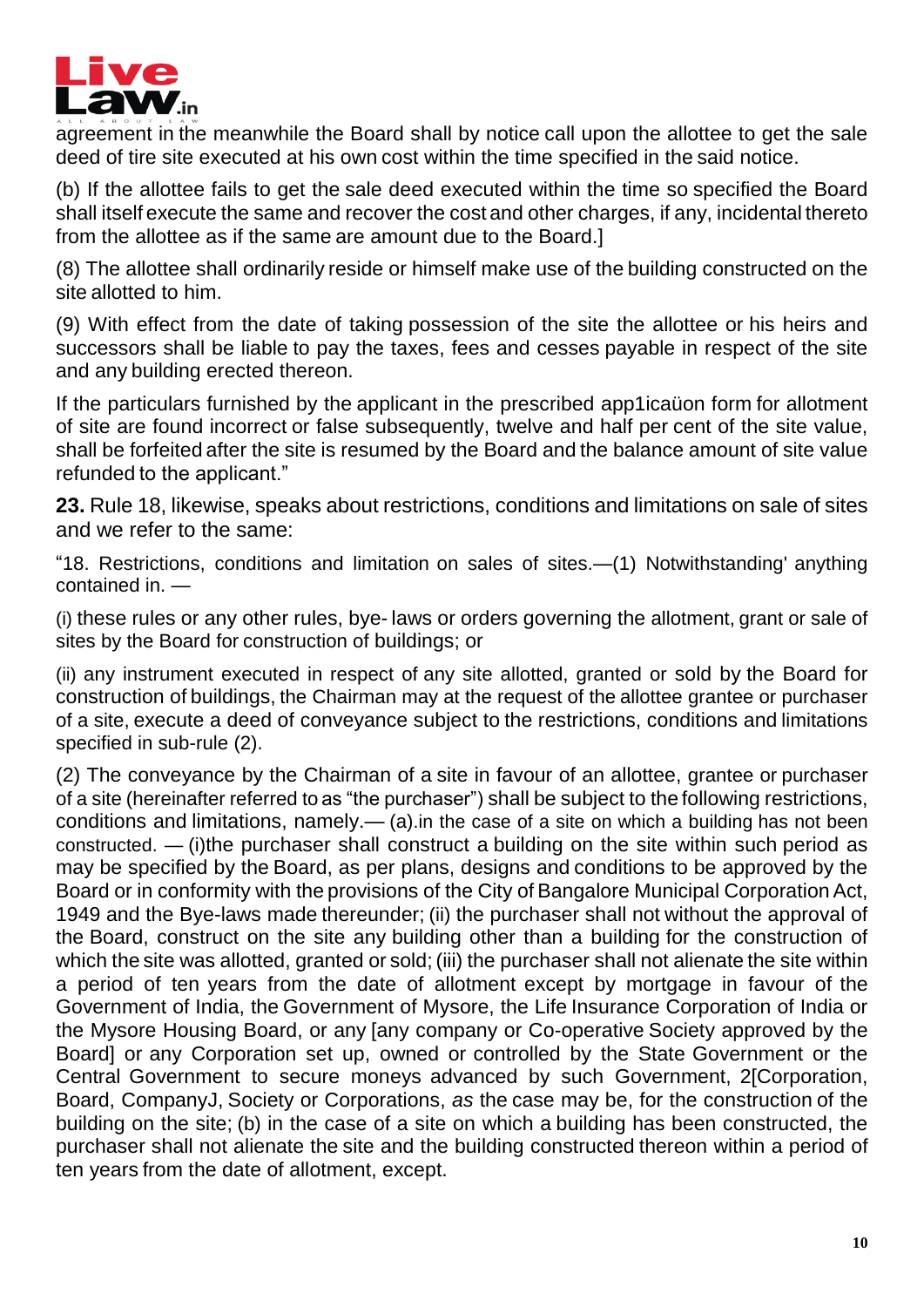

— (i) by mortgage in favour of the Government of India, the Government of Mysore, the Life Insurance Corporation of India or the Mysore Housing Board or any Co-operative Society approved by the Board to secure moneys advanced by such Government, [Corporation, Board, Company] or Society for the construction of the building on the site; or (ii) with the previous approval of the Board;

(c) in the event of the purchaser committing breach of any of the conditions in clause (a) or clause (b), the Board may at any time, after giving the purchaser reasonable notice, resume the site free from all encumbrances. The purchaser may remove all things which he has attached to the earth:

'Provided he leaves the site in the state in which he received it. All transaction entered into in contravention of the conditions specified in clauses (a) and (b) shall be null and void *ab initio*.

'Explanation. — In this rule, references to the Board shall be deemed to include the Chairman when authorised by the Board by a general resolution to exercise any power vested in the Board.

[(3) Notwithstanding anything in sub-rule (2), but without prejudice to the provisions of Rule 17 where the lessee applies that for reasons beyond his control he is unable to reside in the City of Bangalore or by reasons of his insolvency or impecuniosity it is necessary for him to sell the site or site and the building, if any, he may have put up thereon, the Bangalore Development Authority may, with the previous approval of the State Government, either. —

(a) require him to surrender the site, where there is no building, in its favour; or (b) where there is a building put up, permit him to sell the vacant site and building:

Provided that.  $-\omega$  in case covered by clause (a), the Bangalore Development Authority shall pay to the lessee the allotted value of the site and an, additional sum equal to the amount of interest at twelve per cent per annum thereon; and in case covered by clause (b), the lessee shall pay to the Bangalore Development Authority a sum equal to the amount of interest at twelve per cent per annum on the allotted value of the site.]"

**24.** Rule 19 dealt with voluntary surrender and it read as follows:

"19. Voluntary surrender. — An allottee may at any time after allotment, surrender the site allotted to him to the Board. On such surrender the Board shall refund all amounts paid by the allottee to the Board in respect of the said site."

**25.** The Rules did not apply to disposal of corner sites and commercial sites.

**26.** We may notice in fact that the City of Bangalore Improvement Act, 1945 came to be repealed by the Bangalore Development Authority Act, 1976. There were certain amendments carried out to the 1972 Rules which need not detain us.

# **THE PURPORT OF THE ABOVE LAW**

**27.** It is clear that what is involved is the allotment of public property. The allottee was to be a lessee. The allottee, during the period of lease, was to pay rent, as provided in Rule 7. Allotment was premised on selection being carried out based on principles for selection, as provided in Rule 11 and to be carried by the Allotment Committee under Rule 12. The value of the site is fixed. This is clear from Rule 17(1). The allottee was to pay 12 ½ per cent of the price of the site within 15 days of the receipt of notice of allotment. Within 90 days from the date of receipt of notice of allotment or extended period not exceeding one year, which may be fixed by the Chairman, the balance had to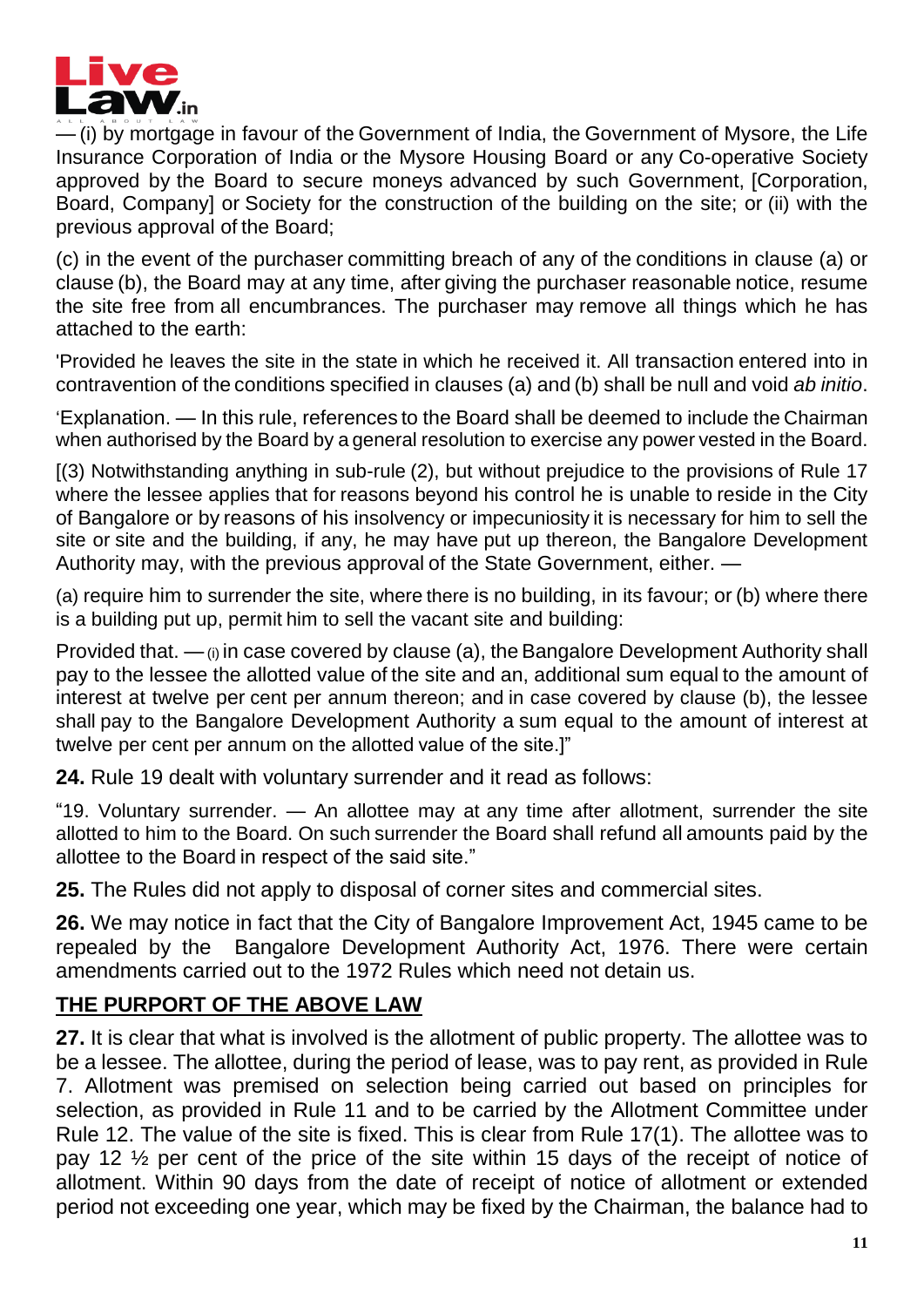

be paid. Non-payment attracted interest for the extended period. If the amount was not paid within 90 days or the extended period, earnest money was liable to be forfeited and the allotment may be cancelled. The two *provisos* of Rule 17 provided for certain concessions to certain categories. The amount, which was paid by the allottee, formed the security deposit for the due performance of the obligation, under the lease-cum-sale agreement between the Board and the allottee. This was to be so till the conveyance was executed regarding the site to the allottee. A lease-cum-sale agreement in Form 2 was to be entered into by the allottee. Every allottee was mandated to construct a building, which, we may clarify was to be a residential building, on the site in accordance with plan approved by the Board. The allottee was to comply with the conditions in the agreement. Rule 17(6) fixed the period of two years from the date of execution of the lease-cum-sale agreement or such extended period, within which the building had to be put up. Till 29.05.1980, the power to extend the period was vested with the Board. After 29.05.1980 the power to extend by a written Order was vested with the Chairman. If the building was not constructed within the period of two years or extended period, the allotment could be cancelled and the agreement revoked, the lease determined and the allottee evicted from the site by the Board. Such action was to be preceded by according a reasonable notice to the allottee against the proposed action. In the event of such action being taken, the allottee was entitled to the refund of the amount after forfeiting 12 ½ per cent of the value. It is under Rule 17(7)(a) that on expiry of 10 years of the allotment, the time arrived for conveying the rights over the site. When 10 years expired, if the allotment had not been cancelled or lease determined, in accordance with the Rules or in terms of the agreement, the Board, after issuing a notice to the allottee, calls upon the allottee to execute the sale deed at his cost. If the allottee failed to get the sale deed executed, the Board was to execute the sale deed and recover the cost.

**28.** Now, the time is ripe to advert to the statutory lease-cum-sale agreement referred to in Rule 17(4). It is in Form II and much turns on its terms and we advert to the same, which has been, admittedly, entered into by the first defendant with the BDA.

# "FORM II

*[See Rule 17(4)]*

Lease-cum-sale agreement An agreement made this . . . . . . . . . . . . . . . day of .......................................... 197.. , between the City of Bangalore Improvement Trust Board, Bangalore, (hereinafter called the "Lessor/Vendor") which term shall wherever the context so permits, mean and include its successors in interest and assigns of the ONE PART and .........hereinafter called Lessee/Purchaser (which term shall wherever the context so permits mean and include his/her heirs, executors; administrators and legal representatives) of the OTHER PART;

Whereas, the City of Bangalore Improvement Trust Board advertised for sale building sites in Extension;

And, whereas, one of such building site in Site No:………..more fully described in the Schedule hereunder and referred to as property;

And, whereas, there were negotiation between the Lessee/Purchaser on the one hand and the Lessor/Vendor on the other for allowing the Lessee/purchaser to occupy the property as Lessee until the payment in full of the price of the aforesaid site as might be fixed by the Lessor/Vendor as hereinafter provided;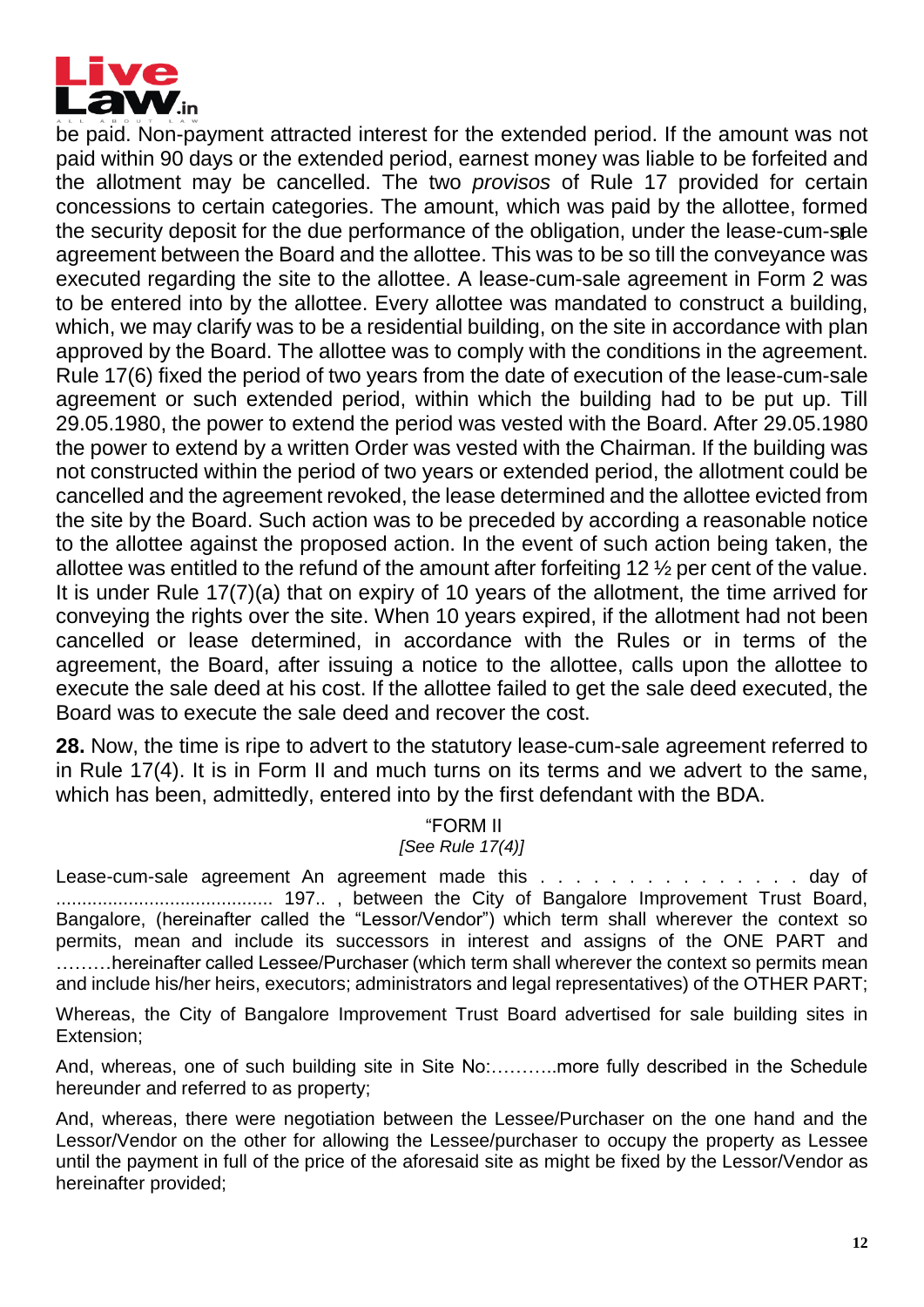

And, whereas, the Lessor/Vendor agreed to do so subject to the terms and conditions specified in the City of Bangalore Improvement (Allotment of Sites) Rules, 1972, and the terms and conditions hereinafter contained;

And, whereas, thus the Lessor/Vendor has agreed to lease the property and the Lessee/Purchaser has agreed to take it on lease subject to the terms and conditions specified in the said rules and the terms and conditions specified hereunder:

Now this Indenture Witnesseth

1................................................................................................ The Lessee/Purchaser is hereby put in possession of the property and the Lessee/Purchaser shall occupy the property as a tenant thereof for a period of ten years from (here enter the date of giving possession) or in the event of the lease being determined earlier till the date of such termination. The amount deposited by the Lessee/Purchaser towards the value of the property shall, during the period of tenancy, he held by the Lessor/Vendor as security deposit for the due performance of the terms and conditions of these presents.

2. .......................................................................... The lessee/ purchaser shall pay a sum of rupees ... per years as rent on or before ........... commencing from.....

3. The Lessee/Purchaser shall construct a building in the property as per plans, designs and conditions to be approved by the Lessee/Vendor and in conformity with the provisions of the City of Bangalore Municipal Corporations Act, 1949, and the bye-laws made thereunder within two years from the date of this agreement:

Provided that where the Lessor/Vendor for sufficient reasons extends in any particular case the time for construction of such building, the Lessee/Purchaser shall construct the building within such extended period.

4. The Lessee/Purchaser shall not sub-divide the property or construct more than one dwelling house on it.

The expression "dwelling house" means a building constructed to be used wholly for human habitation and shall not include any apartments to the building whether attached thereto or not, used as a shop or a building of ware-house or building in which manufactory operations are conducted by mechanical power or otherwise.

5. The Lessee/Purchaser shall not alienate the site or the building that may be constructed thereon during the period to the tenancy. The Lessor/Vendor may, however permit the mortgage of the right, title and interest of the Lessee/Purchaser in favour of the Government of Mysore, the Central Government or bodies corporate like the Mysore Housing Board or the Life Insurance Corporation of India, Housing Co-operative Societies or Banks to secure moneys advanced by such Governments or bodies for the construction of the building.

6. The Lessee/Purchaser agrees that the Lessor/Vendor may take over possession of the property with the structure thereon if there is any misrepresentation in the application for allotment of site.

7.The property shall not be put to any use except as a residential building without the consent in writing of Lessor/Vendor.

8.The Lessee/Purchaser shall be liable to pay all outgoings with reference to the property including taxes due to the Government and the Municipal Corporation of Bangalore.

9. On matters not specifically stipulated in these presents the Lessor/Vendor shall be entitled to give directions to the Lessee/Purchaser which the Lessee/Purchaser shall carry out and default in carrying out such directions will be a breach of conditions of these presents.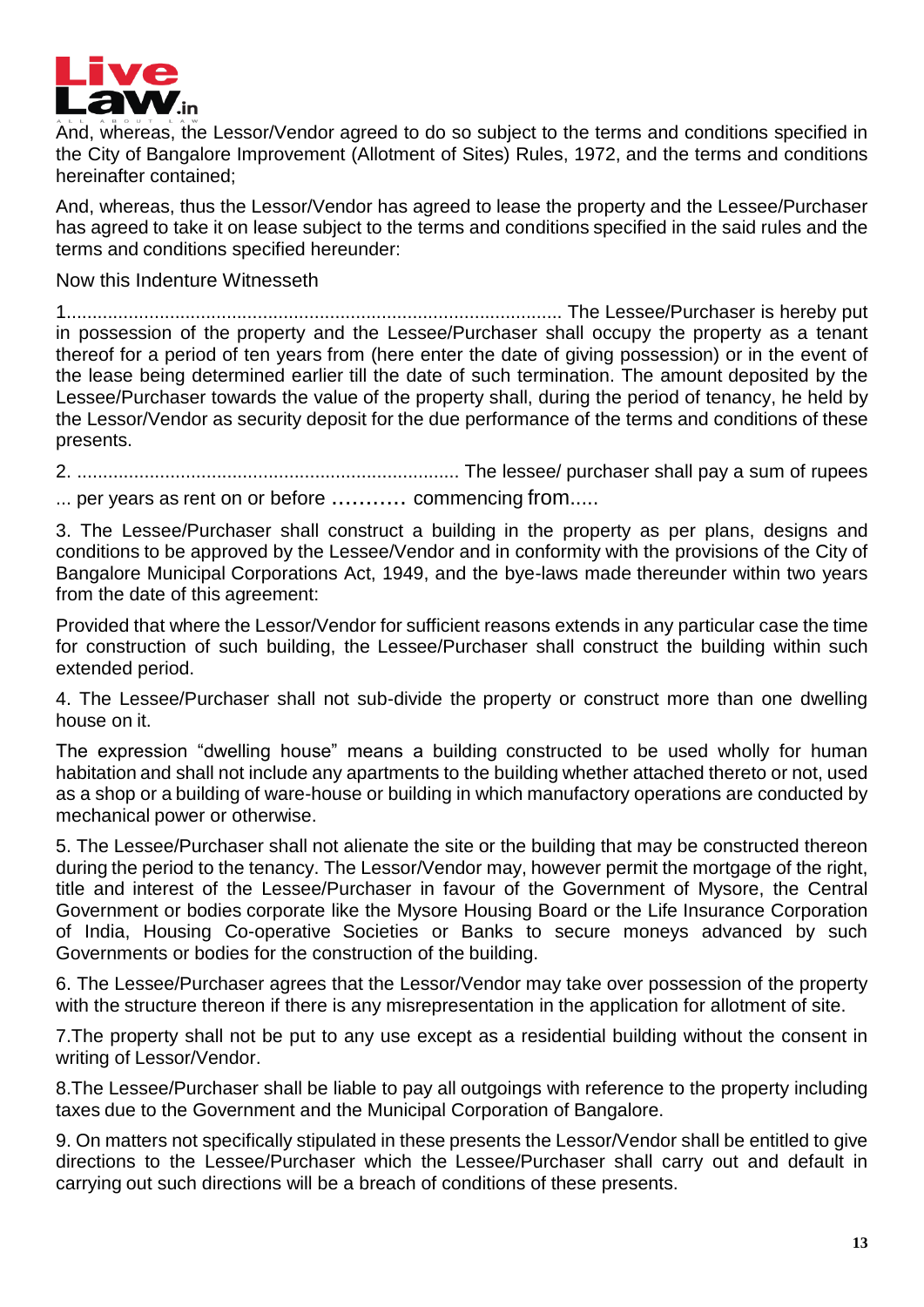

10.. In the event of the Lessee/Purchaser committing default in the payment of rent or committing breach of any of the conditions of this agreement or the provisions of the City of Bangalore Improvement (Allotment of Sites) Rules, 1972, the Lessor/Vendor may determine the tenancy at any time after giving the Lessee/Purchaser fifteen days' notice ending with the month of the tenancy, and take possession of the property. The Lessor/Vendor may also forfeit twelve and a half per cent of the amount treated as security deposit under Clause 1 of these presents.

11. At the end of ten years referred to in Clause 1 the total amount of rent paid by the lessee/purchaser for the period of the tenancy shall be adjusted towards the balance of the value of the property.

12. If the Lessee/Purchaser has performed all the conditions mentioned herein and committed no breach thereof the Lessor/Vendor shall at the end of ten years referred to in Clause 1, sell the property, to the Lessee/Purchaser and all attendant expenses in connection with such sale such as stamp duty, registration charges, *etc.,* shall be borne by the Lessee/Purchaser.

13. The Lessee/Purchaser hereby also confirms that this agreement shall be subject to the terms and conditions specified in the City of Bangalore Improvement (Allotment of Sites) Rules, 1972, and agreed to by the Lessee/Purchaser in his/her application for allotment of the site.

14. In case the Lessee/Purchaser is evicted under Clause 9 he shall not be entitled to claim from the Lessor/Vendor and compensation towards the value of the improvements or the superstructure erected by him on the scheduled property by virtue of and in pursuance of these presents.

15. It is also agreed between the parties hereto that Rs.......(Rupees......) in the hands of the Lessor/Vendor received by them from the Lessee/Purchaser shall be held by them as security for any loss or expense that the Lessor/Vendor may be put to in connection with any legal proceedings including eviction proceedings that may be, taken against the Lessee/Purchaser and ,all such expenses shall be appropriated by the Lessor/Vendor from and out of the moneys of the Lessee/Purchaser held in their hands.

#### THE SCHEDULE

Site No.................... formed by the City of Bangalore Improvement Trust Board in Block No...... . . . . . . . in the. ........... Extension. Site bound on.—

East by:

West by:

North by:

South by:

and measuring east to west .........north to south ...... in all measuring ... . square feet.

In witness whereof the parties have affixed their signatures to this agreement.

Chairman.

The City of Bangalore Improvement Trust Board.

Witnesses:

1.

2.

Witnesses: 1

2.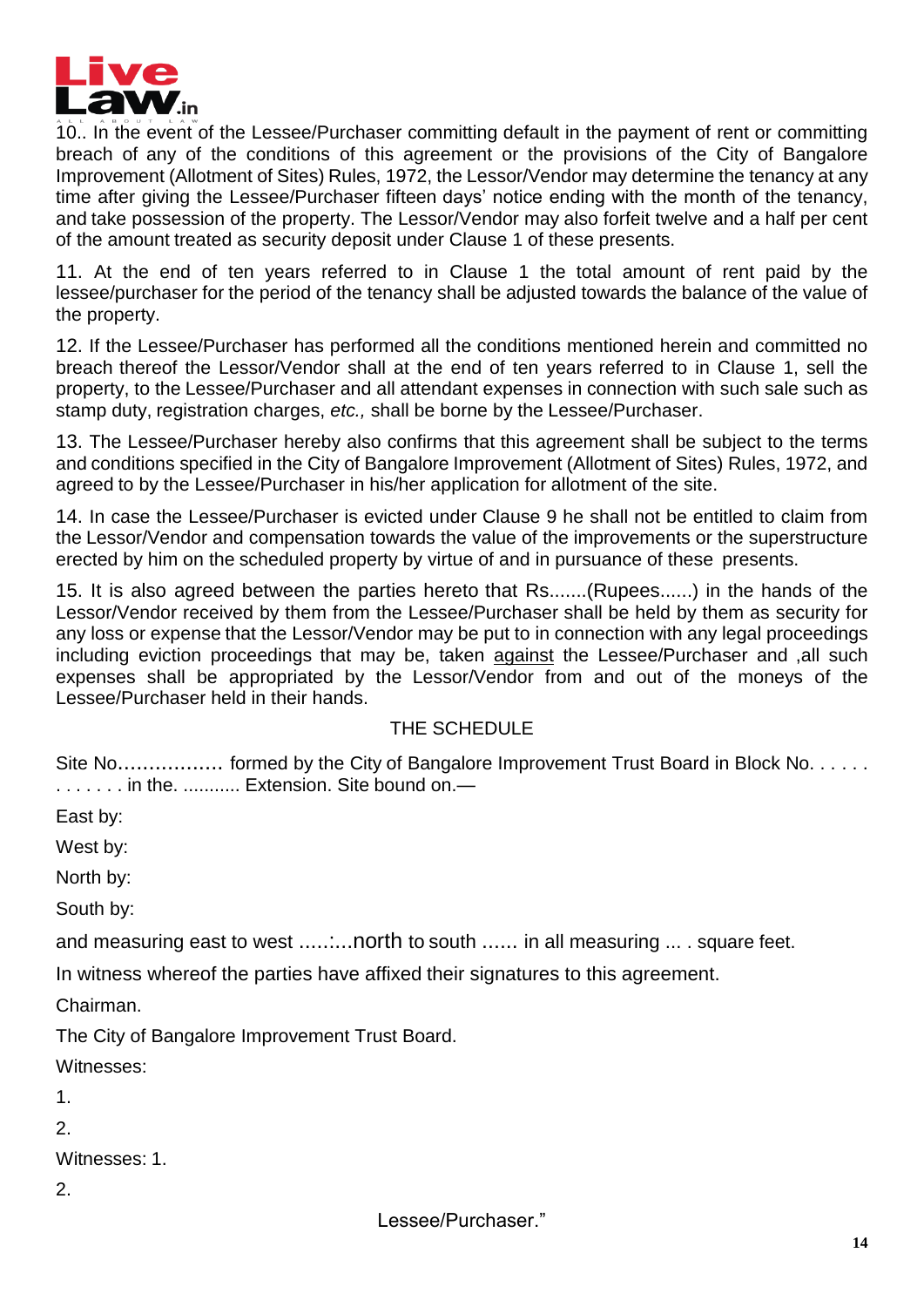

**29.** The question then arises, as to what is the purport of Rule 18. Rule 18, in our view, produces the following effects and is intended to apply as follows:

It begins with a non obstante clause as far as Rule 18(1) is concerned. Rule 18(1) is to apply despite anything which is contained in the Rules itself. That apart, it would operate, notwithstanding any other Rules, bylaws and orders, which may occupy the field. Even an instrument executed in respect of any site allotted, rented or sold by the Board for the construction of buildings, will not detract from the exercise of power. The power, under Rule 18, is vested with the Chairman. The scope of the power is to execute a deed of conveyance. This is premised on the request being made by the allottee grantee or purchaser of the site. Rule 18(1) further contemplates that when the power is invoked by the Chairman under Rule 18(1), the restrictions, conditions and limitations mentioned in Rule 18(2) will *ipso facto* apply. Rule 18(2) divides the categories into two. Rule 18(2)(a) deals with the situation where no building has been constructed on the site. Rule 18 (2)(b) deals with the situation where a building has been constructed on the site. Since, we are, in this case, concerned with the case of a site on which the building has not been constructed, within the meaning of the Rules, we may indicate that the condition that is imposed, includes the obligation on the part of the purchaser to construct the building on the site, within the period as may be specified by the Board. The purchaser is visited with the restriction that he shall not, without the approval of the Board, construct on the site, any building other than the building for which the site was allotted, rented or sold. The purchaser, who is the beneficiary of deed of conveyance in his favour under Rule 18(1), is bound by the further limitation or condition that the purchaser shall not alienate the site within a period of 10 years from the date of allotment. The restriction against alienation, however, could not operate against a mortgage, as provided in Rule 18(2)(iii). The mortgage is, however, to be one effected for the purpose of construction of the building on the site. Rule 18(2)(c) visits the purchaser, committing breach of any of the conditions in clause (a), *inter alia*, with the resumption of the site, no doubt, after a reasonable notice. Rule 18(2)(c) further declares that all transactions entered into in contravention of the conditions in Clause (a) and (b) are to be null and void *ab initio*. The transactions, which are referred to in Rule 18(2)(c), are the transactions which are referred to in Rule 18(2)(a)(iii) or Rule 18(2)(b).

**30.** Now, the question would arise as to the effect of the interplay of Rule 17, the leasecum-sale agreement and the provisions of Rule 18(1) and Rule 18(2). An allottee begins his innings as a lessee. The terms of the lease are set out in the Rules itself, which we have adverted to. The entire value of the site is to be paid at the very beginning, as already noticed, or within the extended period. However, the allottee continues as a lessee. He is obliged to observe the conditions of the lease-cum-sale agreement. He is obliged to pay rent, as provided in the Rules and also the lease-cum-sale agreement. Under Clause (5) of the lease-cum-sale agreement, the allottee, who is also described as the lessee/purchaser, is forbidden from alienating the site or the building that may be constructed during the period of the tenancy. The period of tenancy is fixed as a period of 10 years from the date of giving possession to the allottee. In other words, an allottee, who is obliged to enter into a lease-cum-sale agreement is prohibited from alienating the site or the building, which may be put up for the period of 10 years. This period of 10 years is adverted to in Rule 17(7). In other words, for a period of 10 years, the allottee,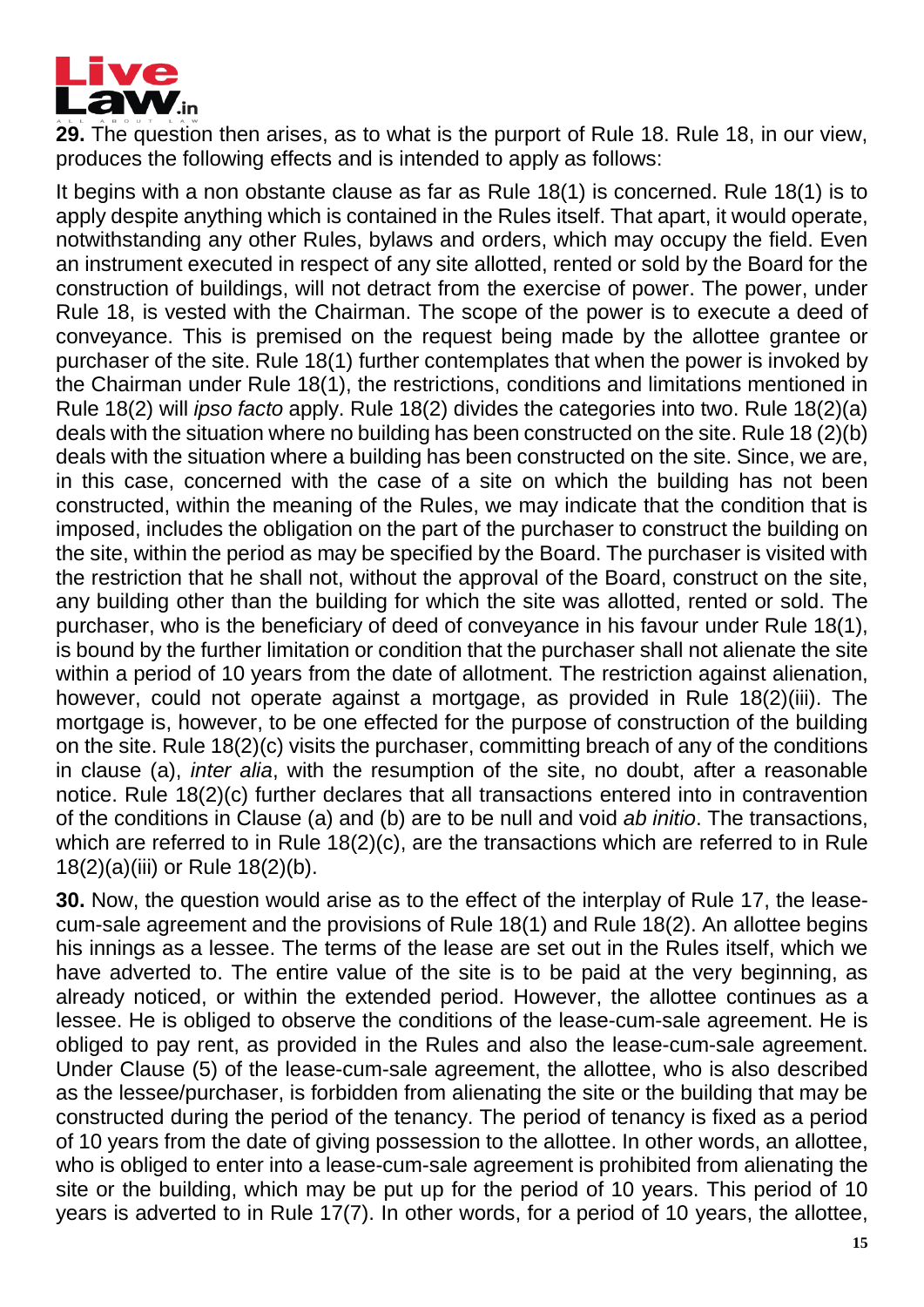

who is also described as the lessee and purchaser, cannot alienate the site or the building. It is to be understood that by virtue of Rule 7 of the Rules, the allottee is treated as a lessee. What the Rules and agreement contemplate is, though the entire amount of the value of the site is payable within a period of 90 days or extended period under Rule 17(2), the allottee/lessee becomes the purchaser of the site, only when the conveyance deed is executed in his favour under Rule 17(7). During this period, the Rules and the agreement contemplate clearly that the allottee puts up the building for his residence but he cannot alienate the property during the period of 10 years, which is the period of tenancy, and this period of 10 years begins, from the time he is put into possession, based on the agreement. Rule 18(1) and Rule 18(2), in a manner of speaking, fast tracks the conveyance. In other words, Rule 18(1) enables the Chairman, on the request of an allottee, within the meaning of Rule 17, to execute a deed of conveyance, even before the expiry of 10 years, contemplated in Rule 17(7). However, when an allottee is the beneficiary of the exercise of power under Rule 18(1) and a conveyance deed is executed to him, the Rule-maker, has still incorporated the condition against alienation for a period of 10 years, which is not to operate from the date of the conveyance. The embargo against alienation in the case of the conveyance deed being executed in favour of the allottee during the currency of the lease-cum-sale agreement in Form II will operate for a period of 10 years from the date of allotment.

**31.** Thus, in a case of allotment under Rule 17, the condition against alienation is to exist for a period of 10 years from the date of allotment. In the case of conveyance deed, which is executed in favour of the allottee, the condition against alienation will again operate for the period of ten years from the date of allotment. This is apart from the other conditions, viz., construction of the building on the site. In short, the allottee becomes the owner of the site before the expiry of 10 years upon power being invoked under Rule 18(1) but the assignment of the rights, which would have been otherwise absolute, is subjected to the conditions, as mentioned in Rule 18(2)(a), which includes the prohibition against the alienation. We must remind ourselves that under Section 29(3) of the Act of 1945, the Transfer of Property Act is eclipsed by the terms of any grant or transfer. The condition against alienation is not to be counted from the date of the execution of the conveyance deed but for the unexpired period, in the case of the lease-cum-sale agreement executed.

**32.** The impact of Rule 18(3) is to be noticed. This Rule was substituted w.e.f. from 21.12.1976. The Rule contemplates two conditions for its operation. Firstly, it operates without prejudice to the provisions of Rule 17. Secondly, Rule 18(3) applies, notwithstanding anything contained in Rule 18(2). Now, coming to the exact scope of Rule 18(3), it contemplates the existence of either of the conditions mentioned therein. They are  $-$  (1) the lessee applies pointing out that for reason beyond his control, he is unable to reside in the city of Bangalore; (2) by reason of his insolvency or impecuniosity, it has become necessary for him to sell the site and or site and the building, if any, he may have put up thereon.

**33.** We have already explained the scope of Rule 18 and the interplay between Rule 17 and Rule 18. Rule 18(3) must be read along with Rule 17. The argument to the contrary by the plaintiff is untenable. In fact, it would involve denying relief intended for persons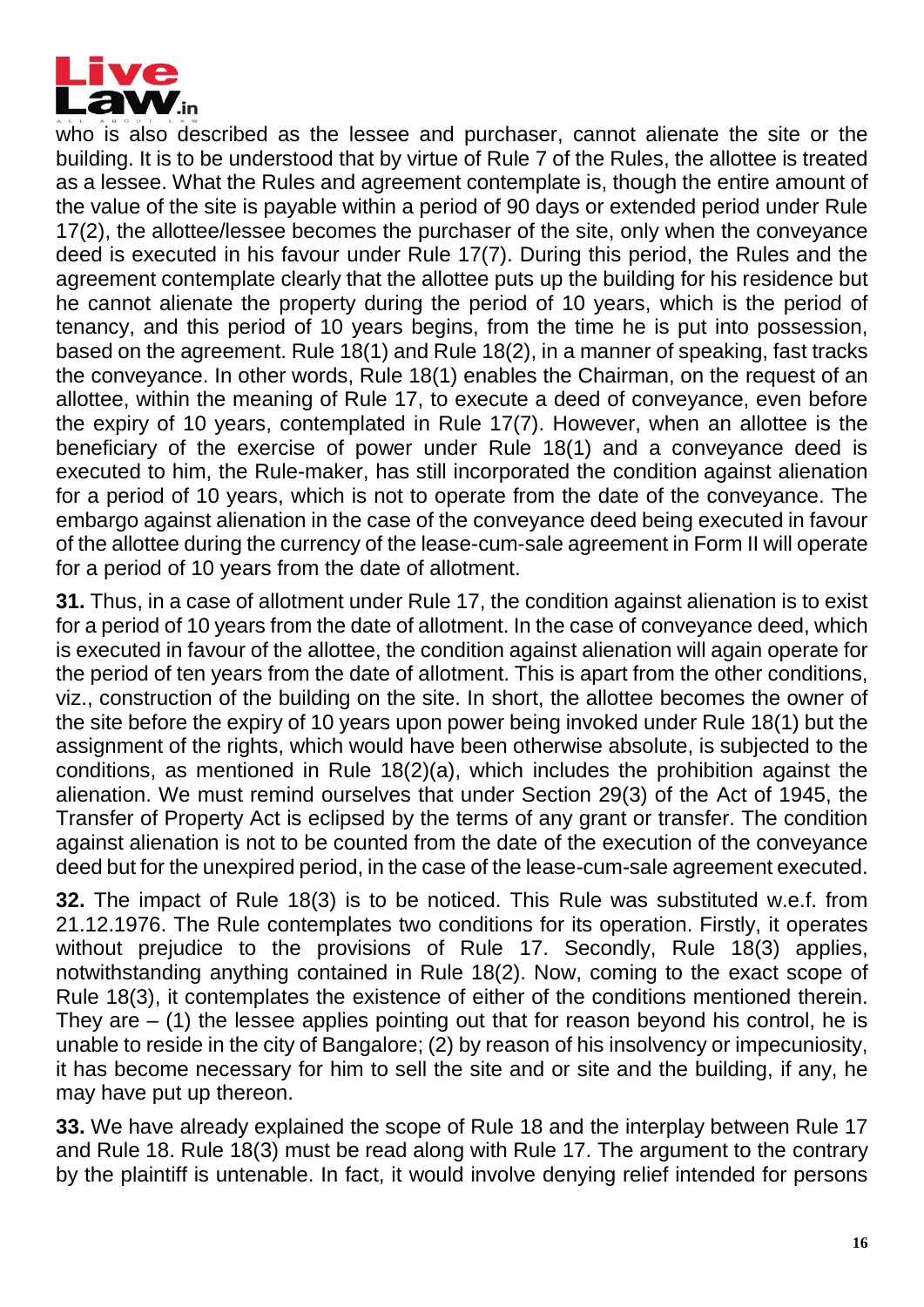

falling under Rule 17, as will be clear hereinafter. A perusal of Rule 18(3) would reveal the following:

While a person is a lessee (which means while he is an allottee), the course open to an allottee/lessee, is to follow the Rules and lease- cum-sale agreement and put up a residential building on the site. He may be disabled by the financial condition from fulfilling his promise under the lease-cum-sale agreement and the Rules to put up the building. In either case, i.e., when because of the dire financial straits, he finds himself in, he can apply to the Authority to permit him to sell the site, if no building has been put up or if he has put up a building on the site, the site along with the building. The courses of action open to the BDA would be as follows:

It may with the previous approval of the State Government, call upon the applicant, when he has not put up the building, to surrender the site. Thus, in a case where a lessee/allottee wishes to sell the site, the Rules contemplate that site would have to be surrendered in favour of the Authority. The rationale appears to be, instead of permitting the site being sold to any third party, the site would go back to the Authority, which in turn, will enable it to allot it to the eligible persons waiting in the queue. Where a building has been put up, again, Rule 18(3)(b) contemplates that the lessee can be permitted to sell the vacant site and the building. When the lessee, on the basis of his request that he may be permitted to sell the site, has surrendered the site to the BDA, the further consequence contemplated is that the lessee will get back the value of the allotted site, which he has deposited under Rule 17(1) and (2). Over the above the same, the lessee is to be paid an additional sum equal to the amount of interest at the rate of 12 per cent per annum. We must, at this juncture, also do justice to the words in Rule 18(3) "but without provisions of Rule 17". The import of this part of Rule 18(3) is as follows – under Rule 17, it is open to the Authority to cancel allotment and revoke the agreement and determine the lease. The allottee can be evicted from the site. The amount of 12 ½ per cent of the value paid, under Rule 17(1) can be forfeited. No doubt, the Board will refund the balance to the allottee. This is a consequence which is contemplated in Rule 17(6). This power with the Board is kept preserved when an allottee does not put up the building. Thus, Rule 18(3) must be understood as a power with the Board to be exercised with the previous approval of the State Government. Thus, an allottee, as a Rule, is expected to hold up to the promise he has made about his financial capacity to construct the building. Consequences in Rule 17 would remain alive. The power under Rule 18(3) appears to us to encompass situations of insolvency or impecuniosity, which overtake an allottee after the allotment takes place. In other words, the unplanned and uncontemplated vicissitudes of life may visit him *inter alia* with insolvency or impecuniosity, leaving with him no other choice but to sell the site or even the site with the building. The fact that power under Rule 18(3) is not meant to be a mechanical exercise of power, can be discerned from the requirement that 'previous' approval of the State Government is the *sine qua non* for the BDA exercising its power.

### **THE UNDISPUTED FACTS**

**34.** The BDA made an allotment of the plot on 04.04.1979 to the first defendant. The lease-cum-sale agreement was also executed on the same date. It is while so that on 17.11.1982, the plaintiff entered into the agreement with the first defendant. Under the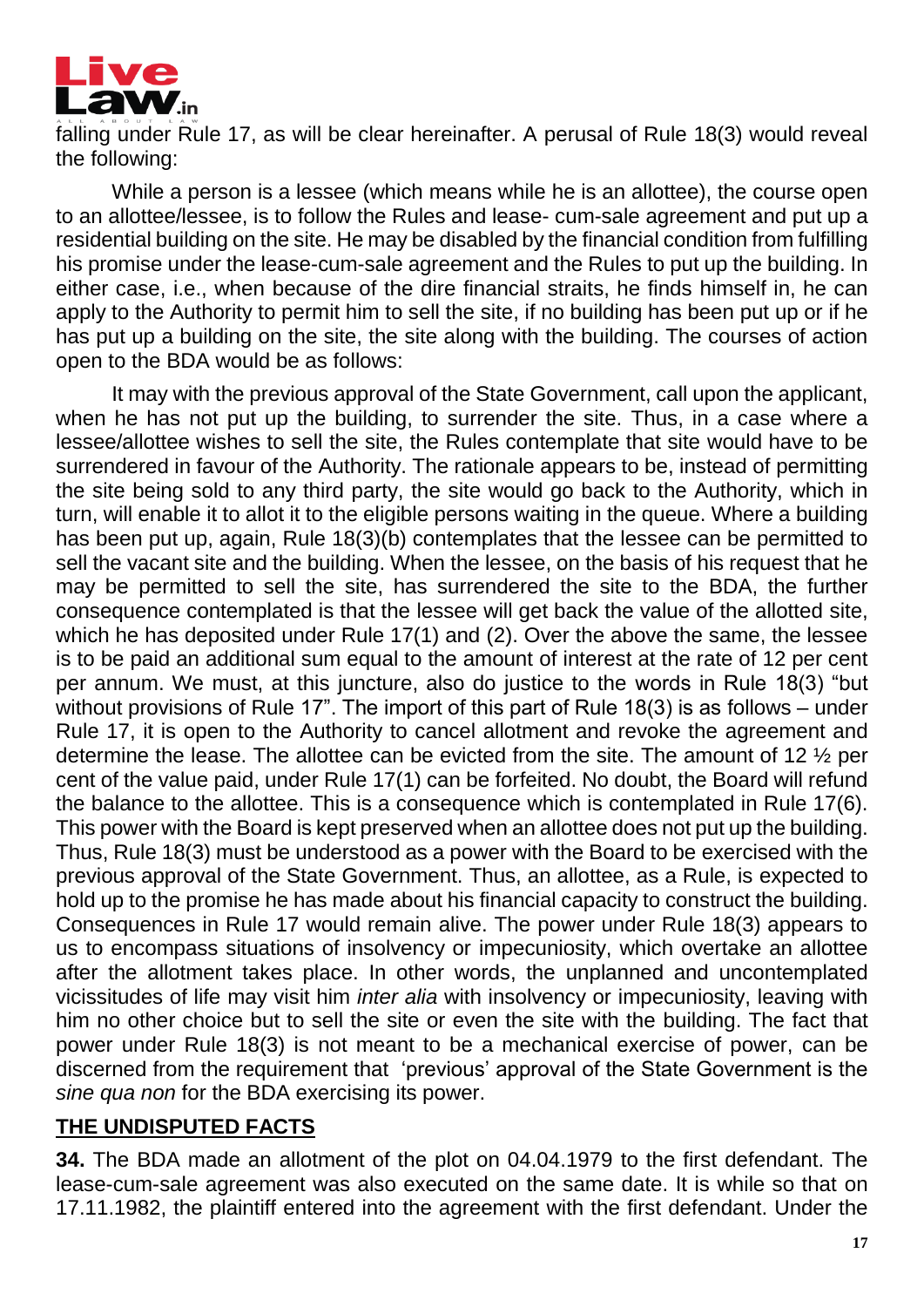

allotment, the first defendant was put in possession of the site. A perusal of the agreement would reveal the following:

"NOW THIS DEED WITNESSETH AS FOLLOWS :

1.The vendor does hereby agrees to sell the schedule site to the purchaser for a price of Rs. 50,000/- (Rs. Fifty thousand only).

2.The purchaser has hereby agreed with the vendor to purchase the schedule site for the said price of Rs.50,000 (Fifty thousand only).

3.The purchaser has paid a sum of Rs.30,000/- (Rs.Thirty thousand only) as advance and part of the purchase money by cheque No. 81/YA. 709838 dated 17 .11.198 2, drawn on Indian Bank, Malleswaram, Bangalore to the vendor, who hereby acknowledges the receipt of the said amount from the purchaser.

4.The vendor does hereby agree with the purchaser to obtain the absolute sale deed from the Bangalore Development Authority and then complete the sale transaction with the purchaser. It is agreed that the sale has to be completed on or before the expiry period of three months from the day the vendor obtains the absolute sale deed from the Bangalore Development Authority and intimates the purchaser in writing.

5.The vendor has handed over the original possession certificate to the purchaser.

6.The vendor has agreed to deliver the following documents to the purchaser :

(a) Absolute sale deed after obtaining from the Bangalore Development Authority, Bangalore.

(b) Katha certificate issued by the Bangalore Development Authority in favour of the vendor.

(c) N I L Encumbrance Certificate.

(d) Uptodate tax paid receipt.

7.The vendor hereby aggress with the purchaser to make necessary applications to the competent authority under the Urban Land Regulations) Act, 1976 and obtain permission to transfer the schedule (Ceiling and necessary site to the purchaser. The purchaser has agreed to render necessary assistance to the vendor in this regard.

8.The vendor has put the purchaser in possession of the schedule site this day as part performance of this contract of sale. The vendor covenants with the purchaser that the purchaser is entitled to put up temporary structure on the schedule site."

**35.** Clause 5 shows that the first defendant has handed over the original possession certificate to the plaintiff. Clause 8 recites that the first defendant has put the plaintiff in possession of the site on the date of the agreement as part performance of the contract of sale. The first defendant further covenanted with the plaintiff that he is entitled to construct a temporary structure on the site.

# **THE CORRESPONDENCE BEFORE THE SUIT**

**36.** The plaintiff, on 01.03.1983, i.e., within four months of agreement dated 17.11.1982, wrote to the first defendant as follows:

> "Y. SUBBARAJU ENGINEERING CONTRACTORS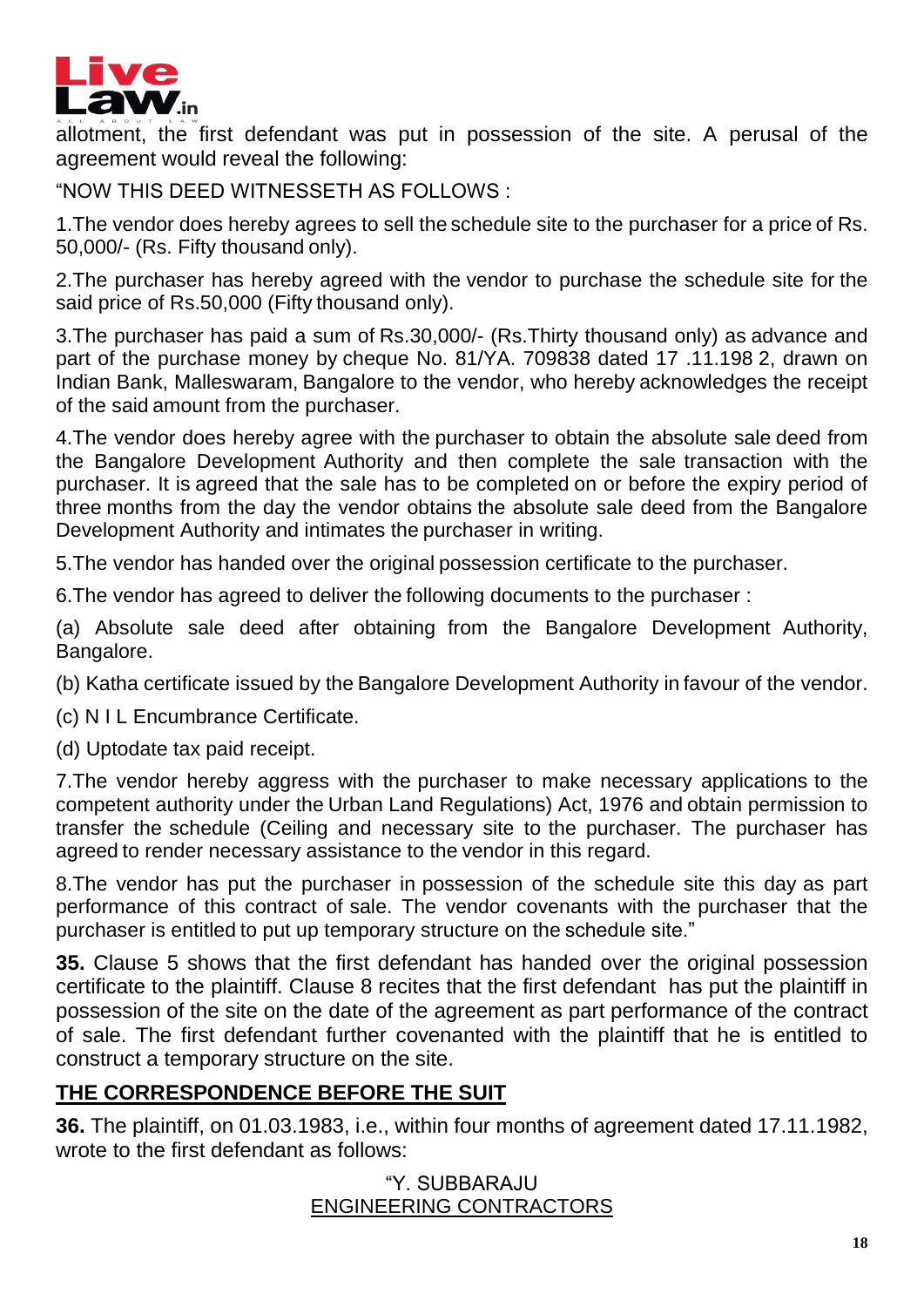

#### 24, 2nd CROSS, KODANDARAMAPURAM, MALLESWARAM, ' BANGALORE - 560003

Date : 1.3.1983

#### REGISTERED POST ACK. DUE

To, Smt. Jayalakshmamma, W /o K.T. Krishnappa, Ex. M.L.A., TB Extn., Nagamangala, Mandya District

Madam,

Sub: Agreement for the sale of Site No. 1588, Block II at Banashankari I Stage Extension - Regarding.

You have agreed for the sale of the above site, for which an agreement was made on 17.11.1982 on the condition that you will register the sale deed within 3 months from the date of obtaining all the necessary documents required in this connection from BOA. So far you. have not informed about obtaining the documents from BDA. You had promised that all the documents will be handed over to me within 2 weeks time to facilitate me for registering the property.

Since 3 months are over, I am proposing to sell to my nominee for the agreed amount of Rs.50,000/- (Rupees Fifty Thousand only), as you have failed to produce the clear documents. I am forced to transfer the property to my nominee at the agreed amount of Rs.50,00,0/- with you. This is for your kind information and early necessary action.

Thanking you,

Yours faithfully Sd/- (Y. Subbaraju)" (Emphasis supplied)

There is no reference to any threat by the first defendant to sell to others.

**37.** The plaintiff did not rest content with the first letter and in the very next month, on 26.04.1984, complains to the first defendant, by pointing to the letter dated 01.03.1983 and pointing out that the first defendant has not replied to his letter, notifying her readiness to comply with the agreement. Thereafter, it is stated that by the letter dated 26.04.1984, he was finally calling upon the first defendant to act in terms of the agreement, execute the sale deed in favour of the plaintiff or his nominee within one week from the date of receipt of the letter, failing which, litigation would be launched. This letter provoked the first defendant to reply through a lawyer on 08.05.1984. The first defendant admitted the agreement dated 19.11.1982. She, however, pointed out that it was not as per the terms and conditions of letters sent by the plaintiff. The plaintiff, it was pointed out, was enjoined upon to complete the sale within three months from the date of the agreement. It was pointed out that time was of the essence of the contract and the contract has lapsed and the advance was forfeited. All documents of title relating to the site, it was stated, were handed over to the plaintiff at the time of the agreement itself. In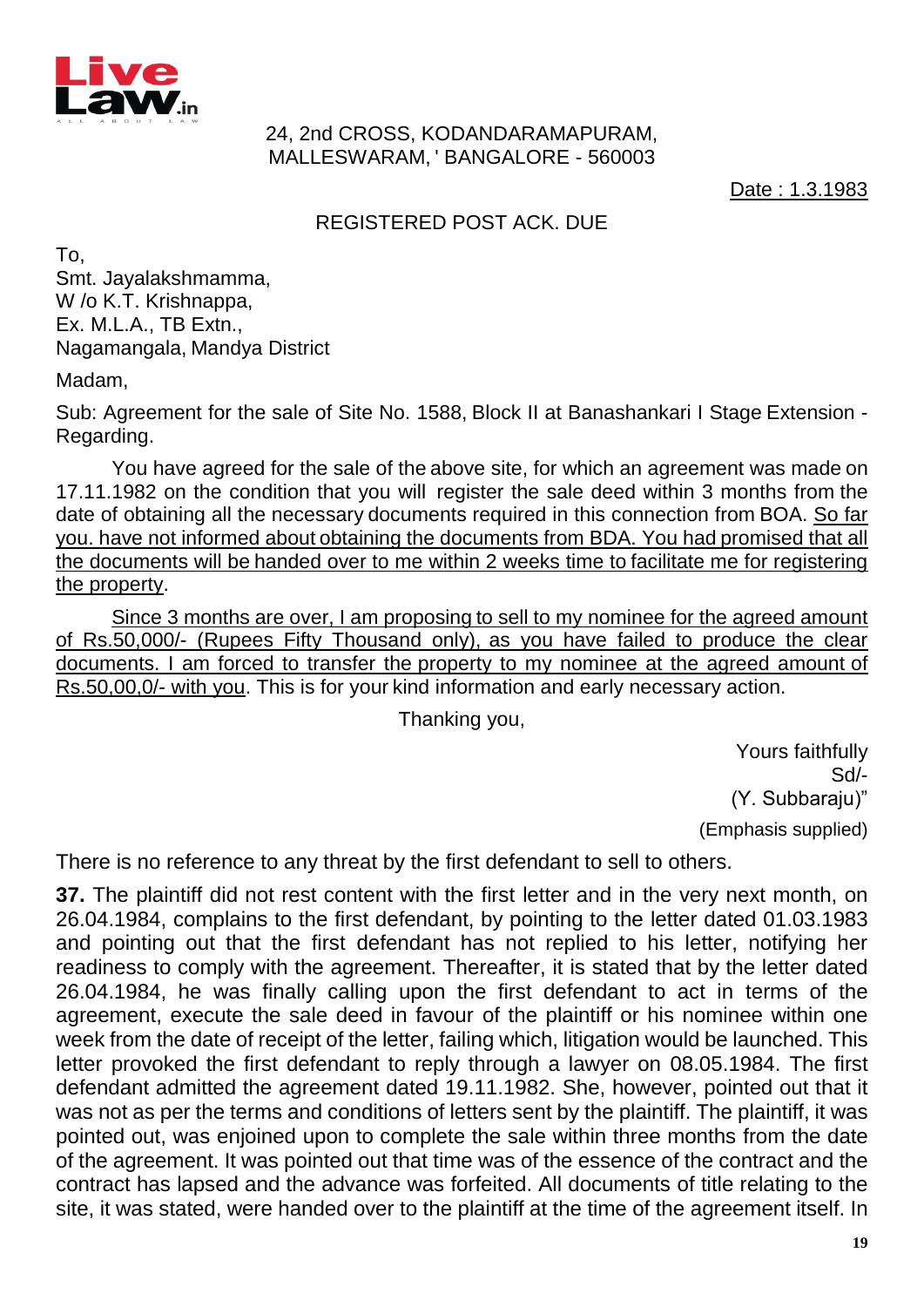

view of the breach on the part of the plaintiff to pay the balance of the consideration, there was no legally enforceable contract. It was stated that the first defendant was always willing and ready to perform her part of the contract and to execute the sale deed and convey the site. She further set up the case that she had agreed to sell the site for Rs.1,50,000/-.

**38.** On 03.07.1984, the plaintiff sent a lawyer notice. Clause 4, which we have extracted, in the agreement, was invoked. The plaintiff pointed out that in terms of the said Clause, the first defendant was obliged, in the first place, to obtain the sale deed from the BDA and to inform the plaintiff in writing about having obtained the sale deed. The plaintiff was also to obtain the *Khata* Certificate. Period of three months would begin to run only from the said date. The claim of the first defendant that he had handed over the documents of title, was denied. The further payments, which were made, after having paid Rs.30,000/ on the date of the agreement, was stated to be unnecessary but it was pointed out that the total sum of Rs.50,000/- stood paid. It was reiterated that on the date of the sale agreement itself, the plaintiff was put in possession. The claim that the sale consideration was Rs.1,50,000/- was denied. The first defendant, it was pointed out, had committed default in not complying with the terms of the agreement, by obtaining absolute sale deed from the BDA. Legal action was spoken of by the plaintiff. Lastly, on 14.02.1985, a legal notice was sent by the plaintiff to the first defendant. Thereinafter, referring to the agreement, it was complained that though it was then more than two years that the first defendant had entered into the agreement. First defendant had given a reply on 08.05.1984, pleading excuses for execution of the sale deed. Thereafter, the first defendant was called upon to act in terms of the sale agreement and execute the sale deed within fifteen days of the receipt of the notice. It was held out that failure on the part of the first defendant would constrain the plaintiff to seek relief from the court. That the plaintiff meant business, is proved by the fact the Suit, out of which this Appeal arises, was filed on 16.11.1985.

### **THE PLEADINGS**

**39.** In the plaint, the plaintiff, inter alia, again reiterated that he was put in possession of the site at the time of executing the agreement. After referring to the correspondence, which we have referred to, it is averred that the first defendant was not willing to perform her part of the contract. It was complained that the first defendant could not unilaterally treat the contract as cancelled and that he had unjustly repudiated her obligation. It was pleaded that he is likely to execute a sale deed in favour of some other person. To prevent the same, the Suit for Specific Performance of the agreement and for injunction, it was stated, was filed. It was further stated that the first defendant is bound and liable to obtain the absolute sale deed from the BDA and deliver the same to the plaintiff to execute the sale deed. In the amended pleadings, there is reference to the husband and the son being brought on the party array on the death of the first defendant. There is also reference to the subsequent sale by the son to the appellant. The prayer sought was a direction to execute the sale deed and to convey the title and deliver the documents of title including the sale deed, after obtaining the same from the BDA and injunction was sought against interfering with the plaintiff's lawful possession. Such relief of injunction was also sought against the appellant also.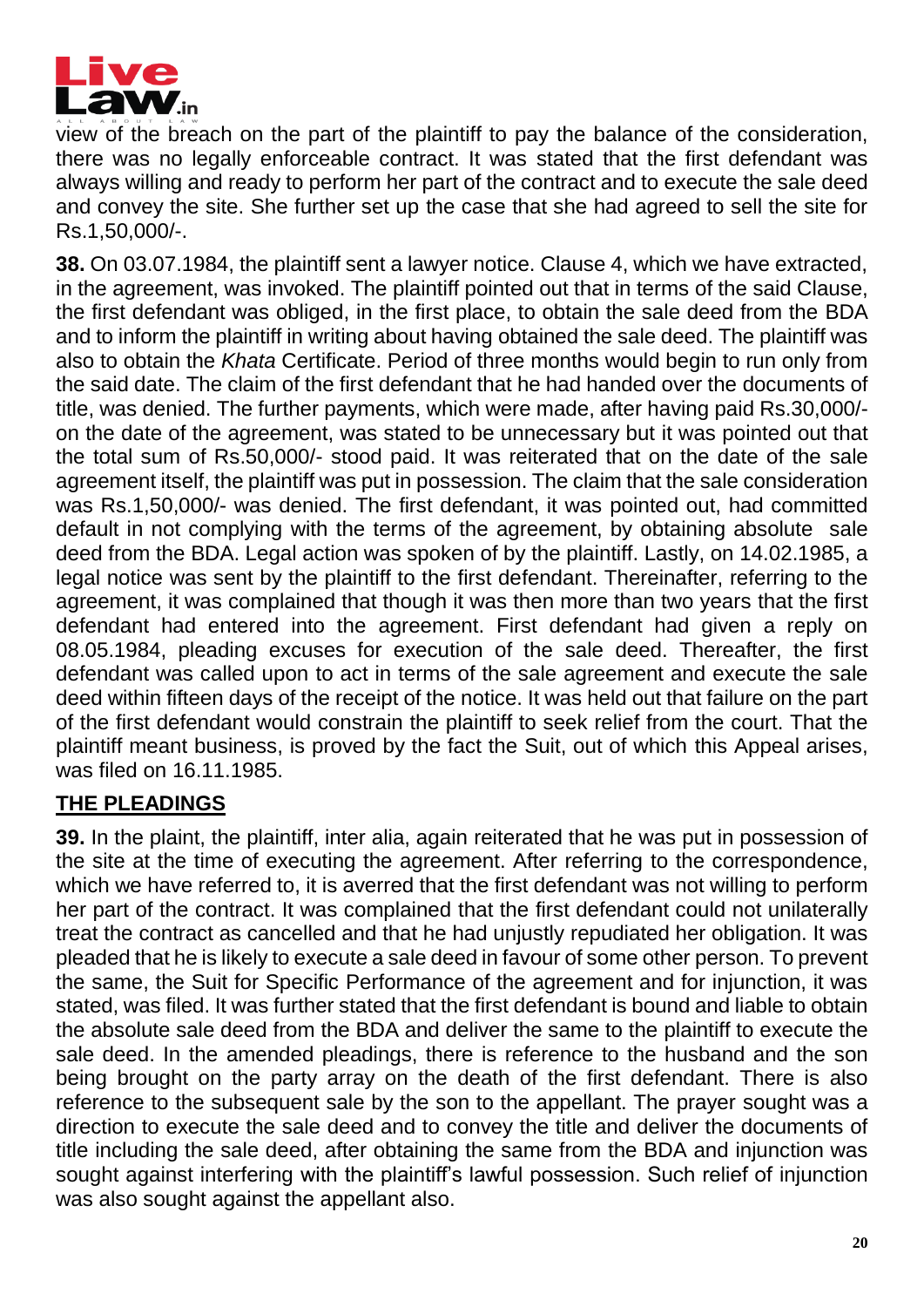

**40.** First defendant, in her Written Statement, denied the case of the plaintiff that he was ready and willing. According to her, plaintiff had to pay the balance of Rs. 1,00,000/-, which remains after paying Rs.50,000/-. Time was pointed out to be essence of the contract. The first defendant was ready and willing to perform her part. It was further alleged that the plaintiff was not put in possession. The defendant No.1(b) son of the first defendant filed a Written Statement. He refers to the Clause prohibiting alienation for a period of ten years from the date of allotment, and that, absolute rights were not created by the BDA by the allotment. It was further contended that the first defendant, his mother, was only the lessee of the site and she did not have any right to convey ownership rights. She was not competent to convey the property. It was pointed out that the agreement was a void agreement and could not be enforced.

**41.** The second defendant, in his Written Statement, *inter alia*, pleaded no knowledge about the agreement dated 17.11.1982, providing that the first defendant must obtain an absolute sale deed from the BDA and it must be intimated in writing to the plaintiff. The allegation that the plaintiff was put in possession, was denied as false. Regarding putting the plaintiff in possession of the possession certificate, the appellant pleaded no knowledge. It was further pleaded that the first defendant was the absolute owner in possession of the site and, after her demise, in view of the death of the husband of the first defendant, the son became the owner of the property. It was pleaded that the first defendant was a site-less and houseless person and permanent resident of Bangalore City. After having made due enquiries, property was purchased by sale deed dated 19.09.1996. An additional Written Statement was filed by the appellant to the amended plaint which was largely devoted to his case about him being a bonafide purchaser.

# **THE ORAL EVIDENCE**

**42.** PW2, the son of the plaintiff (the plaintiff died on 05.01.2001) deposed, inter alia, that possession of the entire property was delivered to the plaintiff. Subsequently, his legal representatives are in possession. After the plaintiff was put in possession, he has allegedly constructed a temporary shed in it. The shed was demolished in the year 1991 during the Cauvery riots. He has never made any attempts to go to the BDA to know about the Suit property. He deposed that since he guessed that since 1960 his father commenced civil contract work he was doing so till his death. With reference to the question that the site was inalienable for a period of ten years, PW2 answered that it could have been sold to them. He confessed to ignorance of the BDA Rules regarding allotment. He did not know that the lease period was completed on the th 13 Day of May, 1989. He did not know about the non- alienation clause in the allotment by the BDA. He did not know that in the year 1985, his father did not have the right to file the Suit. He was associated with his father in construction work. He refers to Exhibit-P14, which was a show cause notice received by the plaintiff from the BDA. He deposed that plaintiff intimated the BDA about the sale agreement.

**43.** The following evidence of PW2, the son of the plaintiff is very relevant. He has deposed interalia as follows:-

'My father was contractor and real estate business since 30 years. It is not true that there are 70 to 80 cases pending in different courts. There are about 35 to 40 cases pending. My elder brother is doing construction.'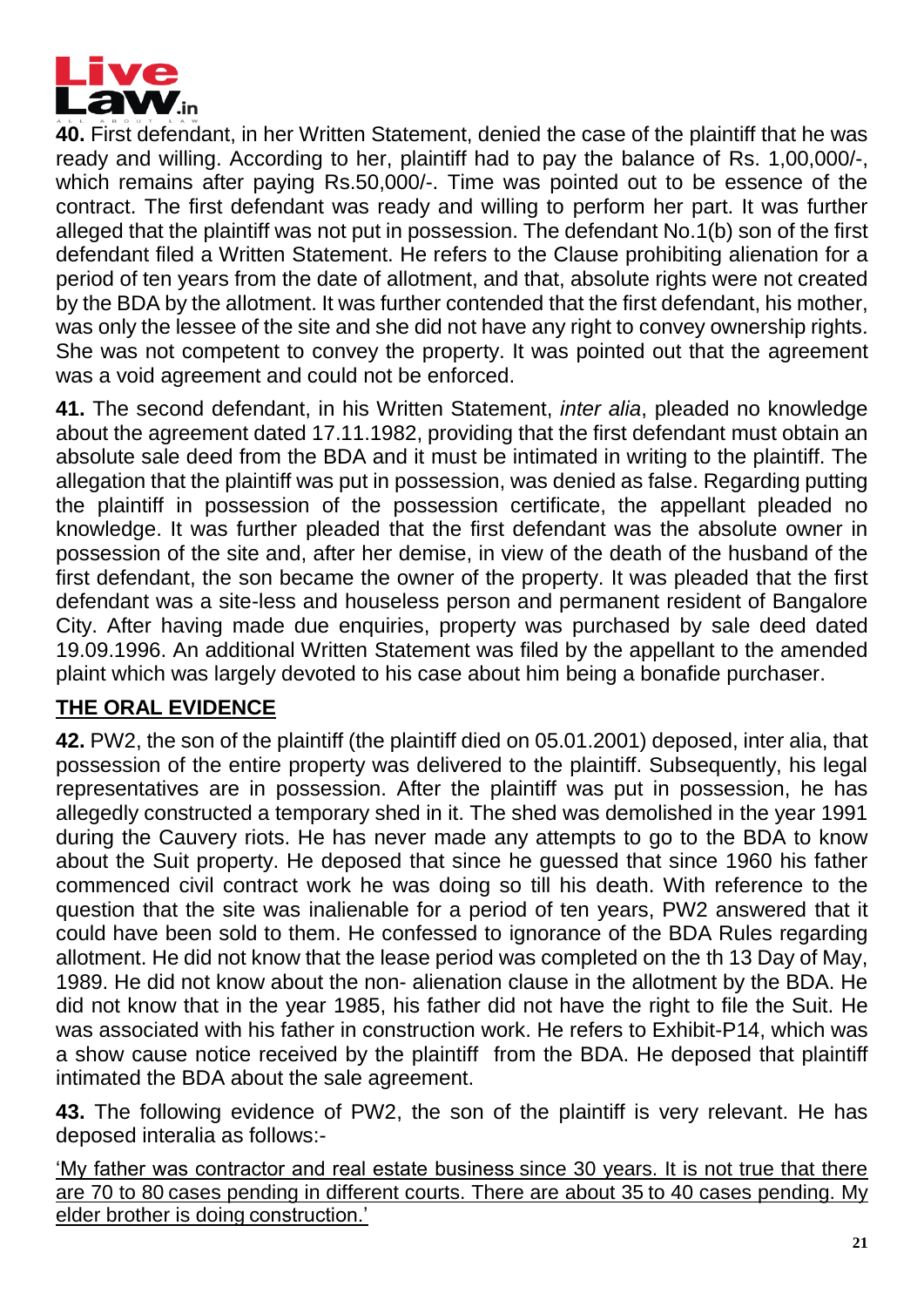

'I guess since 1960 my father commenced civil contract work. He was doing same business till his death. Simultaneously, he commenced real estate business and continued till his demise.'

'My father was getting monthly rental income of Rs.1,00,000/-.'

'In the name of our mother, there is commercial complex at Shehsdripuram. We presently get monthly rent of Rs. 4,50,000/-. The said commercial complex is joint family property.' PW 2 has entered into an agreement to purchase 24 acres land at Tannishandra. He has negotiated to purchase the land at the rate of Rs.8,00,000/- per acre. At also Ulsoor, they have vacant site of 90,000/- sq. feet. It is quite expensive property PW2 deposes. They are staying at a rented house. At Cunningham Road, they have got a property which is in dispute. Cunningham property is 1,20,000/- sq. feet. It is vacant land. Most importantly PW2 deposes that if decree is denied they will have loss of money.

**44.** The appellant (second defendant) examined as DW1, *inter alia*, deposed that he owned both irrigated and non-irrigated lands to the extent of 12 acres. He did not own any site or building in Bangalore. He invested amount arrived from agriculture and milkvending business to purchase this property. His father helped him. On the date of purchase, the possession was handed over to him. Apart from Bettanna, none acted as broker at the time of purchase. He, inter alia, further states that he went to the site. He found tin shed. He made inquiries with regard to ownership of the site and possession. He was told that one Sudershan was the owner of the site, who use to visit the site often. He, along with is elder brother, who was residing in Bangalore, went to the house of Sudershan. Sudershan wanted price of Rs.6,00,000/-. Finally, the parties agreed for Rs.4,50,000/-. Certain xerox copies of documents, including possession certificate, was handed over to him and he consulted an Advocate who said that the title was clear. On the date of sale, the possession was handed over to the appellant. Property was mutated. The broker was not aware of the pendency of the Suit. He will be put to great hardship if the Suit is decreed. The original of the Sale Deed is with the bank. In cross-examination, he, inter alia, deposed that he has studied up to PUC. His brothers were staying in Bangalore. His father owned 12 acres. Six acres were irrigated and six acres was dry land. His brothers were doing jewellery work in Bangalore. 12 acres was ancestral property. They used to get daily 20 litres of milk per day. They use to get Rs.195-196/ per day by selling milk. Father had not spent any money during marriage of elder brothers. Neither father, second defendant nor his brother Mukund were income-tax assessees. He has no record to show that he had the money to the extent of Rs.4,50,000/- with him. His brothers were staying in the rented house. He knew the broker since his childhood. He invested Rs.3,00,000/- of his own. The remaining was paid by his father. He earned Rs.3,00,000/- by selling milk and vegetables. He informed the broker for the first time in June, 1996 that he intended to purchase the site at Bangalore. After seeing the site on the next day itself, he approached the defendant 1(a) and defendant 1(b) for discussion. Defendant 1(a) was MLA of their Taluk and also former Minister. The negotiations were completed on the same day. The amount was paid by cash. His Advocate did not tell him that both defendant 1(a) and defendant 1(b) had acquired title and informed him to purchase from both. The entire process of seeing the site, sale talks, were done in the first week of June, 1996. Defendant 1(a) and defendant 1(b) did not disclose regarding the pendency of the Suit. He did not inquire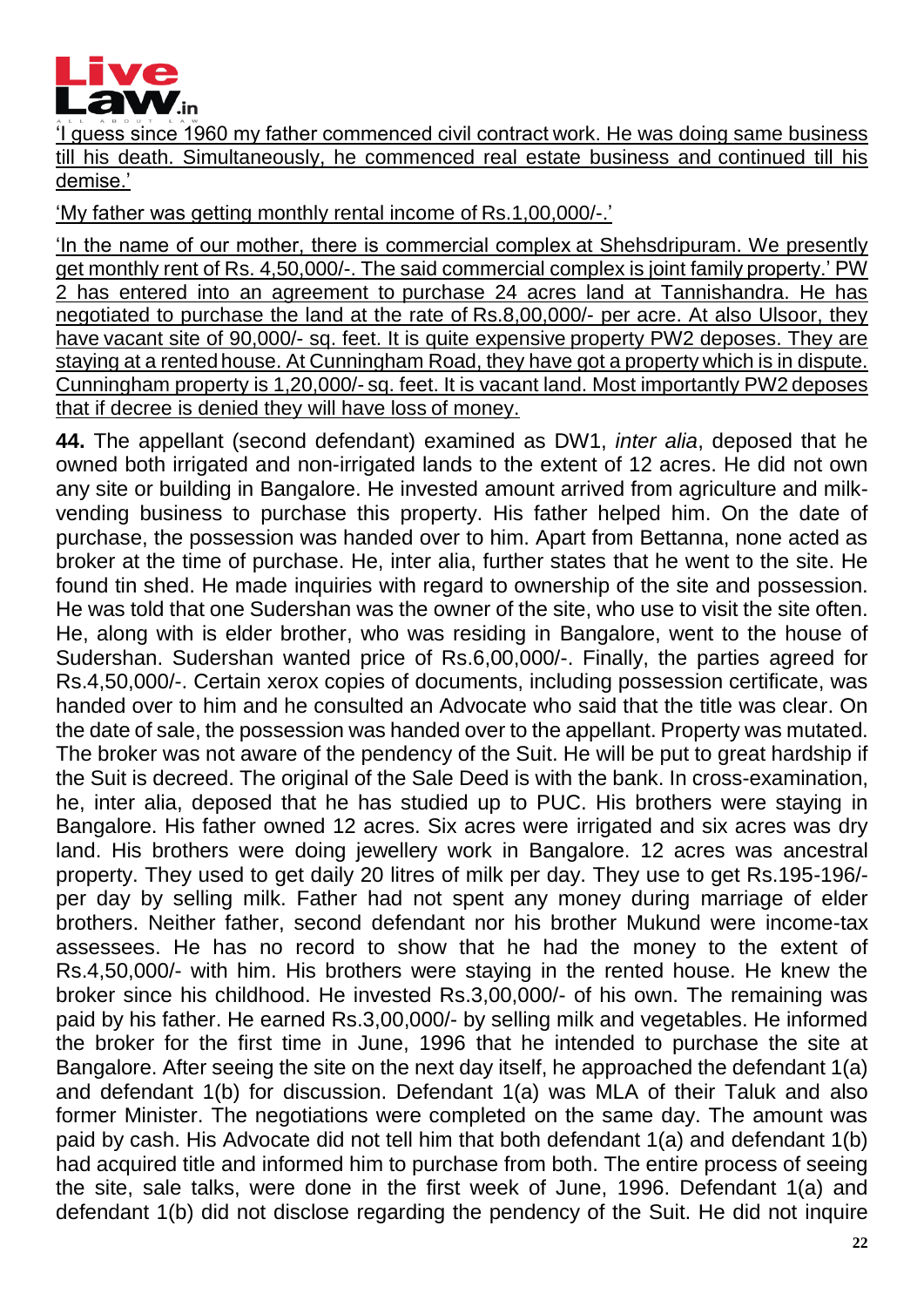

with the BDA as to who is the owner of the site. He denied the suggestion that till day, the legal representatives of the original plaintiff were in possession of the property. The suggestion that the possession of the site was handed over to plaintiff, was denied. Defendant 1(b) furnished xerox copy of the possession certificate at the time of negotiations. After receipt of Suit Summons, he was not on talking terms with defendant 1(a) and defendant 1(b). Defendant 1(b) disclosed to him that the original possession certificate was lost and, therefore, he gave the duplicate certificate.

**45.** Defendant 1(b) was examined as DW2. He has deposed about the non-alienation clause and about the agreement in favour of the plaintiff for Rs.50,000/-. At the time of the agreement, there was a shed on the site. It was agreed to execute sale deed in favour of the plaintiff after getting the absolute sale from the BDA. The BDA was supposed to execute the sale deed after the 10-year lease period. The plaintiff had not taken any steps to waive-off the non-alienation clause for the period of 10 years. His father gave consent to the BDA to issue the sale deed only in his name. He knew the appellant from June, 1996. The name of the broker-Bettana, is spoken to by him. He speaks about handing over of xerox copies to DW1. The second defendant had met him twice in June, 1996. Appellant when he met DW2 for the second time, showed his interest to purchase the property in September, 1996 for Rs.4,50,000/-. Appellant took time till September, 1996 to ascertain whether he was in possession and to mobilise funds. Entire amount of Rs.4,50,000/- was paid in cash. DW2 owned a residential house at Arti Nagar in Judges Colony. The said property was standing in the name of his father. He owned an industrial site. He did not own any residential property in Bangalore apart from the residential property. Since, plaintiff was not having any right, they did not inform the appellant regarding the pendency of the Suit. The plaintiff never asked his mother to alienate the suit property before expiry of the non-alienation period. He took duplicate Possession Certificate from BDA in June, 1996. He did not hand over the transfer agreement executed by the BDA at the time of sale in favour of the appellant. His father was present, when appellant met him twice. His mother has not given any application to the BDA to waive-off the non-alienation clause. He denied the suggestion that possession was handed over to the plaintiff on the date of agreement. There is no document to show that he has received Rs.4,50,000/- from the second defendant. There is reference to a site as Koramangala being allotted to him and it being cancelled by the High Court. He is confronted with the agreement to sell the said site in favour of another person (P-19).

### **THE FINDINGS BY THE TRIAL COURT**

**46.** Seven issues were struck by the Trial Court. Thereafter, two additional issues were also raised, of which, the first additional issue was whether the second defendant, second Legal Representative of deceased defendant, 'proved that the proved sale agreement' is void. The Trial Court found the agreement dated 17.11.1982 as proved. It further found that the plaintiff has not proved that plaintiff was put in possession. It was further found that till the year 1989, the first defendant was unable to take an absolute sale deed from the BDA and, therefore, unable to execute the sale deed in response to the communication sent by the plaintiff. It was further found that since the first defendant was not able to get the sale deed from the BDA, she could not cancel the agreement unilaterally. It was further found that the plaintiff ought to have waited till the expiry of the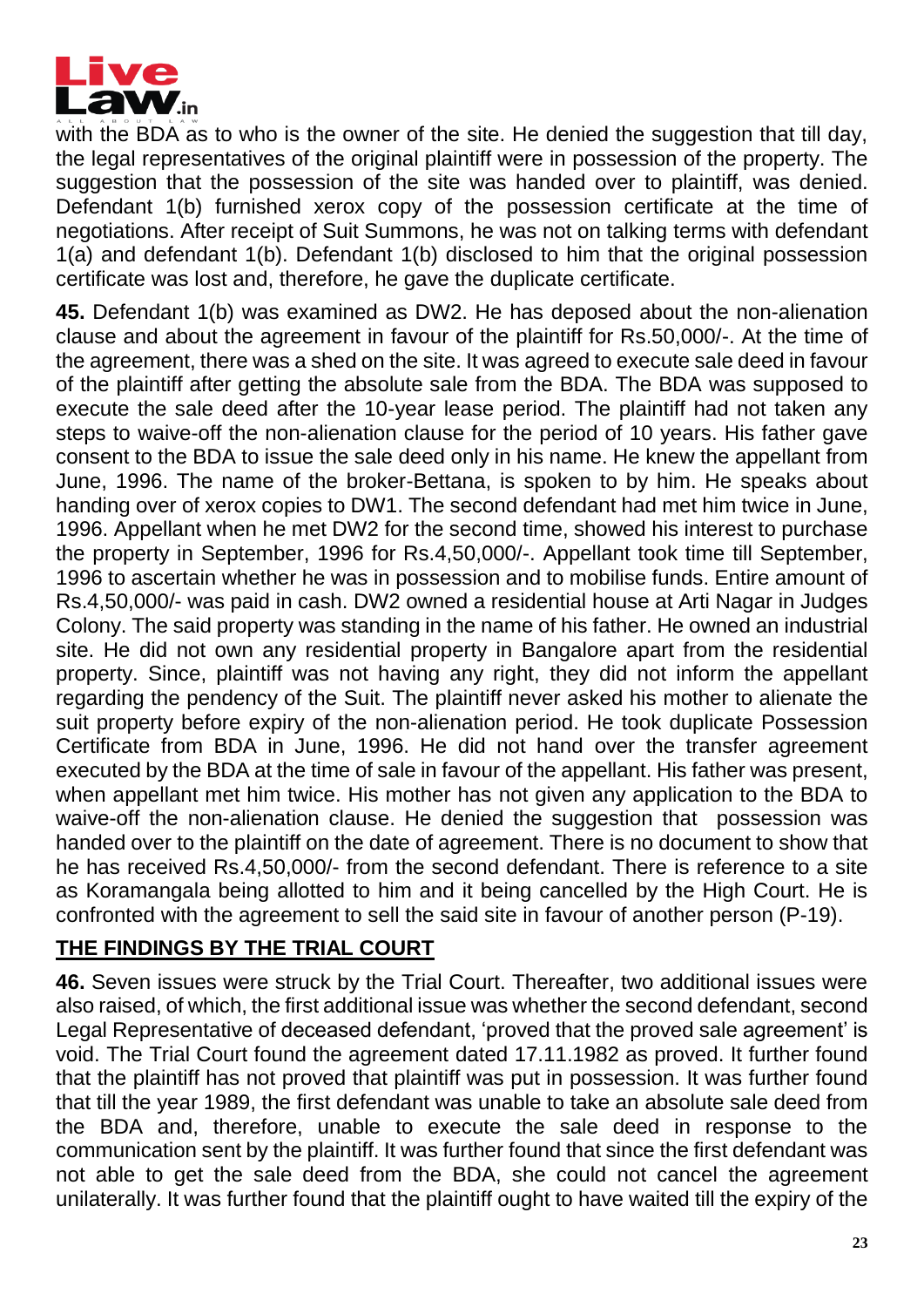

lease period. It was found, however, that the plaintiff was always ready and willing, however, at the same time, the first defendant was not in breach. It was further found that there was no iota of evidence to prove that the defendant had tried to sell the property in favour of the third party. It was further found that there was no oral agreement of sale for Rs.1,50,000/- and the plaintiff was not in breach. This aspect was found against the first defendant. It was found that the second defendant was a bonafide purchaser of the site for value without notice of the earlier agreement of sale as well as pendency of the Suit. It was further found that in view of the allotment and the lease-cum-sale agreement, the plaintiff had no right to file the Suit so as to enforce the agreement to sell during the year 1985. The plaintiff ought to have waited till year 1989. The first defendant died on 18.07.1994 without obtaining the absolute sale deed from the BDA. After her death, property stood transferred in favour of her son and the son sold it to the appellant. On 17.09.1996, when the sale took place, the predecessor in interest of the second defendant was not a party. The suit property was sold to the second defendant for a huge sale consideration of Rs. 4,50,000/-. There was no cause of action to institute the Suit. On these findings, inter alia, the Trial Court partly decreed the Suit by ordering return of Rs.50,000/- along with 9 per cent interest per annum by defendants 1(a) and 1(b). The relief of permanent injunction was rejected.

# **PARI DELICTO POTIOR EST CONDITIO DEFENDENTIS**

**47.** The principle of in *pari delicto potior est conditio defendentis* is a maxim which we must bear in mind. We need only notice the following discussion by this Court. The decision of this Court in *Kedar Nath Motani* (supra) comes to mind:

"9. … Where both parties do not show that there was any conspiracy to defraud a third person ought to commit any other illegal act, the maxim, in *pari delito* etc., can hardly be made applicable. …"

**48.** This Court in *Kedar Nath Motani* (supra) also referred to the following statement by Lord Mansfield in *Holman v. Johnson***, [1775 1 COWP 341]** wherein it was held as follows:

"12. The law was stated as far back as 1775 by Lord Mansfield in *Holman* v. *Johnson* [(1775) 1 Cowp 341, 343 : 98 ER 1120, 1121] in the following words:

"The principle of public policy is this; *ex dolo malo non oritur actio*. No Court will lend its aid to a man who founds his cause of action upon an immoral or an illegal act. If, from the plaintiff's own stating or otherwise, the cause of action appears to arise *ex turpi causa*, or the transgression of a positive law of this country, there the Court says he has no right to be assisted. It is upon that ground the Court goes; not for the sake of the defendant, but because they will not lend their aid to such a plaintiff. So if the plaintiff and defendant were to change sides, and the defendant was to bring his action against the plaintiff, the latter would then have the advantage of it; for where both are equally in fault, *potior est conditio defendentis*."

There are, however, some exceptions or "supposed exceptions" to the rule of *turpi causa*. In *Salmond and William on Contracts*, four such exceptions have been mentioned, and the fourth of these exceptions is based on the right of *restitutio in integrum*, where the relationship of trustee and beneficiary is involved. Salmond stated the law in these words at p. 352 of his Book (2nd Edn.):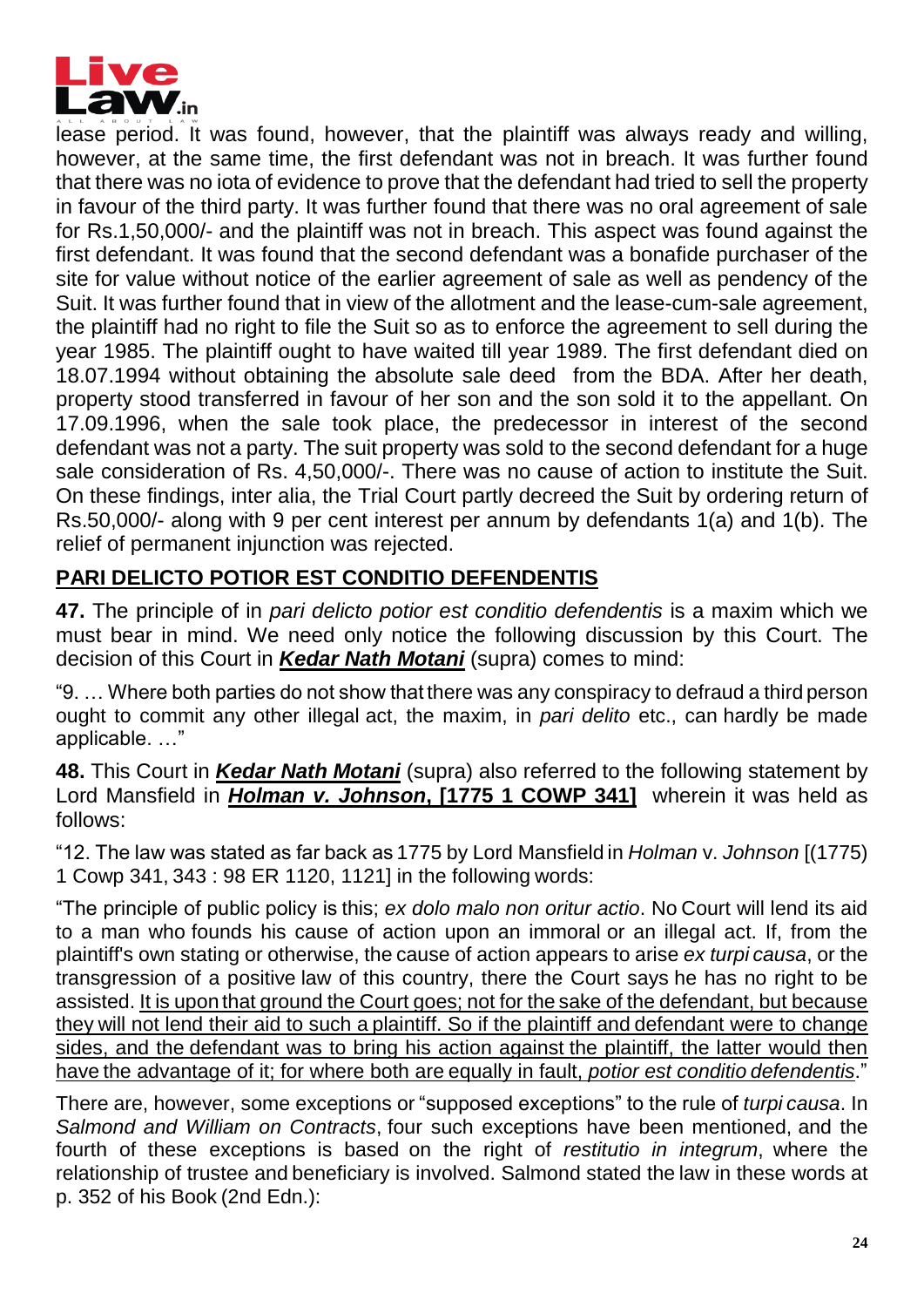

"So if A employs B to commit a robbery, A cannot sue B for the proceeds. And the position would be the same if A were to vest property in B upon trust to carry out some fraudulent scheme: A could not sue B for an account of the profits. But if B, who is A's agent or trustee, receives on A's account money paid by C pursuant to an illegal contract between A and C the position is otherwise and A can recover the property from B, although he could not have claimed it from C. In such cases public policy requires that the rule of *turpis causa* shall be excluded by the more important and imperative rule that agents and trustees must faithfully perform the duties of their office."

Williston in his Book on *Contracts* (Revised Edn.), Vol. VI, has discussed this matter at p. 5069, para 1785 and in paras 1771 to 1774, he has noted certain exceptional cases, and has observed as follows:

"If recovery is to be allowed by either partner or principal in any case, it must be where the illegality is of so light or venial a character that it is deemed more opposed to public policy to allow the defendant to violate his fiduciary relation with the plaintiff than to allow the plaintiff to gain the benefit of an illegal transaction.'

Even in India, certain exceptions to the rule of *turpi causa* have been accepted. Examples of those cases are found in *Palaniyappa Chettiar* v. *Chockalingam Chettiar* [(1920) ILR 44 Mad 334] and *Bhola Nath* v. *Mul Chand* [(1903) ILR 25 All 639]."

**49.** We may also notice the following statement by this Court in *Kedar Nath Motani* (supra):

"15. The correct position in law, in our opinion, is that what one has to see is whether the illegality goes so much to the root of the matter that the plaintiff cannot bring his action without relying upon the illegal transaction into which he had entered. If the illegality be trivial or venial, as stated by Williston and the plaintiff is not required to rest his case upon that illegality, then public policy demands that the defendant should not be allowed to take advantage of the position. A strict view, of course, must be taken of the plaintiff's conduct, and he should not be allowed to circumvent the illegality by resorting to some subterfuge or by mis- stating the facts. If, however, the matter is clear and the illegality is not required to be pleaded or proved as part of the cause of action and the plaintiff recanted before the illegal purpose was achieved, then, unless it be of such a gross nature as to outrage the conscience of the Court, the plea of the defendant should not prevail."

#### **50.** In *Sita Ram v. Radhabai and others***, AIR 1968 SC 534** this Court observed as follows:

"11. The principle that the Courts will refuse to enforce an illegal agreement at the instance of a person who is himself a party to an illegality or fraud is expressed in the maxim in *pari deucto portior est conditio defendentis*. But as stated in Anson's *Principles of the English Law of Contracts*, 22nd Edn., p. 343: there are exceptional cases in which a man will be relieved of the consequences of an illegal contract into which he has entered — cases to which the maxim does not apply. They fall into three classes: (*a*) where the illegal purpose has not yet been substantially carried into effect before it is sought to recover money paid or goods delivered in furtherance of it; (*b*) where the plaintiff is not in pari delicto with the defendant; (*c*) where the plaintiff does not have to rely on the illegality to make out his claim'.

**51.** In *Narayanamma* (supra), this Court was considering a Suit for specific performance, which was resisted on the ground that the agreement to sell was contrary to the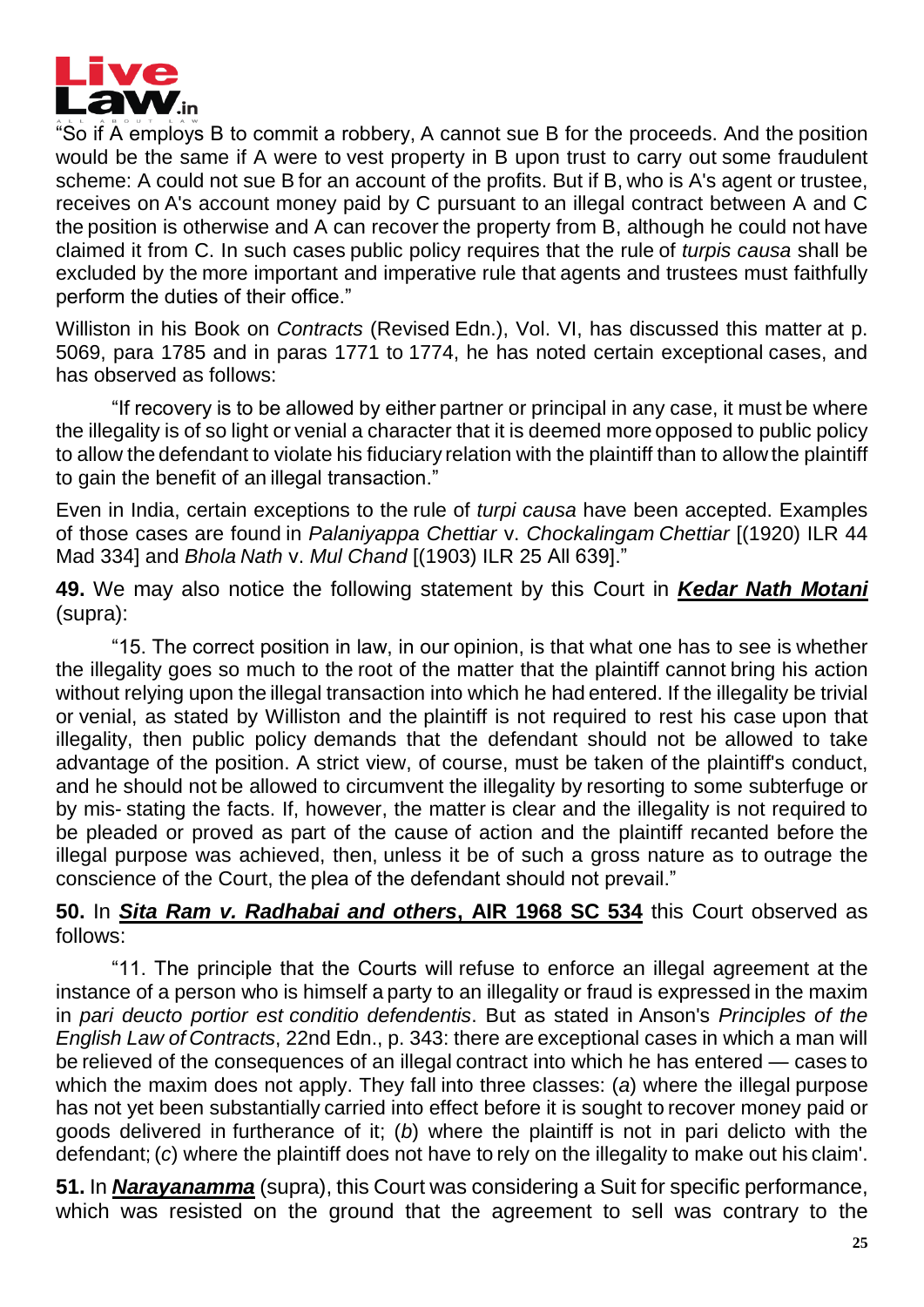

provisions of the Statute. Section 61 of the Karnataka Land Reforms Act, 1961 provided that no land for which occupancy was granted, shall within 15 years of the order of the Tribunal, be transferred by sale, *inter alia*. A partition was permitted. Equally, a mortgage could be effected to secure a loan. Drawing support from Judgment of this Court in Kedar Nath (supra), this Court, *inter alia*, as follows:

"15. The three-Judge Bench of this Court, after referring to the aforesaid judgments, speaking through M. Hidayatullah, J. (as his Lordship then was), observes thus: (*Kedar Nath Motani case* [*Kedar Nath Motani* v. *Prahlad Rai*, (1960) 1 SCR 861 : AIR 1960 SC 213] , AIR pp. 218-19, para 15)

"*15*. The correct position in law, in our opinion, is that what one has to see is whether the illegality goes so much to the root of the matter that the plaintiff cannot bring his action without relying upon the illegal transaction into which he had entered. If the illegality be trivial or venial, as stated by Williston and the plaintiff is not required to rest his case upon that illegality, then public policy demands that the defendant should not be allowed to take advantage of the position. A strict view, of course, must be taken of the plaintiff's conduct, and he should not be allowed to circumvent the illegality by resorting to some subterfuge or by misstating the facts. If, however, the matter is clear and the illegality is not required to be pleaded or proved as part of the cause of action and the plaintiff recanted before the illegal purpose was achieved, then, unless it be of such a gross nature as to outrage the conscience of the Court, the plea of the defendant should not prevail."

16. It could thus be seen, that this Court has held that the correct position of law is that, what one has to see is whether the illegality goes so much to the root of the matter that the plaintiff cannot bring his action without relying upon the illegal transaction into which he had entered. This Court further held, that if the illegality is trivial or venial and the plaintiff is not required to rest his case upon that illegality, then public policy demands that the defendant should not be allowed to take advantage of the position. It has further been held, that a strict view must be taken of the plaintiff's conduct and he should not be allowed to circumvent the illegality by resorting to some subterfuge or by misstating the facts. However, if the matter is clear and the illegality is not required to be pleaded or proved as part of the cause of action and the plaintiff recanted before the illegal purpose is achieved, then, unless it be of such a gross nature as to outrage the conscience of the Court, the plea of the defendant should not prevail."

#### **52.** In *Narayanamma* (supra), this Court further held as follows:

"24. The transaction between the late Bale Venkataramanappa and the plaintiff is not disputed. Initially the said Bale Venkataramanappa had executed a registered mortgage deed in favour of the plaintiff. Within a month, he entered into an agreement to sell wherein, the entire consideration for the transfer as well as handing over of the possession was acknowledged. It could thus be seen, that the transaction was nothing short of a transfer of property. Under Section 61 of the Reforms Act, there is a complete prohibition on such mortgage or transfer for a period of 15 years from the date of grant. Sub-section (1) of Section 61 of the Reforms Act begins with a non-obstante clause. It is thus clear that, the unambiguous legislative intent is that no such mortgage, transfer, sale, etc. would be permitted for a period of 15 years from the date of grant. Undisputedly, even according to the plaintiff, the grant is of the year 1983, as such, the transfer in question in the year 1990 is beyond any doubt within the prohibited period of 15 years. Sub-section (3) of Section 61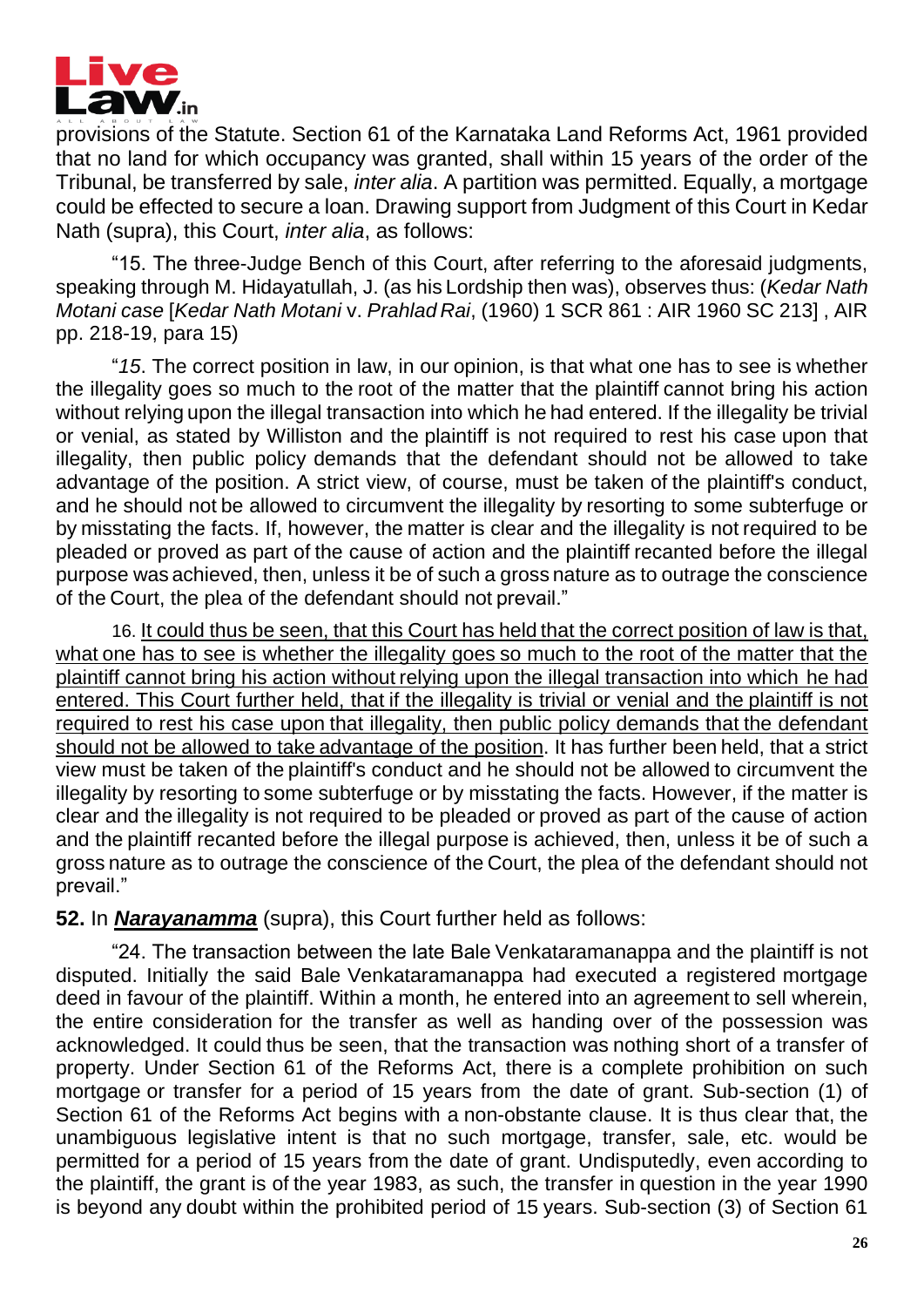

of the Reforms Act makes the legislative intent very clear. It provides, that any transfer in violation of sub-section (1) shall be invalid and it also provides for the consequence for such invalid transaction.

25. Undisputedly, both, the predecessor- in-title of the defendant(s) as well as the plaintiff, are confederates in this illegality. Both, the plaintiff and the predecessor-in-title of the defendant(s) can be said to be equally responsible for violation of law.

26. However, the ticklish question that arises in such a situation is:"the decision of this Court would weigh in side of which party"? As held by Hidayatullah, J. in *Kedar Nath Motani*  [*Kedar Nath Motani* v. *Prahlad Rai*, (1960) 1 SCR 861 : AIR 1960 SC 213] , the question that would arise for consideration is as to whether the plaintiff can rest his claim without relying upon the illegal transaction or as to whether the plaintiff can rest his claim on something else without relying on the illegal transaction. Undisputedly, in the present case, the claim of the plaintiff is entirely based upon the agreement to sell dated 15- 5-1990, which is clearly hit by Section 61 of the Reforms Act. There is no other foundation for the claim of the plaintiff except the one based on the agreement to sell, which is hit by Section 61 of the Act. In such a case, as observed by Taylor, in his "*Law of Evidence*" which has been approved by Gajendragadkar, J. in *Immani Appa Rao* [*Immani Appa Rao* v. *Gollapalli Ramalingamurthi*, (1962) 3 SCR 739 : AIR 1962 SC 370] , although illegality is not pleaded by the defendant nor sought to be relied upon him by way of defence, yet the Court itself, upon the illegality appearing upon the evidence, will take notice of it, and will dismiss the action *ex turpi causa non oritur actio* i.e. no polluted hand shall touch the pure fountain of justice. Equally, as observed in *Story's Equity Jurisprudence*, which again is approved in *Immani Appa Rao*  [*Immani Appa Rao* v. *Gollapalli Ramalingamurthi*, (1962) 3 SCR 739 : AIR 1962 SC 370] , where the parties are concerned with illegal agreements or other transactions, courts of equity following the rule of law as to participators in a common crime will not interpose to grant any relief, acting upon the maxim *in pari delicto potior est conditio defendentis et possidentis*."

**53.** This Court in *Narayanamma* (supra) finally found as follows:

"28. Now, let us apply the other test laid down in *Immani Appa Rao* [*Immani Appa Rao* v. *Gollapalli Ramalingamurthi*, (1962) 3 SCR 739 : AIR 1962 SC 370] . At the cost of repetition, both the parties are common participator in the illegality. In such a situation, the balance of justice would tilt in whose favour is the question. As held in *Immani Appa Rao* [*Immani Appa Rao* v. *Gollapalli Ramalingamurthi*, (1962) 3 SCR 739 : AIR 1962 SC 370] , if the decree is granted in favour of the plaintiff on the basis of an illegal agreement which is hit by a statute, it will be rendering an active assistance of the court in enforcing an agreement which is contrary to law. As against this, if the balance is tilted towards the defendants, no doubt that they would stand benefited even in spite of their predecessor-in-title committing an illegality. However, what the court would be doing is only rendering an assistance which is purely of a passive character. As held by Gajendragadkar, J. in *Immani Appa Rao* [*Immani Appa Rao* v. *Gollapalli Ramalingamurthi*, (1962) 3 SCR 739 : AIR 1962 SC 370] , the first course would be clearly and patently inconsistent with the public interest whereas, the latter course is lesser injurious to public interest than the former."

# **CASES OF CONDITIONAL DECREE OF SPECIFIC PERFORMANCE**

**54.** The decision, which first comes to mind and is oft quoted, is the decision of the Privy Council in *Motilal v. Nanhelal,* **AIR 1930 PC 287**. The Court, in the said case, affirmed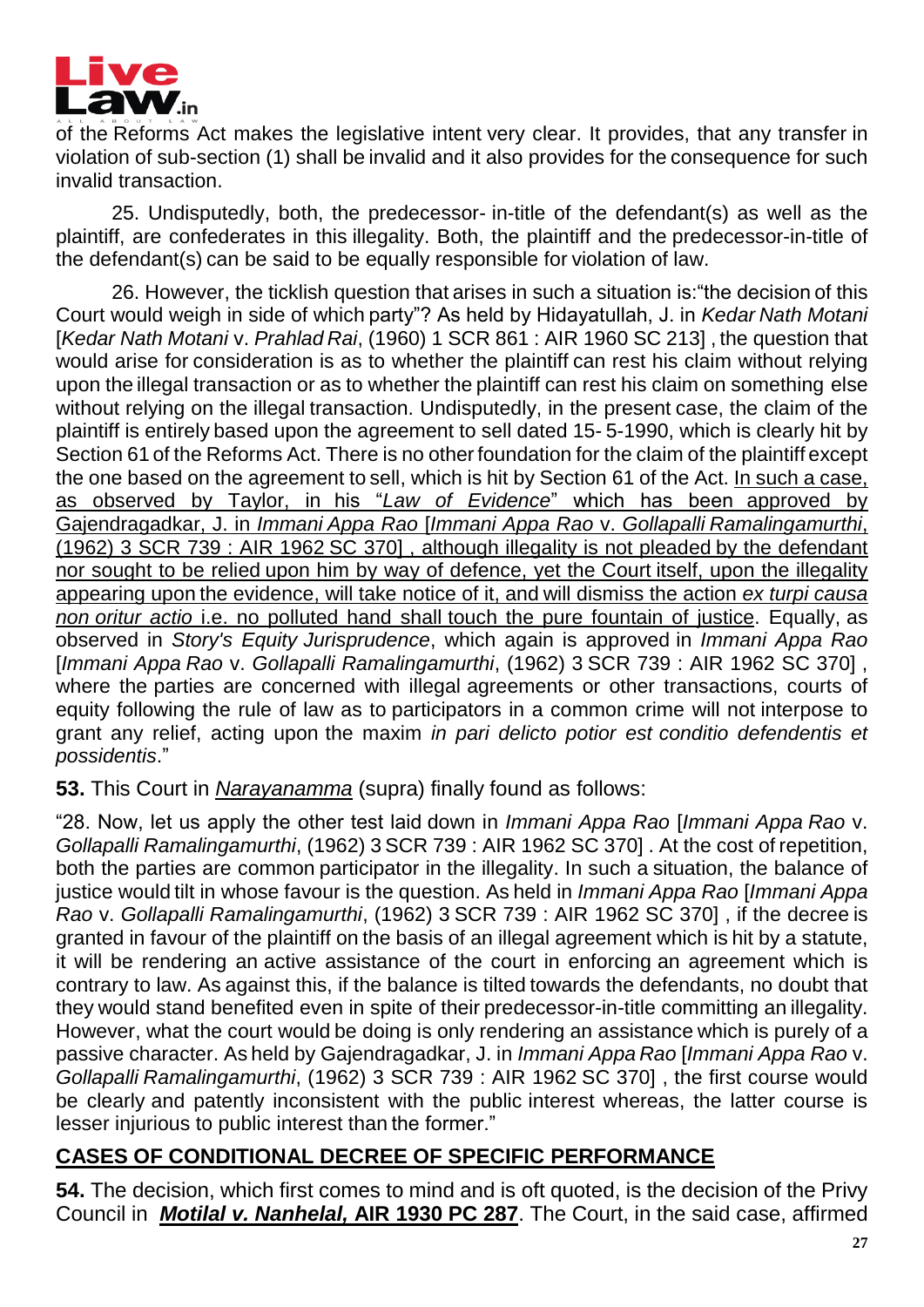

the decision of the Judicial Commissioner, decreeing a Suit for Specific Performance, taking note of Section 50 of the Central Provinces Act of 1920, which read as follows and the Court, inter alia, held as follows thereafter:

"If a proprietor desires to transfer the proprietary rights in any portion of his sir land without reservation of the right of occupancy specified in s. 49, he may apply to a revenue-officer and, if such revenue- officer is satisfied that the transferor is not wholly or mainly an agriculturist, orthat the property is self-acquired or has been acquired within the twenty years past preceding, he shall sanction the transfer."

In view of the above mentioned construction of the agreements of September 4, 1914 namely, that Sobhagmal agreed to transfer the cultivating rights in the sir land—there was, in their Lordships' opinion, an implied covenant on his part to do all things necessary to effect such transfer, which would include an application to the revenue- officer to sanction the transfer."

**55.** In other words, in an agreement wherein the vendor agrees to convey property, which is permissible only with the permission of some Authority, the Court can, in appropriate cases, grant relief. We need only notice two recent Judgments which have reiterated the principle, the first of which is reported in *Vishwa Nath Sharma v. Shyam Shanker Goela and another***,(2007) 10 SCC 595** which is relied upon, in fact, by the respondents. The decision of this Court, again relied upon by the respondents in **Ferr***odous Estates (Pvt.) Limited v.Gopiratnam (Dead) and others,* **AIR 2020 SC 5041** also reiterates the said view. In Ferr*odous Estates* (supra), the matter arose under the Tamil Nadu Urban Land (Ceiling and Regulation) Act, 1978. The High Court, in the impugned Judgment, had dismissed the Suit for Specific Performance, taking the view that till 1999, when the Tamil Nadu Urban Ceiling Act was repealed, the agreement was not enforceable. That apart, under the agreement of sale, vacant land, in the aggregate, exceeding the ceiling limit of the plaintiff, would have to be conveyed to him, attracting the VETO contained in Section 5(3) read with Section 6 of the State Act. It was this view, which was reversed by this Court, following the Judgments, which we have referred to which relate to conditional decrees. This result was arrived at by this Court, after finding that agreement to sell contemplated transfer of the land only after getting exemption. Clause (4) of the Agreement contemplated that the vendor was to obtain permission from the Competent Authority under the Urban Land Ceiling Act. We need not multiply authorities. All that is necessary to notice and find is that when an agreement to sell is entered into, whereunder to complete the title of the vendor and for a sale to take place and the sale is not absolutely prohibited but a permission or approval from an Authority, is required, then, such a contract is, indeed, enforceable and would not attract the shadow of Section 23 of the Indian Contract Act, 1872.

### **CERTAIN OTHER DECISIONS**

**56.** We may examine some of the decisions, which have been referred to by the respondents. In the decision reported in *T. Dase Gowda v. D. Srinivasaiah***, (1990) SCC Online Karnataka 613** a Division Bench of the High Court of Karnataka was considering the Suit for Specific Performance in the context of the very Rules, which arise before us. The defendant/appellant in the said case, entered into an oral agreement with the plaintiff therein on 01.09.1981, to sell the Suit site along with an incomplete structure. The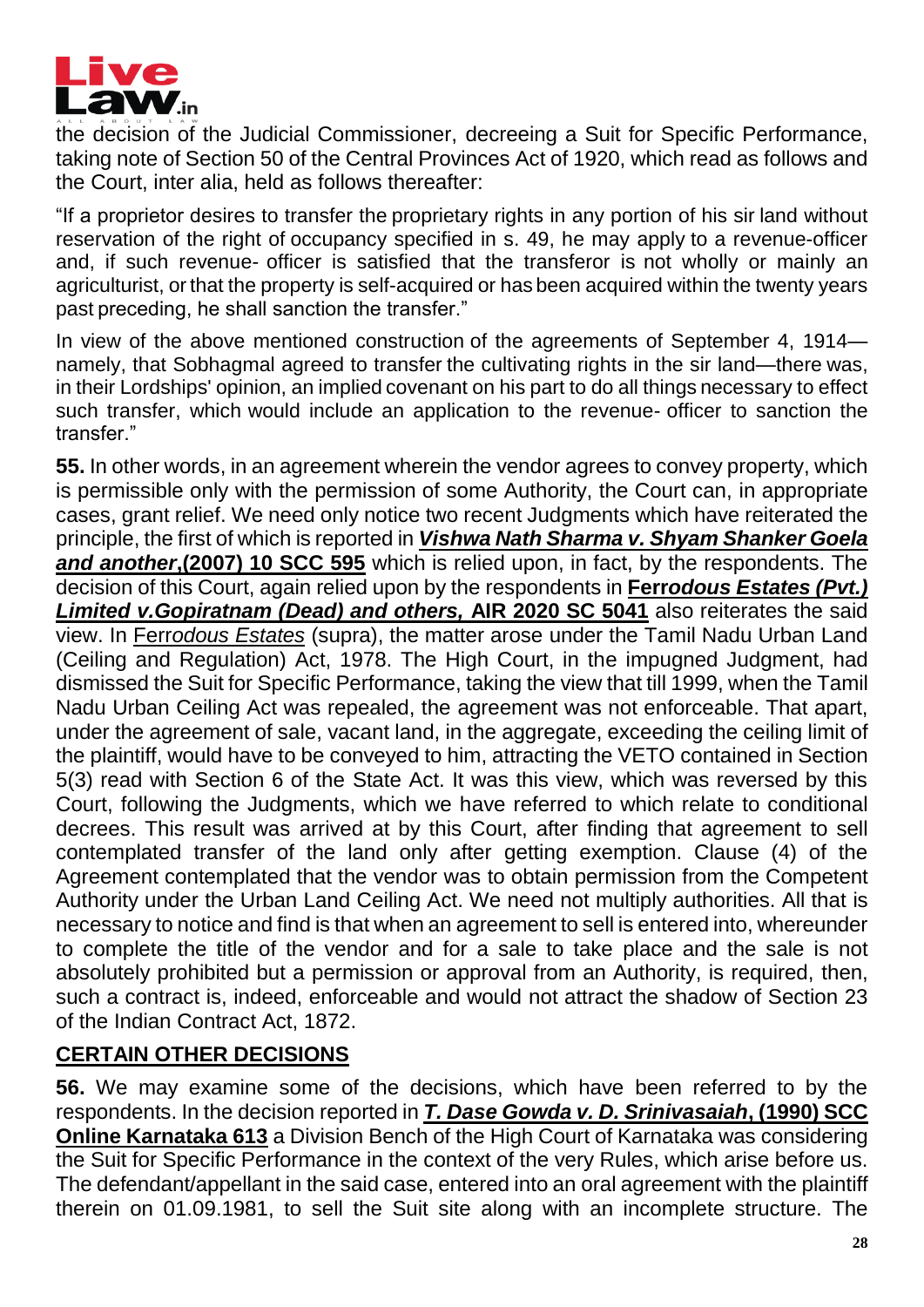

defendant received certain amounts thereafter. This was followed by a written agreement on 01.10.1981 wherein the defendant agreed to sell. According to the plaint averments, the plaintiff was put in possession and he completed the construction. It was the plaintiff's further case that he was dispossessed by the defendant. The High Court, under Point 6, considered the question whether agreement was legally enforceable. The Court has referred to Rule 18 of the Rules, which, apparently, was invoked by the defendant. Answering the point, the Court took the view that there was no transfer of interest, which results from an agreement to sell and, therefore, Rule 18(2)(a)(iii), did not apply, as there was no alienation on a mere agreement to sell being executed. The Court distinguished the decision, which was relied upon by the defendant in the said case and, interestingly, the appellant before us, *viz*., the decision of a learned Single Judge in *K. Chandrashekar Hegde v. Bangalore City Corporation* and *N.B. Menon v. Bangalore Development Authority, ILR 1988 KAR 356*. We may further notice that the high court in the said case took the view that a period of ten years had expired even during 1985 and there was no impediment with reference to the enforceability, it was further found. It was next found that the plaintiff in the said case was, on evidence, found residing in a rented house and that he had purchased the plaint schedule property for self- occupation. It was found that the building which was constructed was a residential one. It was, therefore concluded that the element of public policy (public interest) was also not affected. The court granted decree for specific performance. In *Yogambika V. Narsingh, ILR 1992 KAR 717* a Division Bench, followed the decision in *T. Dase Gowda* (supra), noting further that the earlier decision had been affirmed by this Court by the dismissal of the SLP by Order dated 17.07.1991. We may notice also that, in its discussion, the Division Bench, has laid store by the line of decisions commencing with *Motilal* (supra).

**57.** In *Subbireddy v. K.N. Srinivasa Murthy***, 11 AIR 2006 Karnataka 4** the question fell for decision under Section (3) of the Karnataka Village Offices Inam Abolition Act. The Single Judge found that under the agreement, the transfer was to be effected only after the expiry of the period of non-alienation prescribed in Section 5(3) of the Act in question. This case must be understood in the light of the Clause which contemplated the sale being affected, after the expiry of the period, during which, the alienation was prohibited. The vendor was to take permission for the execution of the sale deed.

**58.** In *Syed Zaheer and others v. C.V. Siddveerappa***, ILR 2010 Karnataka 765** a Division Bench decreed a Suit for Specific Performance wherein the agreement contemplated execution of sale deed, after the period of non- alienation prescribed under the grant. The Suit was filed, in fact, after the lapse of the period of fifteen years.

**59.** In *Balwant Vithal Kadam v. Sunil Baburaoi Kadam***, 13 (2018) 2 SCC 82** this Court rejected the contention that the agreement, which was sought to be specifically enforced, fell foul of Section 48 of the Maharashtra Cooperative Societies Act. It was found that an agreement to sell did not create an interest in land unlike a sale.

**60.** In *Punjab & Sind Bank v. Punjab Breeders Ltd. and another***, (2016) 13 SCC 283** this Court was dealing with a case of the effect of violation of the conditions, under which, a one-time settlement was extended. The conditions included the stipulation that the mortgaged property should not be sold for three years without prior permission, *inter alia*. An agreement to sell was found not to be a sale.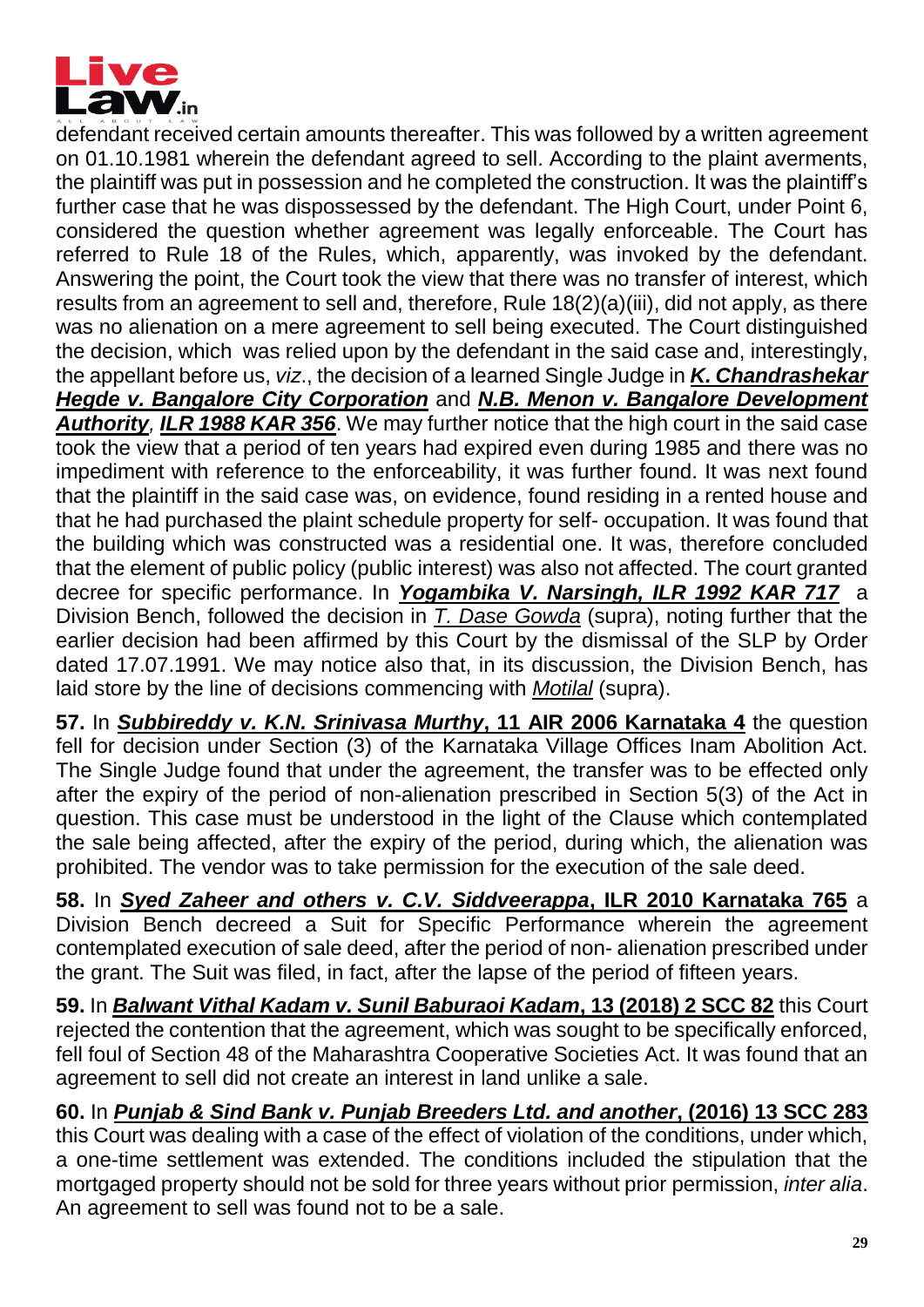

**61.** In *Suraj Lamp & Industries (P) Ltd. (2) Through Director v. State of Haryana and another***, (2012) 1 SCC 656** this Court, while dealing with the effect of what has been described as GPA Sales in Delhi, inter alia, and considering the scope of an agreement to sale, declared that "*a transfer of immovable property by way of sale, can only be by a Deed of Conveyance (Sale Deed)*". No title is transferred by a mere agreement to sell, it was further found.

**62.** In *K. Chandrashekar Hegde* (supra), which is relied upon by the appellant, a Single Judge of the High Court of Karnataka, was dealing with batch of Writ Petitions. Among the issues, which prominently arose, was the objection taken to the construction of multistorey buildings, wherein claims were made on the basis of allotment under the Act, as repealed by the Bangalore Development Act and the Rules. The learned Single Judge has elaborately considered the scheme of the Rules. He has further explored the impact of the Forms prescribed under the Allotment Rules, 1964 and similar provisions were found in the subsequent Rules. This Judgment has been distinguished by the Judgment in *T. Dase Gowda* (supra).

**63. Ja***mbu Rao Satappa Kocheri v. Neminath Appayya Hanamannayar,* **AIR 1968 SC 1358** is an important decision. This Court was dealing with a Suit for Specific Performance. One of the questions, which arose was whether the enforcement of the contract, would defeat the provisions of the Bombay Tenancy and Agricultural Lands Act, 1948. The appellant before this Court had agreed to sell 41 acres and odd of *jairayat*  land. Under Section 5 of the Act, the ceiling area, *inter alia*, was prescribed as 48 acres of *jairayat* land. Section 34 of the Act provided as follows – "S*ubject to the provisions of Section 35, it shall not be lawful, with effect from the appointed day, for any person to hold, whether as owner or tenant or partly as owner and partly as tenant, land in excess of the ceiling area*". Section 35 declared acquisition of land in excess of the area prescribed in Section 34, as invalid. Section 84-C, reads as follows:

"(*1*) Where in respect of the transfer of acquisition of any land made on or after the commencement of the amending Act, 1955, the Mamlatdar suo motu or on the application of any person interested in such land has reason to believe that such transfer or acquisition is or becomes invalid under any of the provisions of this Act, the Mamlatdar shall issue a notice and hold an inquiry as provided for in Section 84-B and decide whether the transfer or acquisition is or is not invalid.

(*2*) If after holding such inquiry, the Mamlatdar comes to a conclusion that the transfer or acquisition of land is invalid, he shall make an order declaring the transfer or acquisition to be invalid.

(*3*) On the declaration made by the Mamlatdar under sub-section (2),—

(*a*) the land shall be deemed to vest in the State Government, free from all encumbrances lawfully subsisting thereon on the date of such vesting, and shall be disposed of in the manner provided in sub-section

 $(4)$ ; \*\*\*"

**64.** The contention taken by the defendant was that the plaintiff was already holding 31 acres and 2 *guntas* of *jairayat* land and, therefore, by acquiring the plaint schedule property by way of the decree the plaintiff, would hold land in excess of the ceiling area.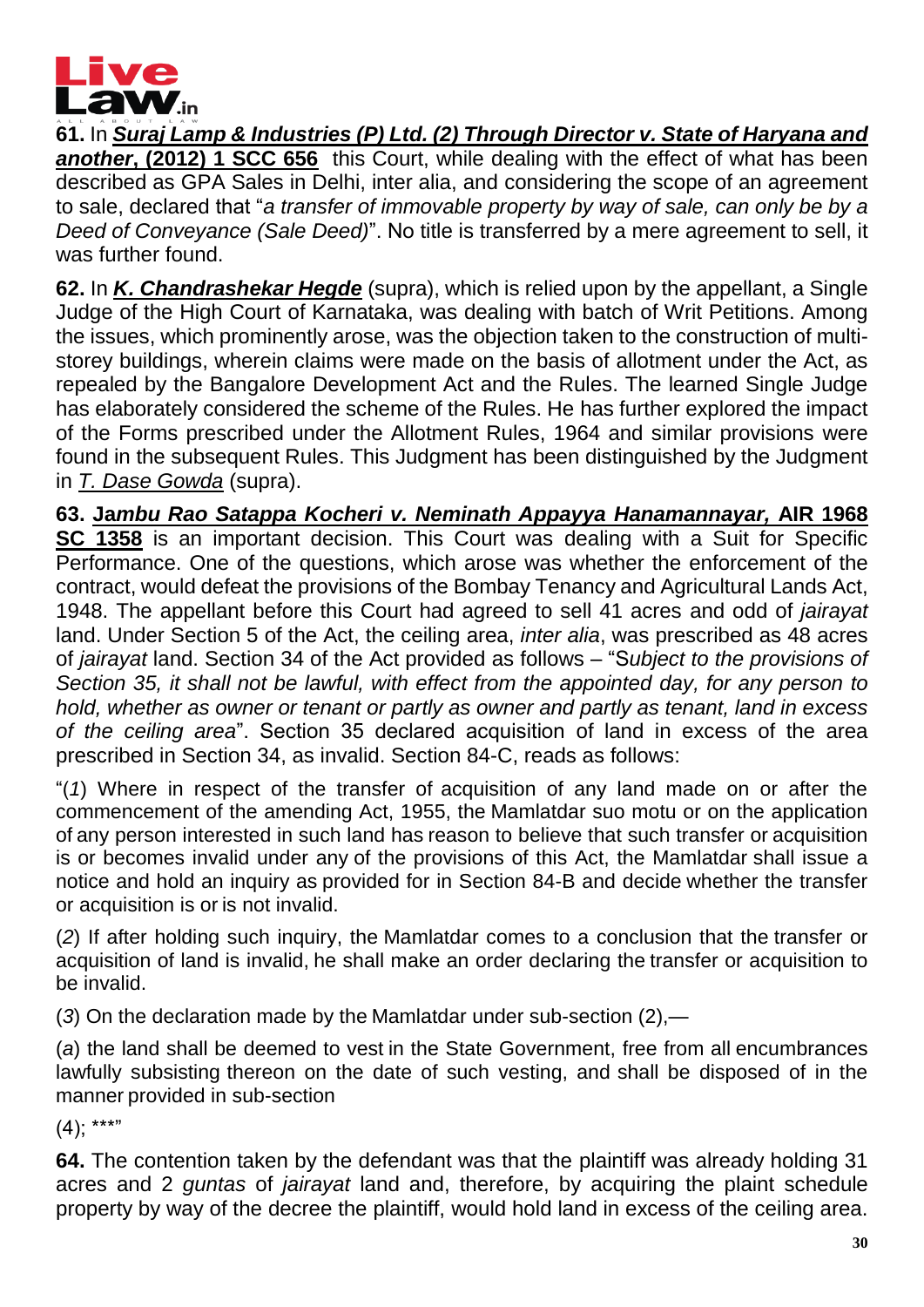

We may notice the following discussion with specific reference to Section 23 of the Indian Contract Act, in particular:

"6. By Section 23 of the Contract Act, consideration or object of an agreement is unlawful if it is forbidden by law; or is of such a nature that, if permitted, it would defeat the provisions of any law; or is fraudulent. Both the parties to the contract are agriculturists. By the agreement the appellant agreed to sell *jirayat* land admeasuring 41 *acres* 26 *gunthas* for a price of Rs 32,000. The consideration of the agreement per se was not unlawful, for there is no provision in the Act which expressly or by implication forbids a contract for sale of agricultural lands between two agriculturists. Nor is the object of the agreement to defeat the provisions of any law. The Act has imposed no restriction upon the transfer of agricultural lands from one agriculturist to another. It is true that by Section 35 a person who comes to hold, after the appointed day, agricultural land in excess of the ceiling, the lands having been acquired either by purchase, assignment, lease, surrender or by bequest, the acquisition in excess of the ceiling is invalid. The expression "acquisition of such excess land shall be invalid" may appear somewhat ambiguous. But when the scheme of the Act is examined, it is clear that the legislature has not declared the transfer or bequest invalid, for Section 84-C provides that the land in excess of the ceiling shall be at the disposal of the Government when an order is made by the Mamlatdar. The invalidity of the acquisition is therefore only to the extent to which the holding exceeds the ceiling prescribed by Section 5, and involves the consequence that the land will vest in the Government.

#### xxx xxx xxx

8. An agreement to sell land does not under the Transfer of Property Act create any interest in the land in the purchaser. By agreeing to purchase land, a person cannot be said in law to hold that land. It is only when land is conveyed to the purchaser that he holds that land. Undoubtedly the respondent was holding some area of land at the date of the agreement and at the date of the suit, but on that account it cannot be inferred that by agreeing to purchase land under the agreement in question his object was to hold in excess of the ceiling. It was open to the respondent to transfer or dispose of the land held by him to another agriculturist. The Act contains no general restrictions upon such transfers, and unless at the date of the acquisition the transferee holds land in excess of the ceiling, the acquisition to the extent of the excess over the ceiling will not be invalid. There is nothing in the agreement, nor can it be implied from the circumstances, that it was the object of the parties that the provisions of the Act relating to the ceiling should be transgressed. The mere possibility that the respondent may not have disposed of his original holding at the date of the acquisition of title pursuant to the agreement entered into between him and the appellant will not, in our judgment, render the object of the agreement such, that, if permitted, it would defeat the provisions of any law. The Court, it is true, will not enforce a contract which is expressly or impliedly prohibited by statute, whatever may be the intention of the parties, but there is nothing to indicate, that the legislature has prohibited a contract to transfer land between one agriculturist and another. The inability of the transferee to hold land in excess of the ceiling prescribed by the statute has no effect upon the contract, or the operation of the transfer. The statutory forfeiture incurred in the event of the transferee coming to hold land in excess of the ceiling does not invalidate the transfer between the parties.

9. We hold that a contract for purchase of land entered into with the knowledge that the purchaser may hold land in excess of the ceiling is not void, and the seller cannot resist enforcement thereof on the ground that, if permitted, it will result in transgression of the law."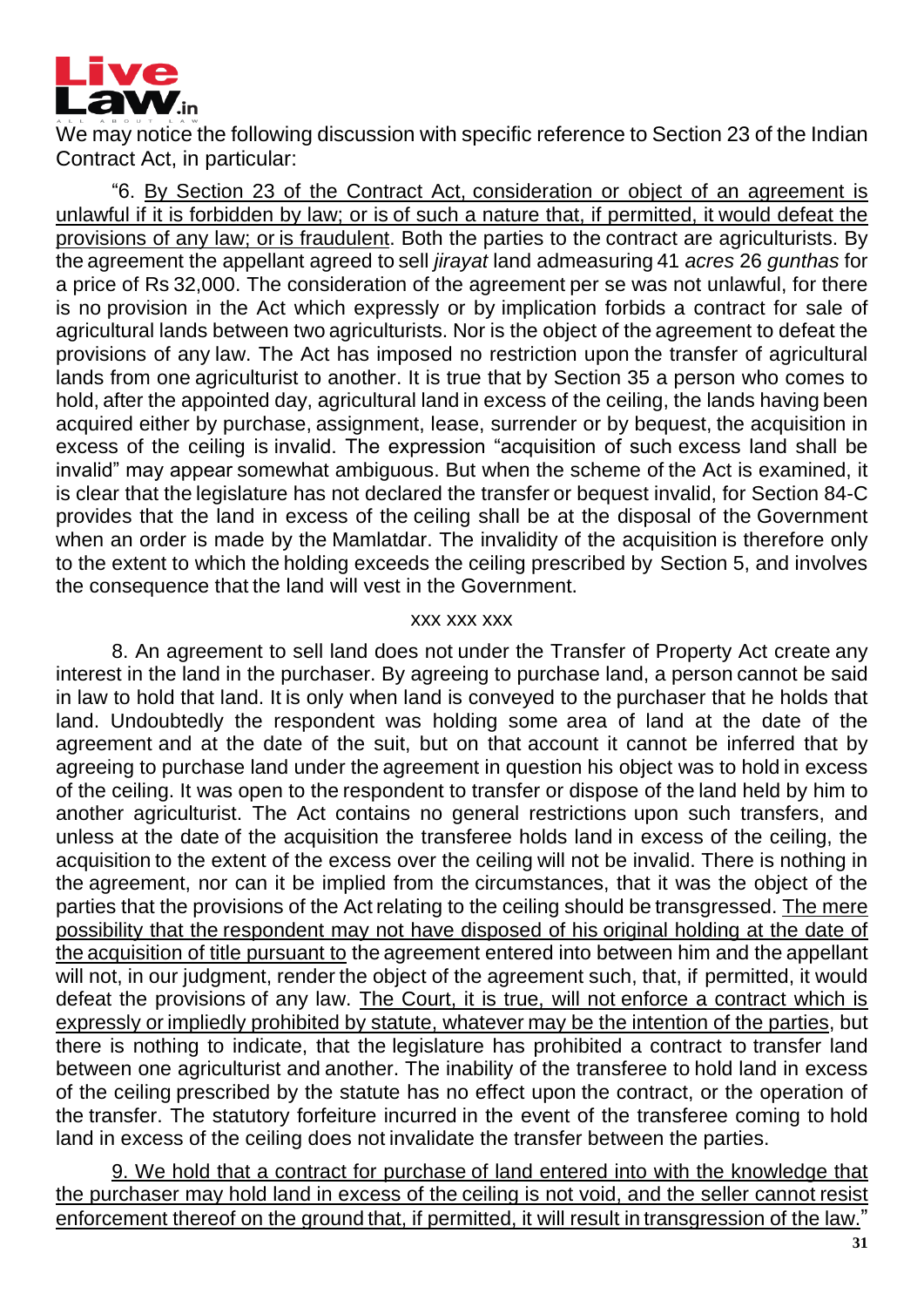

**65.** We may cull out the ratio in the following terms:

Whatever may be intention of the parties, a contract which is expressly or impliedly prohibited by a Statute, may not be enforced by the Court. The Bombay Act did not prohibit a contract of sale of agricultural land between two agriculturists. The invalidity of the acquisition of land in excess, involved the consequence that the land would vest in the Government. In the context of the said Act, the Court has taken the view that a person can be said to hold land only when it is conveyed to him, which would not take place when there is a mere agreement to sell. The further reasoning of the Court appears to be that it is open to the buyer to transfer or dispose of land already held by him to another agriculturist and unless at the date of acquisition, the buyer held the land in excess of the ceiling limit, the acquisition to the extent of the excess over the ceiling, would not be invalid. It was further declared that the mere possibility that the respondent/buyer may not have disposed of his original holding on the date of acquisition of title under the agreement to sell, would not render the object of the agreement such that, if permitted, it would defeat the provisions of any law. Thus, the contract was found to be not void.

**66.** This Judgment came to be followed in *Bhagat Ram v. Kishan and others,* **(1985) 3 SCC 128**. In the said case, the question arose under Section 23 of the Delhi Rent Reforms Act, 1954, in a Suit for Specific Performance. Section 23 reads as follows:

"23. *Use of holding for industrial purposes.—*(1) A Bhumidhar or Asami shall not be entitled to use his holding or part thereof for industrial purposes, other than those immediately connected with any of the purposes referred to in Section 22, unless the land lies within the belt declared for the purpose by the Chief Commissioner by a notification in the Official Gazette:

Provided that the Chief Commissioner may, on application presented to the Deputy Commissioner in the prescribed manner, sanction the use of any holding or part thereof by a Bhumidhar for industrial purposes even though it does not lie within such a belt."

#### **67.** This Court in *Bhagat Ram (supra)* held as follows:

"5. Bhumidhari right is transferable and the Defendant 1 is entitled to use the land even for the purpose other than those enumerated in Section 22 if he obtains permission of the Chief Commissioner. Therefore, the agreement for transfer of land does not become invalid by itself. The Defendant 1 after obtaining the property could use it for the intended purpose on obtaining permission of the Chief Commissioner or if no such permission was obtained, he could use the land for the purposes authorised under Section 22 of the Act. In our opinion, the High Court went wrong in holding that the agreement was opposed to public policy or transfer under the agreement was hit by Section 23 of the Act. Support for our view is available from the decision of this Court in *Jambu Rao Satappa Kocheri* v. *Neminath Appayya Hanammannaver* [AIR 1968 SC 1358 : (1968) 3 SCR 706] . The suit by the plaintiff for declaration that the agreement is bad had rightly been dismissed by the trial court as also the first appellate court and the High Court on an erroneous view reversed the same. In our opinion the suit is liable to be dismissed."

**68.** We have set out the provisions of the Rules and the lease-cum-sale agreement. Before we deal with the question as to whether the agreement in question, falls foul of Section 23 of the Indian Contract Act, we shall deal with the contention raised by the respondent that there is no law, as understood in this case, which would be defeated by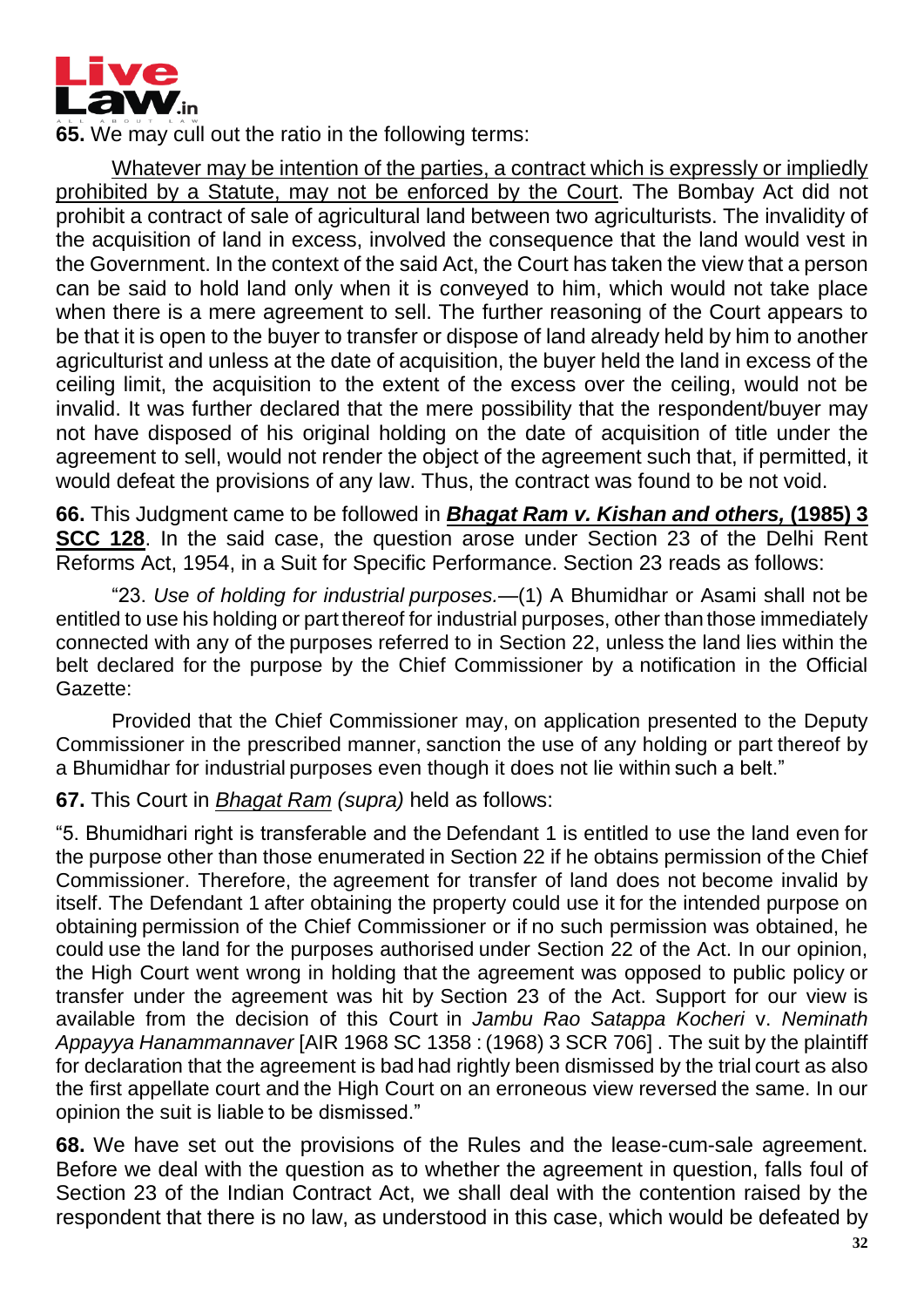

the agreement and what is holding the field is only the Rules. It is true that this Court in *Union of India v. Col. L.S.N. Murthy***, (2012) 1 SCC 718** has observed as follows:

"17. In Pollock & Mulla, *Indian Contract and Specific Relief Acts*, 13th Edn., Vol. I published by LexisNexis Butterworths, it is stated at p. 668:

"The words 'defeat the provisions of any law' must be taken as limited to defeating the intention which the legislature has expressed, or which is necessarily implied from the express terms of an Act. It is unlawful to contract to do that which it is unlawful to do; but an agreement will not be void, merely because it tends to defeat some purpose ascribed to the legislature by conjecture, or even appearing, as a matter of history, from extraneous evidence, such as legislative debates or preliminary memoranda, not forming part of the enactment."

It is thus clear that the word "law" in the expression "defeat the provisions of any law" in Section 23 of the Contract Act is limited to the expressed terms of an Act of the legislature."

**69.** With respect, the principle laid down, does not commend itself to us. We do agree that the illegality cannot be a matter of conjecture nor the purpose divined by the Court from parliamentary debates. But that is not to say that as found by this Court in *AIR 1968 SC 1358* (supra), which decision was not considered by this Court, that it cannot be implied. But we must find that the Court was dealing with a Notification, which was, in fact, a 'letter' written by the Government of India. We can have no quarrel with the proposition that a 'letter' cannot be law within the meaning of Section 23 of the Indian Contract Act. The Court, in the said case, was not dealing with Subordinate Legislation in the form of Statutory Rules. The Rules in question before us are, undoubtedly, Statutory Rules. Therefore, we do not think it is necessary for us to refer the matter to a larger Bench on account of the observations found in the Judgment in paragraph-17. What is contemplated under Section 23 of the Indian Contract Act is law, in all its forms, being immunised from encroachment and infringement by a contract, being enforced. Not only would a Statutory Rule be law within the meaning of Article 13 of the Constitution of India but it would also be law under Section 23 of the Indian Contract Act.

**70.** Section 10 of the Contract Act declares as to what agreements are contracts and all agreements are declared contracts, if they are made by the free consent of parties competent to contract with a lawful consideration and with the lawful object and not expressly declared to be void under the Contract Act. Section 23 must be read with Section 10. Without the illustrations, Section 23, reads as follows:

"23. What consideration and objects are lawful, and what not. —The consideration or object of an agreement is lawful, unless— — The consideration or object of an agreement is lawful, unless—" it is forbidden by law; or is of such a nature that, if permitted, it would defeat the provisions of any law; or is fraudulent; or involves or implies, injury to the person or property of another; or the Court regards it as immoral, or opposed to public policy. In each of these cases, the consideration or object of an agreement is said to be unlawful. Every agreement of which the object or consideration is unlawful is void."

**71.** The very first head under which an agreement become unlawful is, when the consideration or object of agreement is forbidden by law. In regard to the same, we may notice the view of a Bench of three learned Judges in *Gherulal Parakh v. Mahadeodas*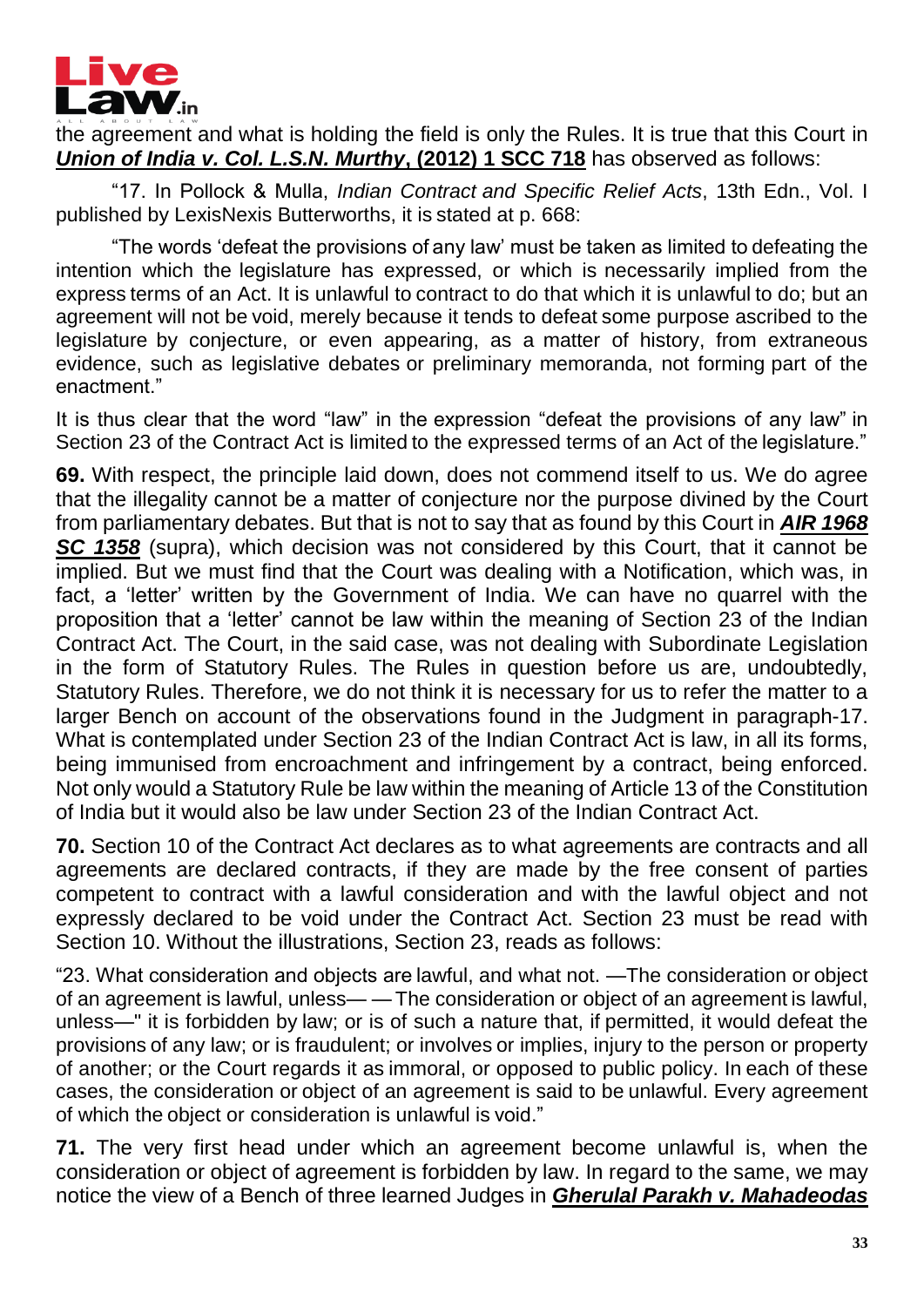

*Maiya and others,* **AIR 1959 SC 781**. Therein, quoting from Pollock and Mullah from their work Indian Contract Act, this Court has stated as follows:

"8. xxx xxx xxx

An act or undertaking is equally forbidden by law whether it violates a prohibitory enactment of the Legislature or a principle of unwritten law. But in India, where the criminal law is codified, acts forbidden by law seem practically to consist of acts punishable under the Penal Code and of acts prohibited by special legislation, or by regulations or orders made under authority derived from the Legislature."

#### (Emphasis supplied)

**72.** In regard to the Commentary by the very same Author, under the Second Head of "illegal object or consideration" in Section 23 of the Contract Act, *viz*., if the consideration or object is of such a nature that if permitted, it would defeat the provisions of any law, it is that, this Court took the view that law for the purpose of Section 23 would be, law made by the Legislature. Quite apart from the fact that what is involved in the said case was only a letter, the Judgment of this Court in *Gherulal Parakh* (supra) and the Commentary from the very same Author, was not noticed by this Court. Therefore, it becomes all the more reason as to why we need not refer the matter to a larger Bench. We may also notice that 'law', for the purposes of Clauses (1) and (2) cannot be different. It is very clear that Regulations or Orders made under the Authority derived from the Legislature referred to by this Court, are species of subordinate legislation. Statutory Rules would also, therefore, clearly be law.

**73.** In the facts of this case, the question would, therefore, be, as to whether the enforcement of the agreement to sell dated 17.11.1982, expressly or impliedly, lead to palpably defeat the law in question, which is contained in the Statutory Rules or is prohibited by the same.

**74.** A contract may expressly or impliedly, be prohibited by provisions of a law. The intentions of the parties do not salvage such a contract. [See *AIR 1968 SCC 1328* (supra)]. What is involved in this case, may not be a mere case of a conditional decree for specific performance being granted as was the case in the line of decisions commencing with *Motilal* (supra) and ending with *Ferrodous Estates* (supra). The Rules contemplate a definite scheme. Land, which is acquired by the Public Authority, is meant to be utilised for the particular purpose. The object of the law is to invite applications from eligible persons, who are to be selected by a Committee and the sites are allotted to those eligible persons, so that the chosen ones are enabled to put up structures, which are meant to be residential houses. It is implicit in the Rules, and what is more, in the lease-cum-sale agreement, that the allottee, who is treated as a lessee under Rule 7, will remain in possession and, what is more, proceed to fulfil his obligation under the leasecum-sale agreement and the Rules. The obligations of the allottee/lessee are unambiguous. He has held himself out to be in dire need of a plot of land for the purpose of constructing a residential building. He has to disclose his annual income and any other means indicating his capacity, not only to purchase the site applied for but also to construct the house. He has to respond to the query as to whether any member of the family, of which he is a member, owns or has been allotted a site or a house by the Board or any other Authority, within the area under jurisdiction of the Board. The applicant must,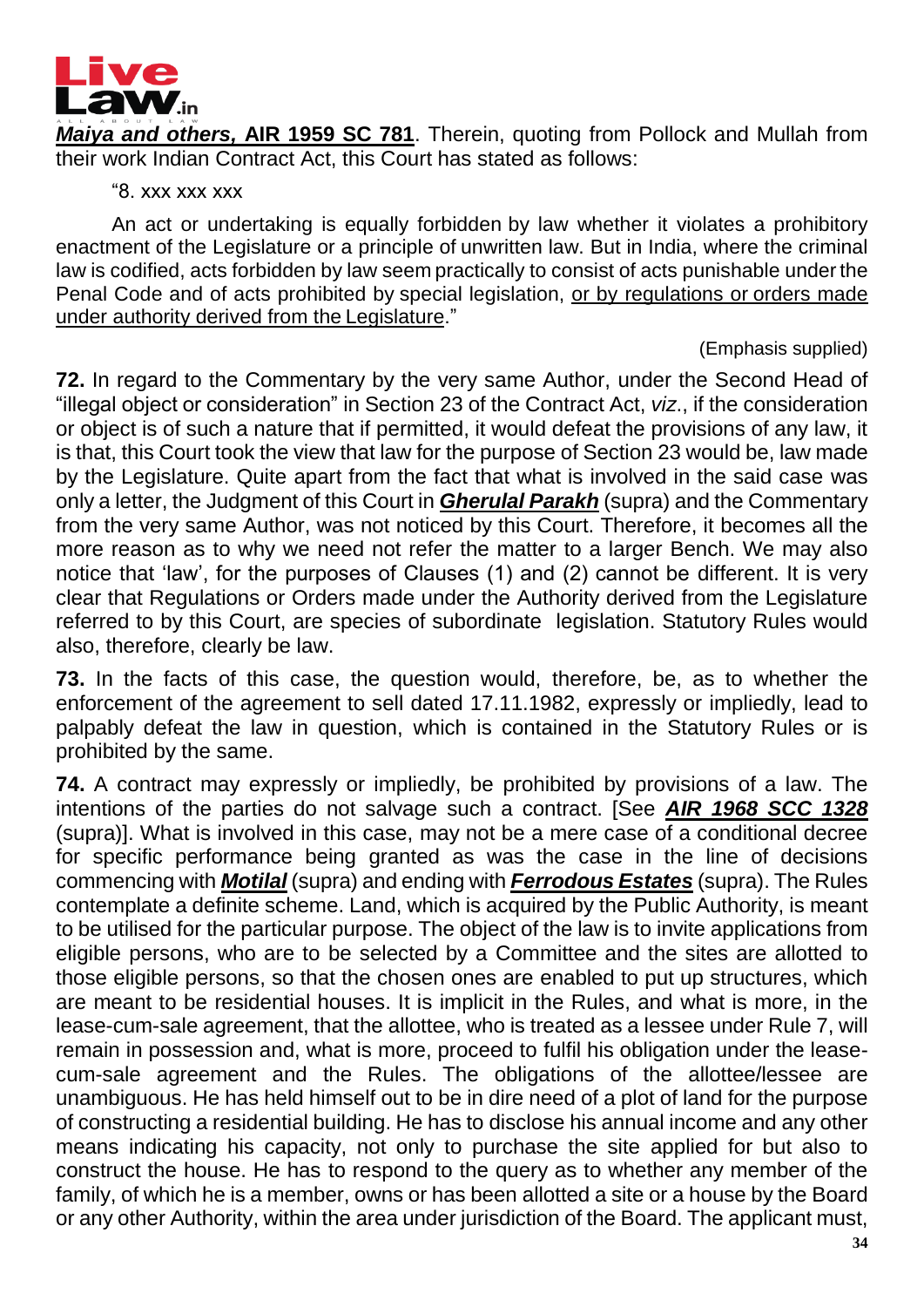

furthermore, disclose whether he already owns a house or house site in the city or outside the city. Whether the applicant's wife, husband or minor child owns a house or house site, is another matter, he must disclose. Incorrect information in any of these matters, would entitle the Board to resume the site. Rule 11 specifically announces among the principles as relevant for selecting an applicant for allotment, the income of the applicant to build the house on the site for his residence. No doubt, it is not applicable to certain classes, which include the other backward classes. Rule 11(3) declares further that the number of years, the applicant has been waiting for allotment of a site, *inter alia*, as a relevant principle.

**75.** It may be true that as contended by Shri R. Basant, learned senior counsel for the respondent that despite the fact no building was put up by the allottee, the BDA has not deemed it fit to cancel the allotment. We gather the impression that the BDA has been lax in the pursuit of the lofty goals of the law. We do not pursue the matter further as BDA is not a party.

**76.** If the agreement between plaintiff and the first defendant is taken as it is and it is enforced, the following would be the consequences. The allotment to the first defendant was made on 04.04.1979. In fact, the first defendant was obliged, in law, to construct a residential building within two years under Rule 17(6). No doubt, the time could be extended thereunder. But, at the time, the agreement dated 17.11.1982 was entered into, the first defendant was already in breach. The result, however, of the agreement dated 17.11.1982, is as follows:

The first defendant would be liable to convey the right in the site to the plaintiff. The price would be Rs.50,000/- for the site, proceeding on the basis of the concurrent findings by the Court. This is on the supposition that the parties contemplated that the site would be conveyed after the period of ten years from the date of allotment upon the expiry of which alone, the allottee, *viz*., the first defendant would be entitled to the conveyance under Rule 17(7) of the Rules. It must be noticed that in fact, under the lease-cum-sale agreement and the Rules, what is contemplated is that on events leading up to the stage where the elements of Rule 17(7) are satisfied alone, a right or duty would accrue to the allottee/ lie upon the party. However, what is more important in the context of the facts of this case is the following facet.

Under the agreement, the parties contemplated and have expressly provided that the plaintiff was to be put in possession of the site on the date of the agreement, *i.e.*, on 17.11.1982. Did the parties contemplate the construction of the building residential in nature, for the purpose of which, the site was allotted to the first defendant? Is it not a clear case where enforcing the agreement, as it is, would necessarily result in the first defendant not acting in accordance with lease-cum- sale agreement, which, she entered into with the BDA and, what is even more crucially important, against the mandate of the law, as contained in the Rules, which contemplated that the allotment was made for the construction of a residential building by the allottee and the construction was to be completed within the period of two years or an extended period? The agreement between the parties contemplated giving a short shrift to the mandate of the law. This is clear from the fact that under the agreement, the first defendant was obliged to sell the site as it is. Construction of the building became a practical impossibility. The price, which was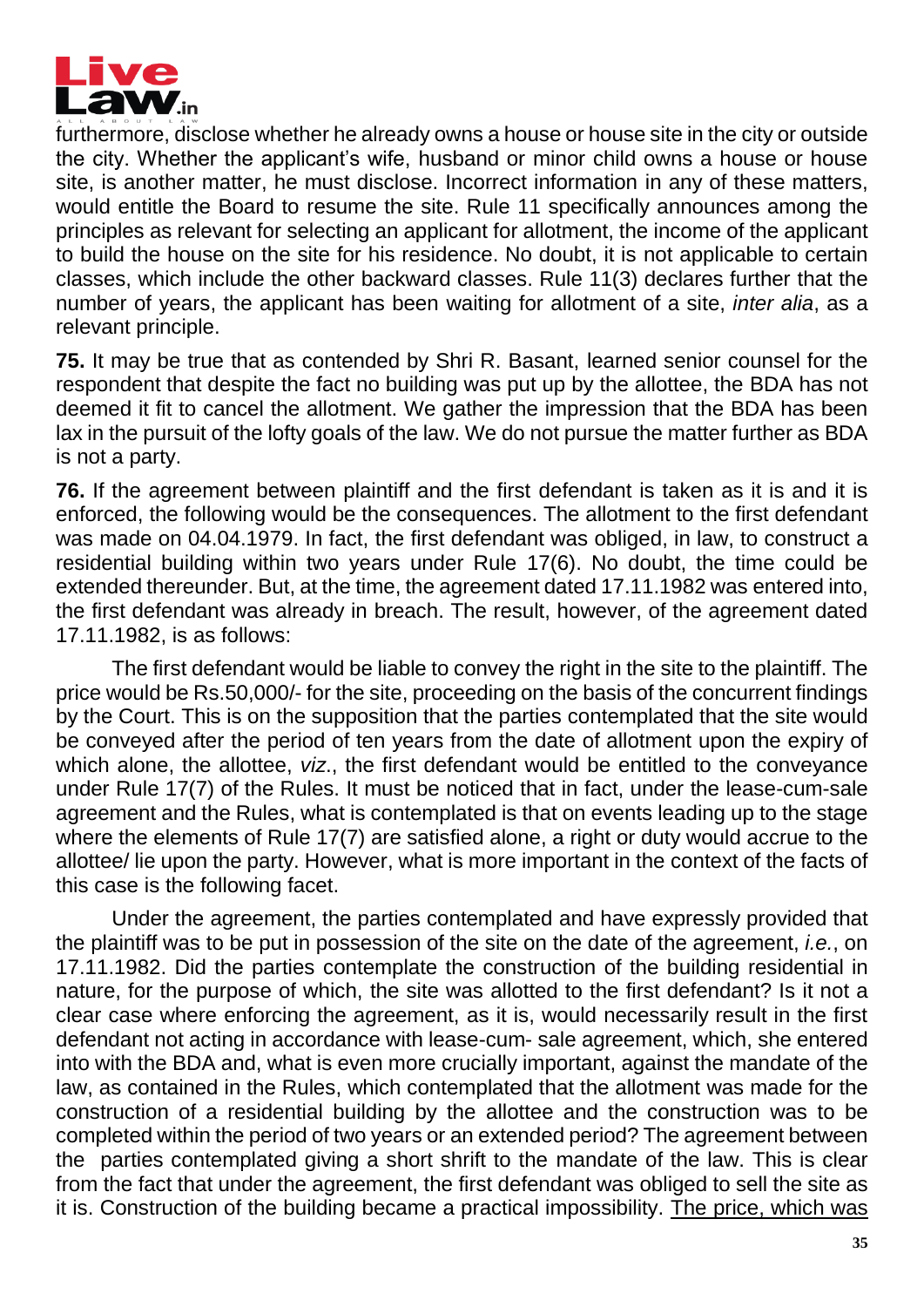

agreed upon, was *qua* the site alone. The consideration and the other terms of the agreement, in other words, ruled out the possibility of a residential building being constructed by the first defendant, who as the allottee, was, under the law, obliged to construct the building. Assuming for a moment that the construction was put up, which assumption must be premised on possession not being handed over to the plaintiff and which is contrary, not only to the terms of the agreement, but also pleading of the plaintiff and the consistent stand in the evidence adduced on behalf of the plaintiff and even proceeding, however, on the basis that as found by the Trial Court, that the plaintiff has failed to establish that possession was handed over to him on the date of agreement and that the possession continued with the first defendant, the terms of the agreement, which included, the price being fixed for conveying the right for the site, necessarily, would have the effect of freezing the first respondent in even attempting to put up a construction.

**77.** We, therefore, reject the contention of the plaintiff that there was nothing, which could have prevented putting up a building. The argument of plaintiff involves rewriting of the contract. This is different from a situation where an allottee, without being trammelled by an agreement, is unable to put up a building even for the whole of ten years and action is not taken under Rule 17(6) and yet conveyance is made in his favour under Rule 17(7). The direct impact of the agreement is that it compelled the party to abstain from performing its obligation in law apart from breaching the agreement with BDA. In other words, taking the agreement as it is, it necessarily would be in the teeth of the obligation in law of the first respondent to put up the construction. The agreement to sell involved clearly terms which are impliedly prohibited by law in that the first defendant was thereunder to deliver title to the site and prevented from acting upon the clear obligation under law. This is a clear case at any rate wherein enforcing the agreement unambiguously results in defeating the dictate of the law. The 'sublime' object of the law, the very soul of it stood sacrificed at the altar of the bargain which appears to be a real estate transaction. It would, in other words, in allowing the agreement to fructify, even at the end of ten-year period of non-alienation, be a case of an agreement, which completely defeats the law for the reasons already mentioned.

**78.** Going by the recital in the agreement entered into between the plaintiff and the first defendant, possession is handed over by the first defendant to the plaintiff. The original Possession Certificate is also said to be handed over to the plaintiff. The agreement, even according to the plaintiff, contemplated that within three months of conveyance of the site in favour of the first defendant, the first defendant was to convey her rights in the site to the plaintiff. It is quite clear that the parties contemplated a state of affairs which is completely inconsistent with and in clear collision with the mandate of the law. On its term, it stands out as an affront to the mandate of the law.

**79.** The illegality goes to the root of the matter. It is quite clear that the plaintiff must rely upon the illegal transaction and indeed relied upon the same in filing the suit for specific performance. The illegality is not trivial or venial. The illegality cannot be skirted nor got around. The plaintiff is confronted with it and he must face its consequences. The matter is clear. We do not require to rely upon any parliamentary debate or search for the purpose beyond the plain meaning of the law. The object of the law is set out in unambiguous term. If every allottee chosen after a process of selection under the rules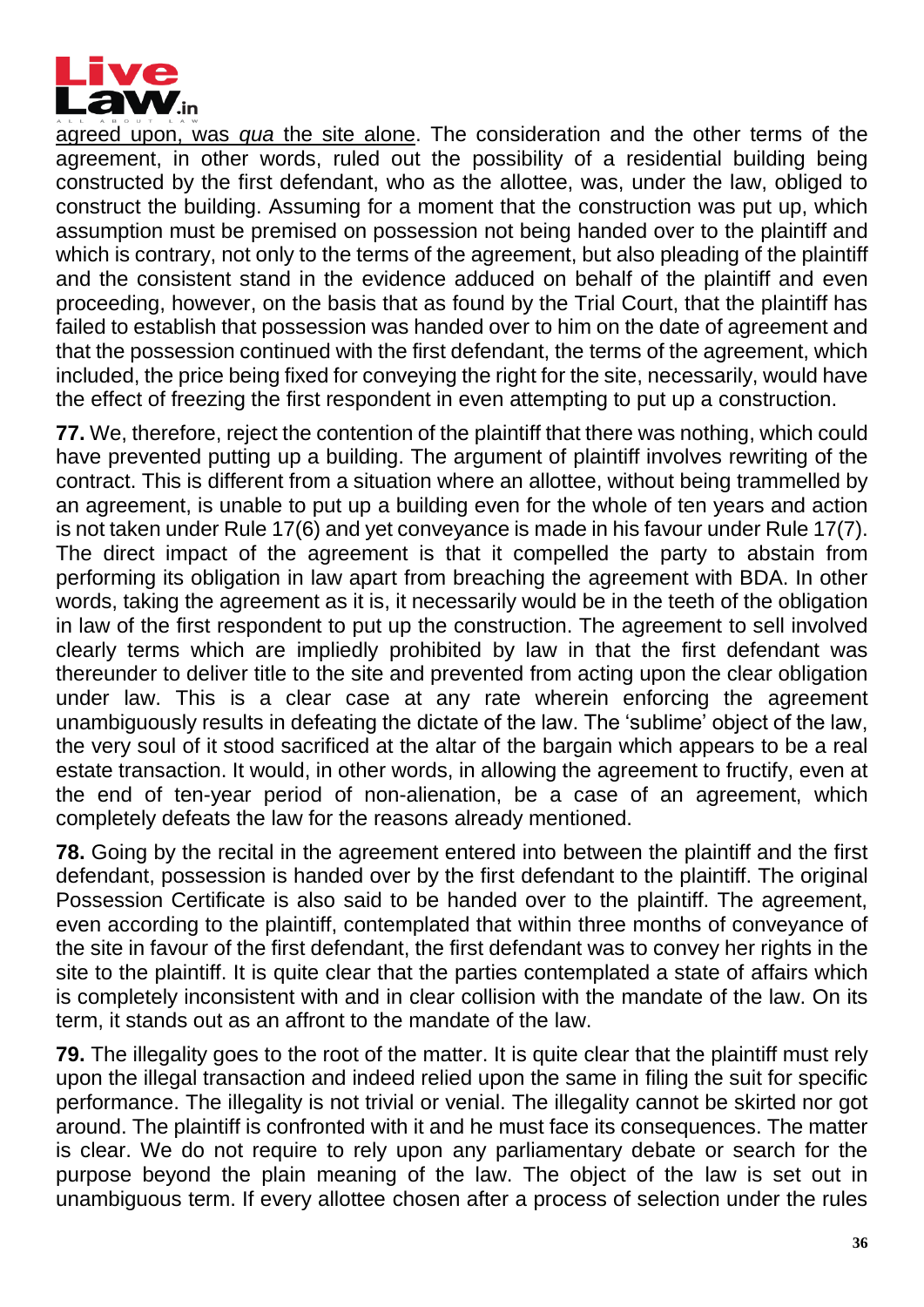

with reference to certain objective criteria were to enter into bargains of this nature, it will undoubtedly make the law a hanging stock.

**80.** To elucidate the matter a little further, let us take another example. If the agreement was entered into by the first defendant, under which, the first defendant would abide by her obligations, both under the lease-cum-sale agreement and, more importantly, the Rules and were to put up a building and the agreement contemplated, conveying the site along with the building, to a buyer after the expiry of ten years and upon getting the conveyance from the BDA, such an agreement, perhaps, being not an alienation in itself, may have passed muster.

**81.** At this juncture, we must also deal with the argument of the plaintiff that the agreement to sell is not a sale and, what is prohibited under the Rules and lease-cumsale agreement, was only alienation. There can be no quarrel with the proposition that no interest in property could be conveyed by a mere agreement to sell. But the question is, whether the agreement to sell in this case is in the teeth of Section 23 of the Contract Act. For reasons, which we have indicated, on a conspectus of the scheme of the Rules, we have no hesitation in holding that the contract was unenforceable for reason that it clearly, both expressly and impliedly, would defeat the object of the Rules, which are statutory in nature. The contract was patently illegal for reasons already indicated.

**82.** Now, let us look at it from a different perspective. The agreement is dated 17.11.1982. We have noticed the correspondence by the plaintiff. We have also noticed the terms of the agreement between the plaintiff and the first defendant. In the first letter sent by the plaintiff which incidentally was within four months of the date of agreement, the plaintiff called upon the first defendant to execute the sale deed. There is no mention about the first defendant attempting to sell the property to anybody. It is noteworthy that the plaintiff has stated that he intends to sell the property to his nominee. This further indicates that he was not a person who was in need of this site for the purposes of putting up of residential building unlike even the plaintiff in the case considered by the High Court of Karnataka and relied upon by the plaintiff, namely, *T. Dase Gowda v. D. Srinivasaiah* (supra). We have already noticed the command of the law as contained in Rule 18(3) of the Rules read with Rule 17. If an allottee who is treated as a lessee for reasons which are indicated in Rule 18(3) wishes to sell the site (which is applicable in this case as no building has been put up) then he can sell the site only as was provided in Rule 18(3), that is to say, if going by the correspondence by the plaintiff wherein the first defendant was called upon to execute the sale deed of the site, this would be clearly in the teeth of Rule 18(3), the scope of which has already explained. The plaintiff could not have asked for decree commanding the first defendant to sell the site in terms of the correspondence with which he began communicating with the first defendant. In other words, a sale of a site to any other person clearly stood prohibited and unless the allottee/lessee is compelled to sell in the circumstances mentioned in Rule 18(3) the law permitted the sale of the site only to the authority itself. Therefore, if the plaintiff wanted to enforce the agreement for the sale of the site on an immediate basis it would clearly attract the embargo that it was completely prohibited.

### **IS THE SUIT PREMATURE? SCOPE OF ARTICLE 54 OF THE LIMITATION ACT.**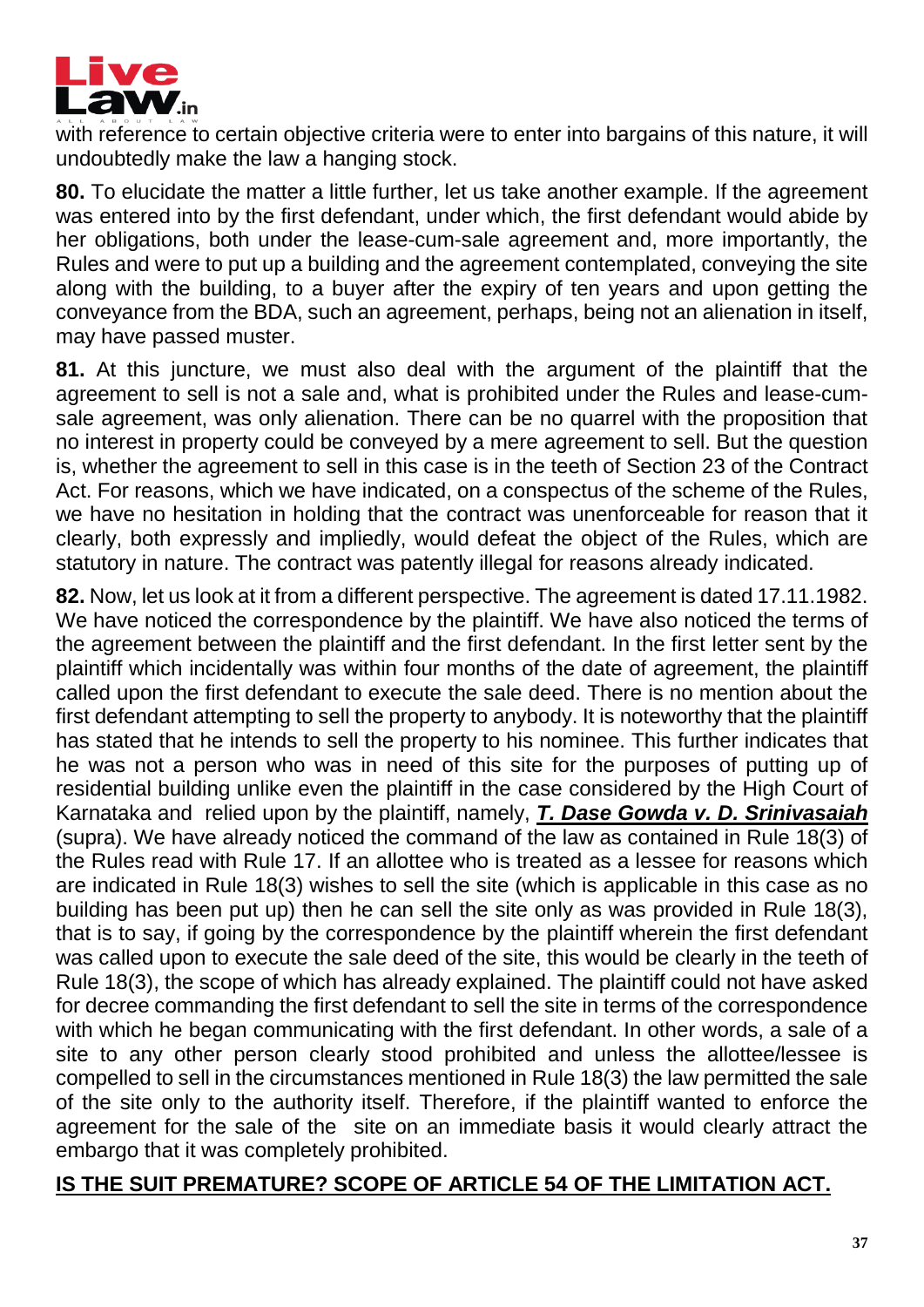

**83.** The further question which is raised by the second defendant is that the suit itself was pre-mature. We have found that the trial court has entered into a clear finding that there is absolutely no evidence to support the projected apprehension that first defendant was about to dispose of the property. There is no material to support the finding otherwise. In fact, any such sale would have been completely illegal being prohibited by law as that is the inevitable and necessary implication flowing from Rule 18(3). There is absolutely no foundation for the plaintiff to have instituted the suit except perhaps the repudiation.

**84.** One of the contentions, which is raised by the learned Counsel for the second defendant is that, under Article 54 of the Limitation Act, 1963, the period of limitation would begin to run from the time of repudiation of the agreement to sell only when the contract does not provide for the time at which the contract is to be performed. In other words, the contention of the second defendant is that the agreement dated 17.11.1982, contemplated, even according to the plaintiff, in Clause 4 that the first defendant must convey the title within a period of three months from the date on which, BDA conveyed the title to her. According to the second defendant, therefore, in this case, the time for performance of the obligation by the vendor, was fixed. Therefore, there was no need for the plaintiff and, what is more, no justification for the plaintiff, to institute the Suit prematurely, almost four years prior to the appointed date.

**85.** Article 54 of the Limitation Act, reads as follows:

"54. Suits for Specific Performance. 3 years. The date fixed for the performance, or, if no such date is fixed, when the plaintiff has notice that performance is refused."

**86.** Article 54 contemplates that when a date is fixed for the performance of the contract, then, the period of limitation begins to run from that date. When such a date is not fixed in an agreement to sell, then, refusal or breach by the vendor will start the clock ticking.

**87.** However, we may notice, in this regard, what the Court has opined. In *Ramzan v. Hussaini***, (1990) 1 SCC 104** a Bench of two learned Judges of this Court took the view that the word 'date' in Article 54, need not be expressly mentioned in an agreement and it can be found out from the other terms of the agreement. If this were so, there may be merit in the second defendant contention. In a later decision, a Bench of three learned Judges in *Ahmadsahab Abdul Mulla (2) (dead) v. Bibijan and others***, (2009) 5 SCC 462** has, however, taken the view that the word 'the date' in Article 54, means that the specific date must be indicated in an agreement as the date of performance. No doubt, the Court, in fact, went on to distinguish the earlier decision *Ramzan v. Hussaini* (supra) and held as follows:

"Para 5. In *Tarlok Singh*'s case (supra) the factual scenario was noticed and the case was decided after referring to Article 54 of the Schedule to the Act. Ramzan's case (supra) related to the specific performance of contingent contract. It was held that the expression "date fixed for performance" "need not be ascertainable in the face of the contract deed and may be ascertainable on the happening of a certain contingent event specified in the contract".

Para 8. The judgments in Ramzan and Tarlok Singh cases (supra) were rendered in a different factual scenario and the discussions do not throw much light on the controversy at hand.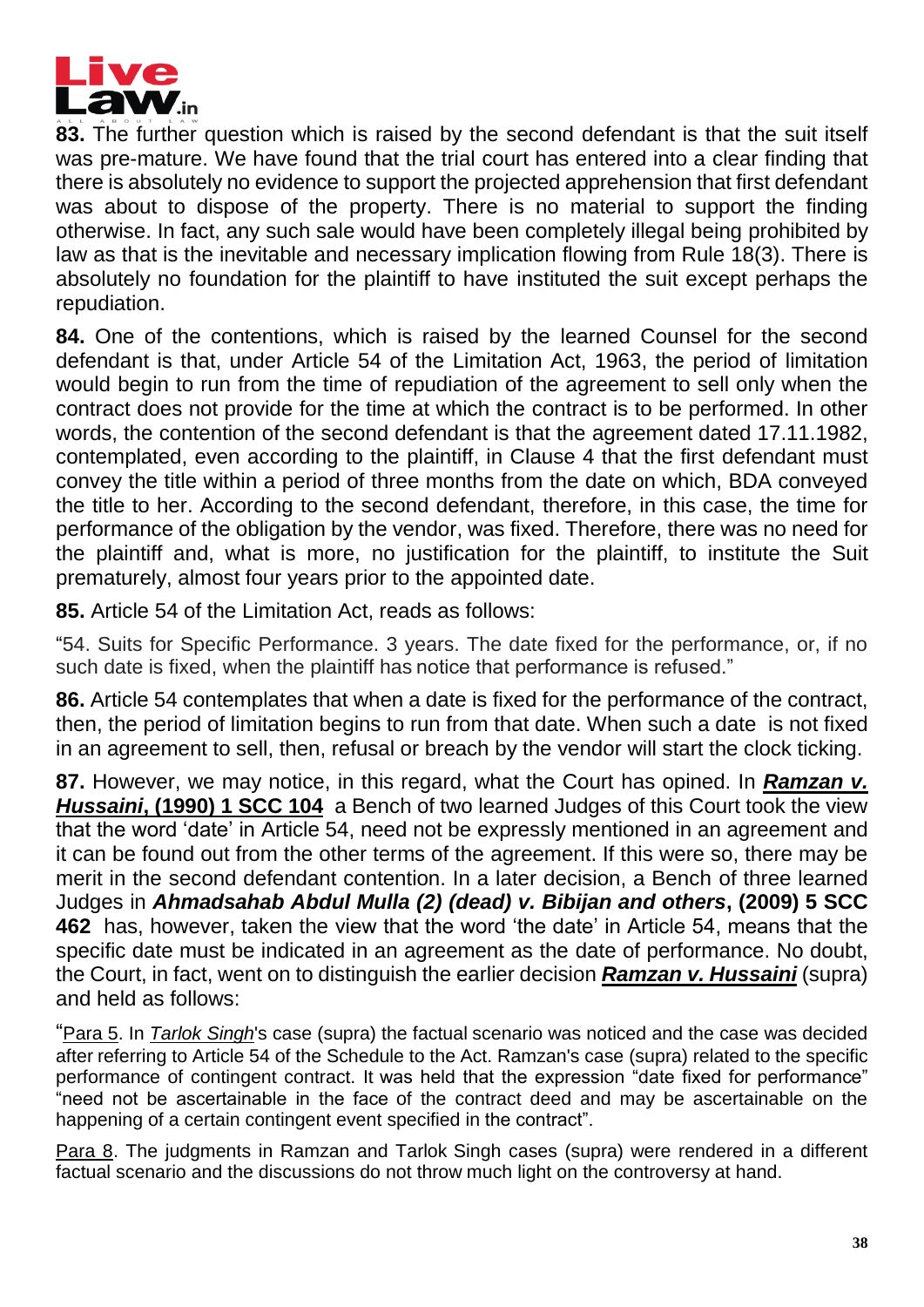

Para 11. The inevitable conclusion is that the expression "date fixed for the performance" is a crystallized notion. This is clear from the fact that the second part "time from which period begins to run" refers to a case where no such date is fixed. To put it differently, when date is fixed it means that there is a definite date fixed for doing a particular act. Even in the second part the stress is on "when the plaintiff has notice that performance is refused". Here again, there is a definite point of time, when the plaintiff notices the refusal. In that sense both the parts refer to definite dates. So, there is no question of finding out an intention from other circumstances."

**88.** No doubt, the Court took the view, inter alia, that the Judgment in *Ramzan v.*  **Hussaini** (supra), was a case of a contingent contract. It could still be argued that the rights of the defendant were only that, if all went well, and the BDA conveyed the title to her, she was to convey her rights within a period of three months. We would think that in the facts of this case, we need not disturb the finding of the High Court particularly when we find that the contract itself is unenforceable.

# **IS IT A NEW CASE?**

**89.** Yet another objection raised by the plaintiff is that the Court must not permit the plea of the appellant that the contract was void or that it was unenforceable and that it is a new point. Quite apart from the fact and ignoring even the same that before the Trial Court, the second additional issue was, as to whether the contract was void but not ignoring the first point which was raised by the High Court, which was as to whether the Suit was maintainable, wherein the High Court has discussed the matter, it appears to us to be a question of law, which is to be applied to facts, which are not in dispute and, therefore, we reject the said contention. Even absent a plea by the defendant illegality by putting the contract side by side with the Rules is writ large.

### **IMPACT OF ABSENCE OF PRAYER QUESTIONING REPUDIATION BY FIRST DEFENDANT?**

**90.** The second defendant has raised a contention that since the first defendant has repudiated the contract and as the plaintiff has not prayed for a declaration that the repudiation was bad, the Suit would not lie. Reliance is placed on the judgment of this Court in *I.S. Sikandar**(Dead) by Lrs. v. K. Subramani and others,* **(2013) 15 SCC 27**. In the said judgment, we find that this Court has taken the view that when the vendor has cancelled the agreement, it is incumbent upon the vendee to seek a declaration that the cancellation was illegal. This is what the Court has held:

"Para 36. Since the Plaintiff did not perform his part of contract within the extended period in the legal notice referred to supra, the Agreement of Sale was terminated as per notice dated 28.03.1985 and thus, there is termination of the Agreement of Sale between the Plaintiff and Defendant Nos. 1-4 w.e.f. 10.04.1985.

Para 37. As could be seen from the prayer sought for in the original suit, the Plaintiff has not sought for declaratory relief to declare the termination of Agreement of Sale as bad in law. In the absence of such prayer by the Plaintiff the original suit filed by him before the trial court for grant of decree for specific performance in respect of the suit schedule property on the basis of Agreement of Sale and consequential relief of decree for permanent injunction is not maintainable in law."

**91.** The said view has been followed in the judgment of this Court reported in *Mohinder Kaur v. Sant Paul Singh,* **(2019) 9 SCC 358**. We do not however need to rest our decision to non-suit the plaintiff on this score in view of our finding that the agreement dated 17.12.1982 should not be enforced.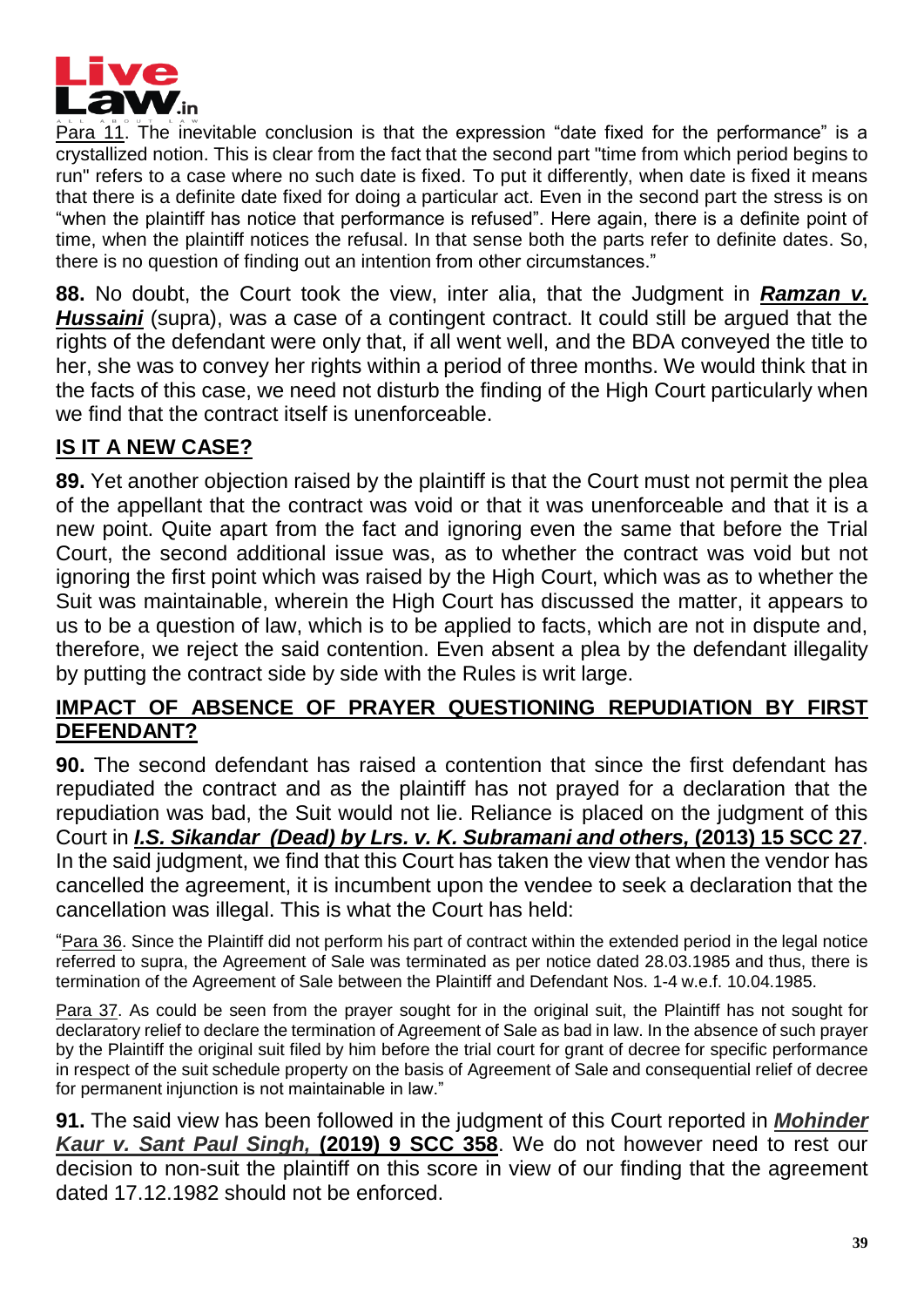

**92.** The Doctrine of *Lis Pendens* is based on the maxim "*pendente lite nihil innovetur"*. This means that pending litigation, nothing new should be introduced. Section 52 of the Transfer of Property Act, 1882 (for short, 'the TP Act'), which incorporates the Doctrine of *Lis Pendens*, is based on equity and public policy. It pours complete efficacy to the adjudicatory mechanism. This is done by finding that any disposition of property, as described in the Section by a party to the litigation will, in not any way, detract from the finality of the decision rendered by the court. It is clear that it is not based on the ground of Notice as laid down by Lord Craanworth in *Bennamy v. Sabine*, which has been followed by the Privy Council in the decision in *34 Indian Appeals 102*. We may notice the following discussion in this regard in th "The Transfer of Property, by Mulla, 12 Edition:

"The rule is, therefore, based not on the doctrine of notice, but on expediency, ie, the necessity for fine adjudication. It is immaterial whether the alienee *pendente lite* had, or had not, notice of the pending proceeding. This is, of course, no longerthe case in England, or in Gujarat and Maharashtra, where the doctrine only affects transactions *pendente lite* if the *lis* has been duly registered."

**93.** It is further important to notice that when a transaction is done, *lis pendens* or pending a case, the transaction is, as such, not annulled. The transaction is, in other words, not invalidated. In fact, as between the transferor and the transferee, it does not lie in the mouth of the transferor to set up the plea of *lis pendens* to defeat the disposition of property. Equally, the Principle of *Lis Pendens is*, not to be confounded with the aspect of good faith or bonafides. In other words, the transferee or the beneficiary of the property, which is disposed of by a party, cannot set up the case that he acted bonafide or in good faith. This enables the court and the parties in a Suit or a proceeding, which otherwise is in conformity with requirements of Section 52, to proceed in the matter on the basis that the adjudication by the court, will not, in any way, be subverted or delayed, when the day of final reckoning arrives.

**94.** The cardinal and indispensable requirement, which flows both from Section 52 and the principle, it purports to uphold, is that the transfer or dealing of the property, which is the subject matter of the proceeding, is carried out by a party to the proceeding. Section 52 uses the word 'party' twice. It refers to the disability of a party to transfer or otherwise deal with the property, pending adjudication. This embargo is intertwined with the beneficiary of the veto against such transfer, being any other party thereto. In fact, the Special Bench of the Madras High Court in *Manjeshwara Krishnaya v. Vasudeva Mallya and Four Others***, AIR 1918 Madras 578** puts the Doctrine of *Lis Pendens* as an extension of the Doctrine of *Res Judicata*. Thus, the sine qua non for the Doctrine of *Lis Pendens* to apply is that the transfer is made or the property is otherwise disposed of by a person, who is a party to the litigation. The Doctrine of *Lis Pendens*, only subject, however, the transfer or other disposition of property to the final decision that is rendered. The person/party, who finally succeeds in the litigation, can ask the court to ignore any transfer or other disposition of property by any party to the proceeding. This is subject to the condition that transfer or other disposition is made during the pendency of the *lis*.

**95.** The first defendant died pending the Suit on 06.08.1994. Her death was reported before the Court on 16.01.1995. The plaintiff brought on record, the husband of the first defendant by Order dated 25.08.1995, as defendant No. 1(a). Defendant No. 1(b), who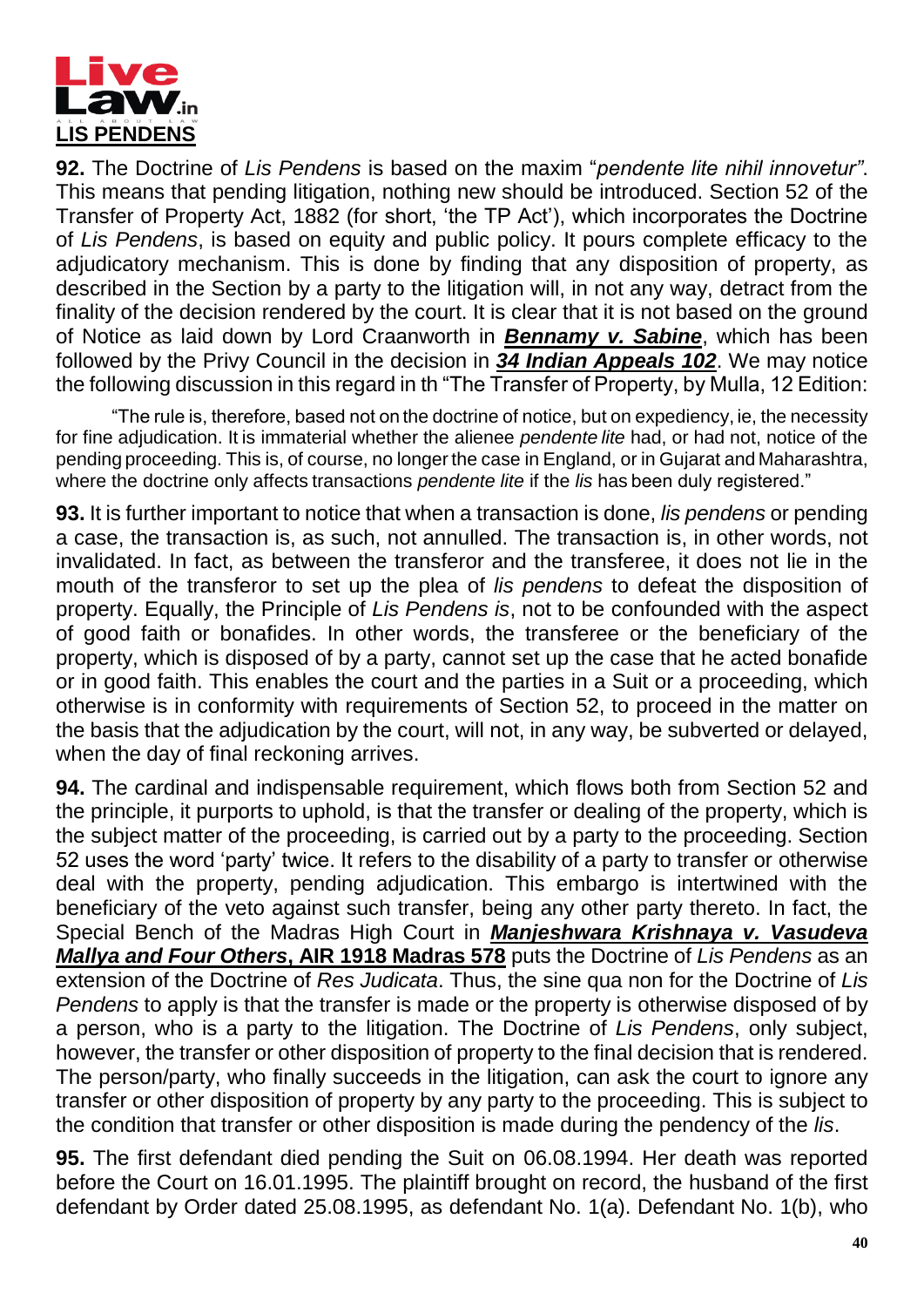

is the son of the second defendant, sold the property on 19.09.1996, in favour of the appellant. It is thereafter that on 09.04.1997, the predecessor in interest of the appellant, *viz*., the son of the first defendant, and the second defendant were impleaded on 09.04.1997. The transfer made in favour of the second defendant was, therefore, made at a time, when the son of the first defendant was not a party to the Suit. Therefore, it is that the contention was taken before the Trial Court successfully by appellants that the transfer in favour of the appellant was not hit by Doctrine of *Lis Pendens*.

**96.** The High Court in the impugned Judgment reversed this finding. The High Court, in doing so, employs, *inter alia*, the following reasoning:

"78. The position of law with regard to the rights and obligation of a dead person can be succinctly stated thus: The rights which a dead man thus leaves behind him vests in his representative. They pass to some person whom the dead man, or the law on his behalf, has appointed to represent him in the world of the living. This representative bears the person of the deceased, and therefore, has vested in him all the inheritable rights, and has imposed upon him all the inheritable liabilities of the deceased. Inheritance is in some sort a legal and fictitious continuation of the personality of the dead man, for the representative is in some sort identified by the law with him whom he represents. The rights which the dead man can no longer own or exercise in propria persona, and the obligations which he can no longer in propria persona fulfil, he owns, exercises, and fulfils in the person of a living substitute. To this extent, and in this fashion, it may be said that the legal personality of a man survives his natural personality, until, his obligations being duly performed, and his property duly disposed of, his representation among the living is no longer called for. Just as many of a man's rights survive him, so also do many of his liabilities; and these inheritable obligations pass to his representative, and must be satisfied by him. As far as the estate of a dead man is concerned, there are two class of persons who are entitled to it, namely, creditors and beneficiaries. A beneficiary possesses a dual capacity, while he may benefit by inheriting the dead man's estate is also liable to the dead man's obligations. He survives even after his death, especially the obligations concerning immovable property. The beneficiaries who are entitled to the residue after satisfaction of the creditors, are of two classes: (1) those nominated by the last will of the deceased and (2) those appointed by the law in default of any such nomination. They succeed respectively by testamentary succession (ex testamento) or intestate succession (ab intestate) (source: Salmond on Jurisprudence Twelfth Edition, P.J. Fitzgerald). Section 2(11) of the Code of Civil Procedure, 1908 (CPC) defines legal representative to mean a person who in law represents the estate of a deceased person, and includes any person who intermeddles with the estate of the deceased and where a party sues or is sued in a representative character the person on whom the estate devolves on the death of • the party so suing or sued. The aforesaid definition is both exhaustive as well as an inclusive definition. It is exhaustive in the sense that a legal representative means a person who in law represents the estate of immovable property. The beneficiaries who are entitled to the residue after satisfaction of the creditors, are of two classes: (1) those nominated by the last will of the deceased and (2) those appointed by the law in default of any such nomination. They succeed respectively by testamentary succession (ex testamento) or intestate succession (ab intestate) (source: Salmond on Jurisprudence Twelfth Edition, P.J. Fitzgerald)."

**97.** Thereafter, the High Court proceeded to consider the distinction between a legal representative as defined in Section 2(11) of the Code of Civil Procedure, 1908 and legal heirs. Still further, the Court also considered the scheme of Order XXII of the CPC and finally proceeds to find as follows:

"79. … Even though defendant No. 1(b) was not arrayed along with his father as a legal heir of the deceased defendant No.1, the fact remains that the estate of defendant No.1, which also includes the suit schedule property was represented through defendant No. 1(a), the husband of defendant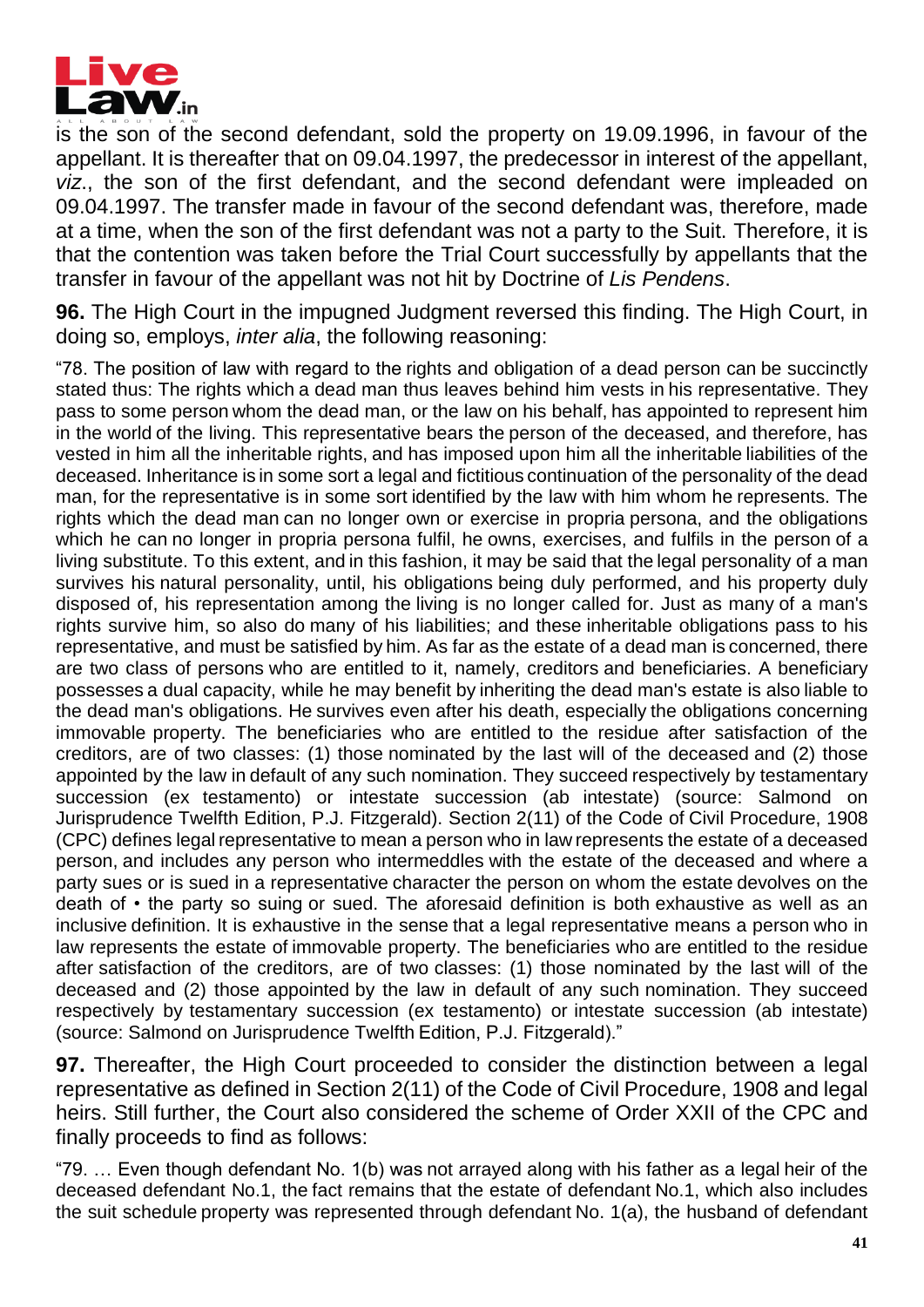

No.1. Therefore, the contention that the sale that was made by defendant No. 1(b) in favour of defendant No.2 when defendant No. 1(b) was not a party to the suit is not subject to any direction that may be issued in the suit, and that Sec. 52 of the Act would not apply in the instant case is not a correct understanding of the position of law. Further, in the instant case, defendant No.1(a) also did not inform the trial court that his son was also a legal representative of deceased defendant No.1 and therefore, he also ought to be brought on record as the heir of the deceased defendant No.1 when the application was filed by the plaintiff to bring only him on record as legal heir of deceased defendant No.1. Therefore, it is held that in ' the instant case, the estate of the defendant No.1 was represented through defendant No.1(a) in the suit and that the alienation made by defendant No.1(b) to defendant No.2, even in the absence of defendant No.1(b) being made a party to the suit has no significance.

That apart, it is also noted from the evidence of defendant No.2, who has deposed as DW-1, that when the talks for the sale of the suit property took place in June, 1996, defendant No.1(a) along with defendant No.1(b) and the broker Battanna were present. The reason as to why defendant No.1(a) did not disclose about the pendency of the suit when he was by then arrayed as the legal heir of deceased defendant No.1 in the said suit is for obvious reasons. Defendant No.1(a) did not disclose about the pendency of the suit to defendant No.2 only with an intention to deprive the right of the plaintiff in the suit property i.e., by creating third party rights in the said property. Also, it cannot be believed that defendant No.1 (b ), though not arrayed as a legal representative of deceased defendant No.1 (his mother) at that point of time was totally unaware about the pendency of the suit. The legal heirs of deceased defendant No.1 namely her husband and only son resided at the same address. Therefore, constructive, if not actual, notice has to be attributed to defendant No. l(b) regarding the pendency of the suit. By selling the same to defendant No.2 would result in plaintiff's right being jeopardised. As already noted from the evidence of DW-1 and 2, talks for the sale of the suit site by defendant Nos.1 (a) and l(b) were held with defendant No. in the first week of June, 1996. In fact, at that point of time, the BDA had not yet conveyed the site in the name of the defendant No.1(b). BOA did so only on 14/06/1996. …"

The High Court has relied on the decision of the Madras High Court in *Nallakumara Goundan v. Pappayi Ammal and**Another,* **AIR 1945 Mad 219***.* In the said case, after the death of the party, a legal representative disposed of the plaint schedule property within the period provided for substituting the dead person with the legal representative. It was in the said context held by the Madras High Court as under:

"…The same principle should, I think, apply to a case where as here the original defendant died and the alienation was made after his death and before the filing of the application to bring his legal representative on record. The suit must be deemed to be pending against the legal persona of the deceased i.e., against his legal representative and must be deemed to continue until at least the expiration of the time limited by any law of limitation to bring him on record. Whether if an application is made long after the expiration of the time fixed for bringing the legal representative on record and an alienation is made by the legal representative and later on the plaintiff in the action seeks to set aside the abatement and to bring the legal representative on record, and that is ordered, the doctrine of lis pendens applies or not does not arise and need not be considered. There may be difficulties in such a case, but where the alienation is made within the time prescribed for bringing the legal representative on record, it is a clear case and there can be no doubt whatever that the rule does apply…"

**98.** Thereafter, the Court concluded that in the circumstances, Section 52 of the TP Act squarely applied.

**99.** It would appear that the High Court has, in arriving at the finding that the transfer in favour of the appellant is hit by *lis pendens*, taken into consideration the Doctrine of Notice/Constructive Notice. We have already observed that the Doctrine of Notice and Constructive Notice would be inapposite and inapplicable. Neither the fact that the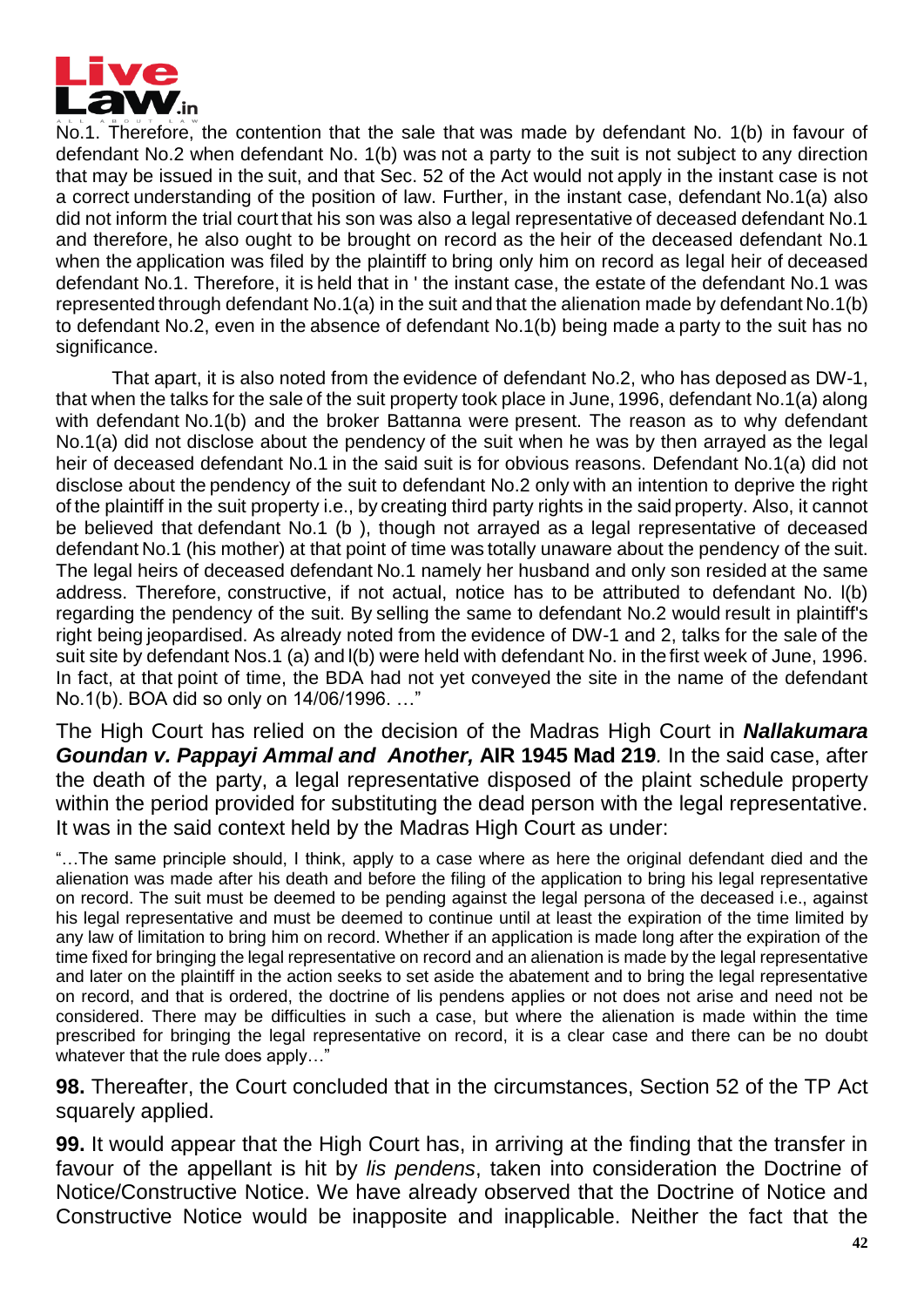

transferee had no notice nor the fact that the transferee acted bonafide, in entering into the transaction, are relevant for applying Section 52 to a transaction. This is unlike the requirement of Section 19(1)(b) of the Specific Relief Act whereunder these requirements are relevant.

**100.** The decision of the Madras High Court in *Nallakumara Goundan* (supra) turned on in its own facts as indicated by the said court itself. In other words, that was a case where even within the period of limitation for substitution of the legal representative of a deceased party in a suit, the legal representative purported to deal with the property. It was in the said context that the court proceeded to hold that lis pendens would apply. In this case the transfer in favour of the second defendant took place on 16.09.1996. The vendor and the vendee namely defendant 1(b) and the second defendant were not parties on the date of the transaction. They were impleaded only almost one year thereafter. No doubt we are not oblivious to the role played by defendant 1(a) namely the husband of the first defendant who gave his 'no objection' to the assignment of the entire rights in favour of his son namely defendant 1(b) without which BDA could not have assigned the right in favour of defendant 1(b). Though not urged by the plaintiff, could it be said that as defendant 1(a) was already a party and this must be treated as a case were defendant 1(a) as 'otherwise dealt' with the property within the meaning of Section 52 without which the title would not vest in defendant 1(b). A transfer which is made lis pendens it is settled law, is not a void document. It does create rights as between the parties to the sale. The right of the party to the suit who conveys his right by a sale is extinguished. All that Section 52 of the Transfer Property Act provides is that the transfer which is made during the pendency of the proceeding is subjected to the final result of the litigation. Even assuming for a moment that the conduct of defendant 1(a) the father of defendant 1(b), in giving a no objection and thereby enabling defendant 1(b) to derive the title exclusively to the property and which title stood conveyed to the second defendant attracted, the principle of lis pendens, it would still not invalidate the sale. At best, the plaintiff can contend that, should he be entitled for a decree of performance the sale in favour of the second defendant should be subjected to such decree. As far as the transfer is made by defendant 1(b) to the second defendant in his own right and in so far as defendant 1(b) was not a party and by the time the sale was effected the period of limitation for impleading defendant 1(b) had already clearly expired even the principle laid down in the decision of the Madras High Court would not apply and the High Court was not correct in finding that the sale by defendant 1(b) in favour of second defendant was hit by lis pendens.

# **IS THE SECOND DEFENDANT, A BONAFIDE PURCHASER?**

**101.** The Trial Court has found that the second defendant is a bonafide purchaser. The High Court holds otherwise. The purchase of the Suit site is purported to be made by the second defendant on 17.09.1996. The High Court, after going through the evidence, enters the following findings.

The negotiations took place first time in June, 1996 and, at that time, the Suit was pending. The BDA has not yet registered the conveyance in favour of defendant 1(b). Even before the BDA executed the sale deed in favour of defendant 1(b), he had decided to enter into the agreement. The conveyance in favour of defendant 1(b) was entered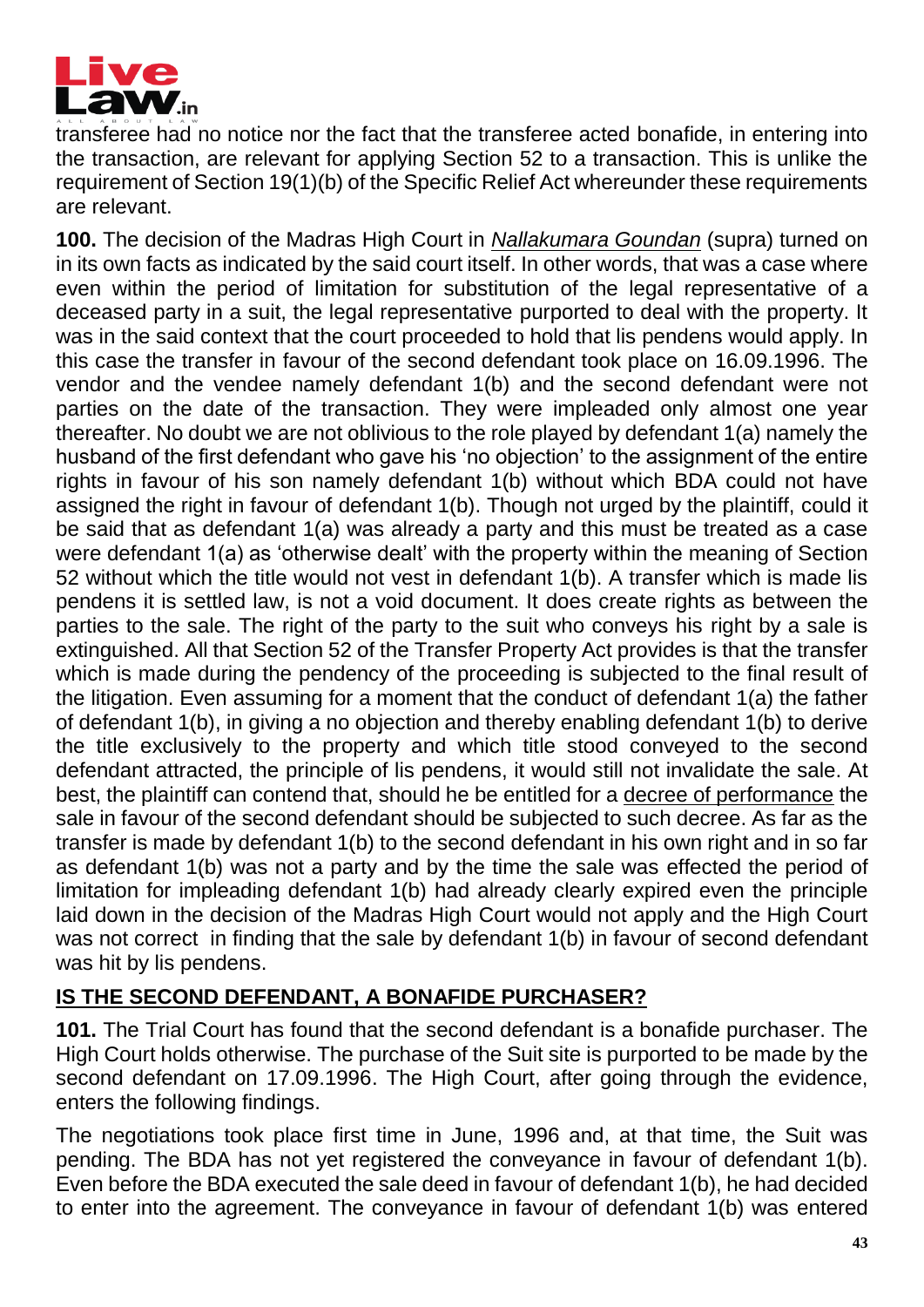

only on 14.06.1996 and he executed the sale deed in favour of the second defendant on 19.09.1996. The second defendant has deposed that he met not just DW2 along with the broker but he had also met the father of DW2, *viz*., defendant 1(a), who was arrayed as the legal representative of the first defendant. Only photocopies of documents were given to the second defendant before the sale. Defendant No.2 did not make any inquiry about the original. It must be presumed that second defendant had notice of the agreement to sell the Site in respect of which the Decree for Specific Performance was sought. The Court, then, referred to Section 3 of the TP Act and brings in the concept of constructive notice. Had the second defendant made inquiries with regard to the original possession certificate, the truth would have been revealed. Much is said about no inquiry is being made about the original possession certificate. The High Court notes that the agreement to sell with the plaintiff is not registered but, again, it draws inference from absence of inquires by the second defendant about why the original possession certificate was not handed over to him. The fact that defendant 1(a) did not reveal to the second defendant about the pendency of the Suit, is, on the one hand noted but the Court holds that even then, the second defendant ought to have made inquiry about pendency of any litigation. The fact that second defendant 1(b) as DW2 admitted that he had no material to support the fact that he had received  $Rs.4,50,000/$ -, was a very valuable in mid 1990s, if considered.

The Court questions the idea that second defendant who was only 20 years of age and involved in agricultural operations and milk vending business, who had no intention of settling in Bangalore, would have thought of purchasing a site in Bangalore. The amount of consideration was not deposited in any bank. The Court proceeds to hold that on an overall reappreciation, it was found that he was not a bonafide purchaser for value without notice. Thereafter the High Court further proceeds to pose the question as to why the second defendant, who is the resident of Nagamangala Taluk, engaged in agricultural operation and milk vending business, should enter into an agreement in Bangalore, that too, when he is 20 years old. *Betanna*-the alleged broker, was not examined. Thereafter, the High Court proceeds to even find that the entire transaction between defendant No. 1(b) and the second defendant is a sham transaction, made only to defeat the plaintiff. In the next paragraph, however, applying Sections 3 and 54 of the TP Act, it is again found that the second defendant is not a bonafide purchaser for value. Finally, it was found, by answering point No.2, that second defendant is not a bonafide purchaser for value without notice of the agreement to sell in favour of the plaintiff.

**102.** We must, in the first place, notice that on a perusal of the plaint, even after the amendment, there is no case set up by the plaintiff that the sale deed executed in favour of the second defendant, is a sham transaction. A sale deed, which is a mere sham and a purchase, which is not bonafide, are two different things. In the case of sham transaction, no title is conveyed to the purchaser. In the case a sale transaction, which is not a sham, the title of the transfer is, indeed, conveyed to the transferee. A purchase may be bonafide or not bonafide. In a sale, which is not a bonafide, words "bonafide sale", is used in the context of pending Suit and from the point of view of Section 19(1)(b) of the Specific Performance Act. It is difficult to dub it as a sham transaction. A transaction cannot be a sham transaction and a sale, which is afflicted with absence of bonafides, at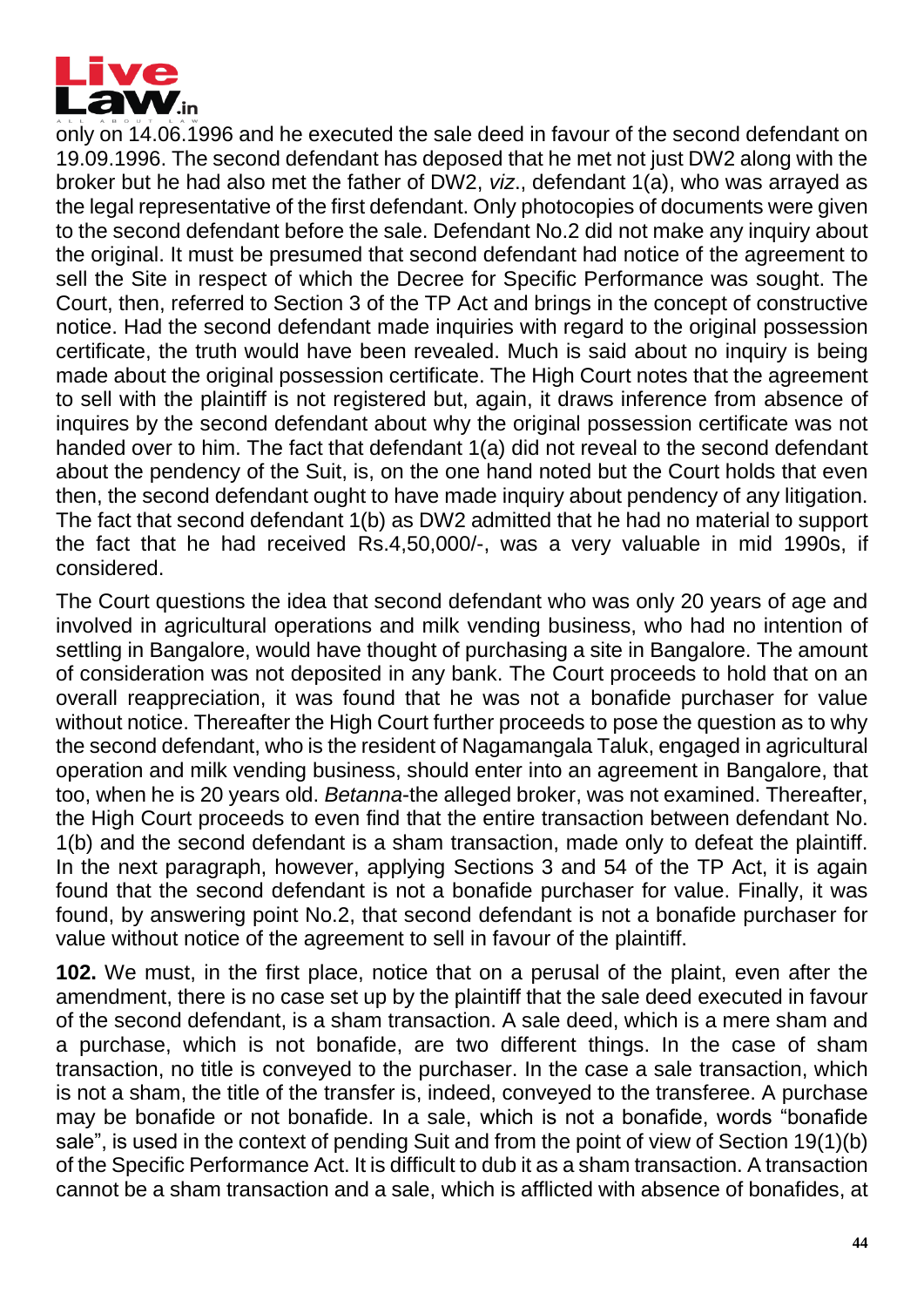

the same time. Even proceeding on the basis that the second defendant was not a bonafide purchaser, it is not the same thing as holding that it is a sham transaction.

**103.** In the plaint, which was amended, the plaintiff has averred, *inter alia*, as follows:

"lOC. The Plaintiff submits that taking advantage of the fact that the son was not on record, the husband accorded no objection in favour of the BDA so as to ensure that the Sale Deed was executed in favour of HK Sudarshan alone and thereafter the Second legal representative sold the Schedule Property in favour of the Second Defendant. The Plaintiff submits that the Defendants are aware of the pendency of the suit and of the subsistence of the Agreement of Bale in favour of the Plaintiff. The Sale Deed en executed in favour of the said person i.e., the Second Defendant is hit by the Doctrine of lis pendens and the Second Defendant's title to the Schedule Property is subject to the outcome of the present suit.

10D. The Plaintiff submits that the Second Defendant is not a bonafide purchaser for value. The sale in favour of the Second Defendant is with the sole intention of complicating the matters in controversy and to prejudice the case of the Plaintiff. Therefore, the Plaintiff submits that the Sale Deed executed in favour of the Second Defendant does not in any way restrict the right of the Plaintiff to seek Specific Performance of the Agreement of Sale executed in favour of the Plaintiff."

**104.** Therefore, we are inclined to hold, in the first place that the High Court erred in finding that the transaction was a sham transaction. As far the question, as to whether second defendant was not a bonafide purchaser, it is the case of the second defendant that the High Court has erred in not noticing that in the evidence, the second defendant deposed that his vendor disclosed to him that the original possession certificate was lost and produced duplicate possession certificate. This evidence is incongruous with the finding of the High Court that the second defendant had not made any inquiry as to why the original possession certificate was not handed over. The second defendant had deposed about inquiry being made and being informed that the original possession certificate was lost. The second defendant further complains that the High Court itself has found that the vendor of the second defendant has admitted that no information was given to the second defendant regarding the pendency of the Suit and, therefore, the High Court has erred in reversing the finding of the Trial Court, which had found that inquiry as contemplated in Section 3 of the TP Act had been made by the second defendant for purchasing the property. Second Defendant had visited the Site. The finding based on defendant being 20-years old or the husband of the vendor, being an MLA, was pointed out to be irrelevant. It is further the case of the second defendant that construction was made and he is living in the property since more than 17 years. The value of the property is stated to be about 2.5 crores.

**105.** *Per contra*, the learned Senior Counsel for the plaintiff, would support the finding of the High Court. It was pointed out that the High Court is the final fact-finding Court.

**106.** We have already found that the sale in favour of the second defendant is wrongly found to be a sham transaction, a case, which even the plaintiff did not have. If it is not a sham transaction and the issue is, as to whether the second defendant, is not a bonafide purchaser, the following aspect looms large.

**107.** We have already found that the agreement to sell dated 17.11.1982, is to be painted with the brush of illegality and pronounced unenforceable. It is undisputed that the plaintiff has paid Rs.50,000/- on the strength of the said agreement. It would appear to be true that a part of this amount was received on the date of the agreement. It may be true that further amount were received by defendant 1(a), the husband of the first defendant. The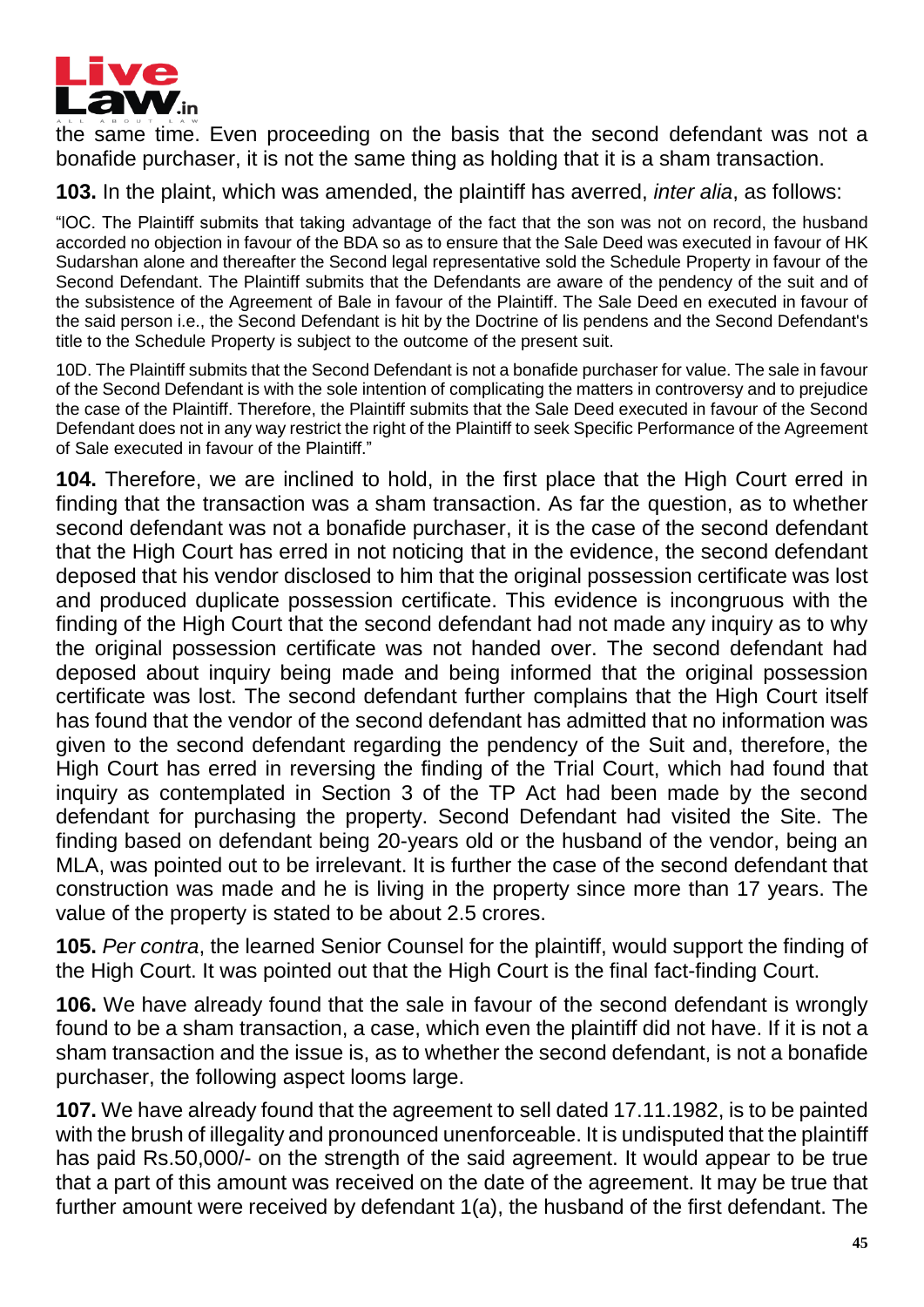

first defendant died pending the Suit. It is while the Suit was pending that defendant 1(b), the son of the first defendant, had executed the sale deed on 16.09.1996 in favour of the second defendant. It is again undisputed that at the time when the sale deed was executed, both the second defendant and his vendor, defendant 1(b), were not parties in the Suit. We have already found that the sale deed in favour of the second defendant, cannot be treated as a sham transaction and the finding, in fact, on point No.2 by the High Court, also that the second defendant is not a bonafide purchaser. Once we come to the conclusion that the agreement, relied upon by the plaintiff, cannot be enforced, as to whether, even proceeding on the basis that the sale in favour of the second defendant was made, not in circumstances which would entitle the second defendant to set up the case that he is a bonafide purchaser, the question of granting relief to the plaintiff must first be decided. In other words, in view of the illegality involved in enforcing the agreement dated 17.11.1982, the question would arise, whether, on principles, which have been settled by this Court, the Court should assist the plaintiff or the defendant. We have noted the state of the evidence, in particular, as it is revealed from the deposition of PW2. We have found that the agreement, relied upon by the plaintiff, cannot be acted upon. In such circumstances, we would think that, even if we do not reverse the finding of the High Court that the second defendant is not a bonafide purchaser, it will not itself advance the case of the plaintiff. This is for the reason that his case is in the teeth of the law, as found by us, making it an unenforceable contract. The plaintiff is seeking the assistance of the Court which must be refused.

**108.** We, therefore, need not explore further the complaint of the second defendant that the High Court erred in arriving at the finding that the second defendant was not a bonafide purchaser.

# **NOT A CASE UNDER ARTICLE 136?**

**109.** Is it a case which should not be allowed under Article 136? The argument of the plaintiff is that having regard to the facts as it emerges this is not a fit case for this court to exercise its jurisdiction which originated from grant of special leave under Article 136. It is undoubtedly true that at both the stages namely while granting special leave and also even after special leave has been granted under Article 136 that is when the court considers an appeal the court would not be oblivious to the special nature of the jurisdiction it exercises. It is not axiomatic that on a case being made otherwise that the court would interfere. The conduct of the parties and the question as to whether interference would promote the interests of justice are not irrelevant considerations. Being the final court, it is not without reason that this court is accordingly also clothed with the extraordinary powers under Article 142 to do compete justice between the parties.

**110.** There is another aspect which is also projected by the plaintiff which must receive our attention. The plaintiff sought to persuade us should the court find the agreement to sell unenforceable for the reason that it falls foul of Section 23 of the Contract Act, it may declare the law but not interfere with the judgment of the High Court.

**111.** We are of the view that on both these grounds we are not with the plaintiff. It is not a case where the condition of the plaintiff is such that the interests of justice would overwhelm our findings that the agreement relied upon by the plaintiff constituted a clear